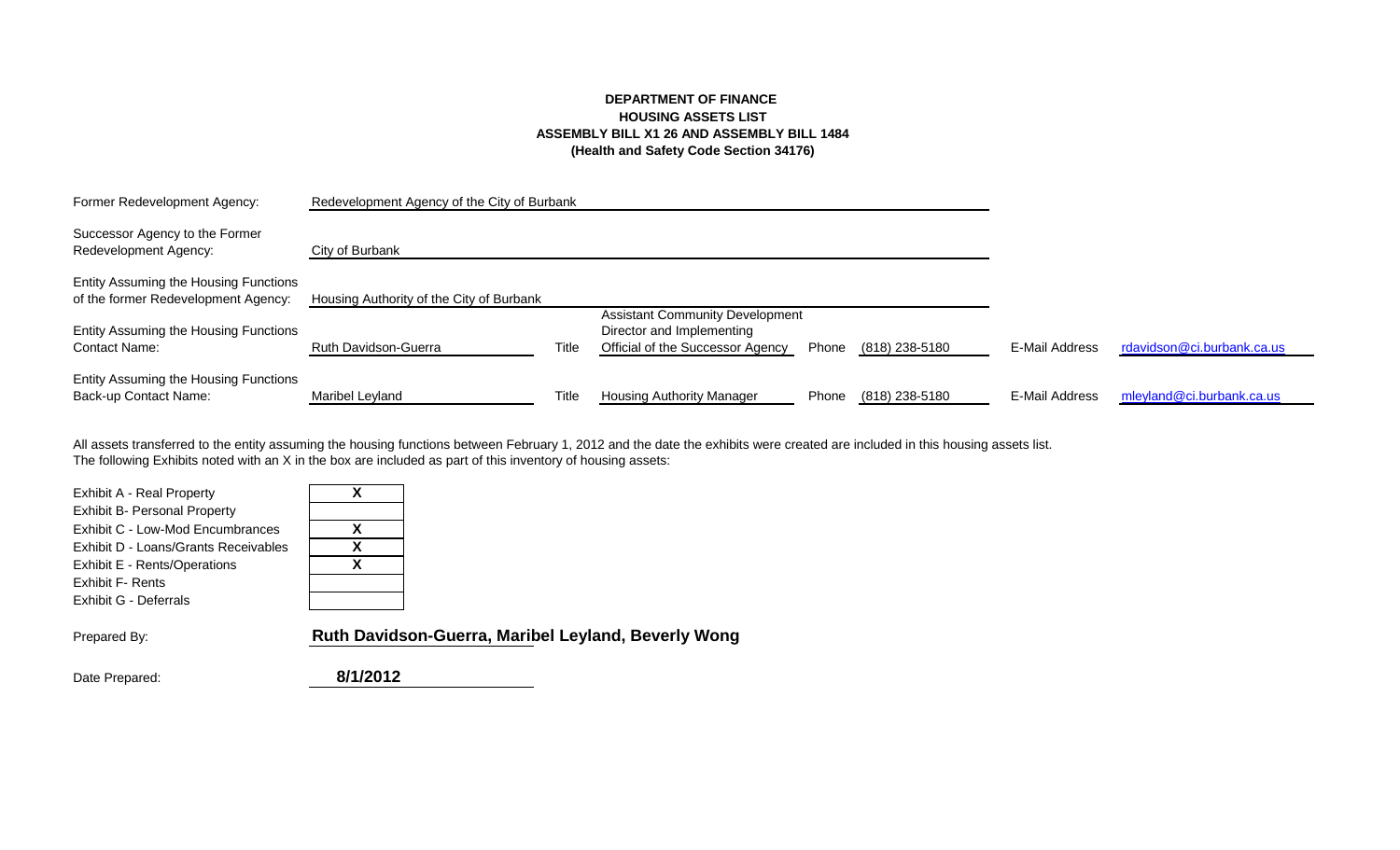#### Exhibit A - Real Property

**City of Burbank Inventory of Assets Received Pursuant to Health and Safety Code section 34176 (a) (2)** 

|                |                                         | <b>Legal Title and</b>                           | <b>Carrying Value</b><br>of Asset | <b>Total</b><br>square<br>footage | <b>Square footage</b><br>reserved for low- | Is the property<br>encumbered by<br>a low-mod<br>housing<br>covenant? | Source of low-<br>mod housing<br>covenant b/ | Date of<br>transfer to<br><b>Housing</b><br><b>Successor</b><br>Agency <sup>1</sup> | <b>Construction</b><br>or acquisition<br>cost funded<br>with Low-Mod<br><b>Housing Fund</b><br>monies | <b>Construction</b><br>or acquisition<br>costs funded<br>with other<br><b>RDA funds</b> | <b>Construction</b><br>or acquisition<br>costs funded<br>with non-RDA<br>funds | Date of<br>construction<br><b>or</b><br>acquisition<br>by the<br>former RDA | Interest in<br>real property<br>(option to<br>purchase,<br>easement,<br>$etc.$ ) |
|----------------|-----------------------------------------|--------------------------------------------------|-----------------------------------|-----------------------------------|--------------------------------------------|-----------------------------------------------------------------------|----------------------------------------------|-------------------------------------------------------------------------------------|-------------------------------------------------------------------------------------------------------|-----------------------------------------------------------------------------------------|--------------------------------------------------------------------------------|-----------------------------------------------------------------------------|----------------------------------------------------------------------------------|
| Item#          | Type of Asset a/<br>Commercial property | <b>Description</b><br>57 East Palm,              | N/A                               | 7.750                             | mod housing<br>N/A                         | <b>No</b>                                                             | California                                   | 4/17/2012                                                                           | \$525,669                                                                                             | \$0                                                                                     | \$0                                                                            | Acquisition                                                                 | Fee                                                                              |
|                | acquired with Housing                   | APN 2453-004-900                                 |                                   |                                   |                                            |                                                                       | Redevelopment                                |                                                                                     |                                                                                                       |                                                                                         |                                                                                | Date:                                                                       |                                                                                  |
|                | Set-Aside. <sup>2</sup>                 |                                                  |                                   |                                   |                                            |                                                                       | Law                                          |                                                                                     |                                                                                                       |                                                                                         |                                                                                | $6/24/2003^3$                                                               |                                                                                  |
|                | Low-Mod Housing                         | 427 West Valencia.                               | N/A                               | 7.407                             | 7,407                                      | Yes                                                                   | California                                   | 3/6/2012                                                                            |                                                                                                       | \$0                                                                                     | \$0                                                                            | Acquisition                                                                 | Fee, subject                                                                     |
|                |                                         | APN 2451-031-901                                 |                                   |                                   |                                            |                                                                       | Redevelopment                                |                                                                                     |                                                                                                       |                                                                                         |                                                                                | Date: May                                                                   | to long-term                                                                     |
| 2              |                                         |                                                  |                                   |                                   |                                            |                                                                       | Law                                          |                                                                                     | \$790,347                                                                                             |                                                                                         |                                                                                | 1999                                                                        | ground lease                                                                     |
|                | Low-Mod Housing                         | 313 West Valencia,                               | N/A                               | 10,041                            | 10,041                                     | Yes                                                                   | California                                   | 3/6/2012                                                                            |                                                                                                       | \$0                                                                                     | \$0                                                                            | Acquisition                                                                 |                                                                                  |
| 3              |                                         | APN 2451-032-902                                 |                                   |                                   |                                            |                                                                       | Redevelopment<br>Law                         |                                                                                     |                                                                                                       |                                                                                         |                                                                                | Date: June<br>1999                                                          |                                                                                  |
|                | Low-Mod Housing                         | 1801-1815 Grismer                                | N/A                               | 104,544                           | 104,544                                    | Yes                                                                   | California                                   | 3/6/2012                                                                            | \$19,222,000                                                                                          | \$0                                                                                     | \$176,205                                                                      | Acquisition                                                                 | Fee, subject                                                                     |
|                |                                         | Ave., 1729-1735 Elliott<br>Dr., APN 2468-013-907 |                                   |                                   |                                            |                                                                       | Redevelopment                                |                                                                                     |                                                                                                       |                                                                                         |                                                                                | Date:<br>9/30/2003                                                          | to long-term<br>ground lease                                                     |
|                |                                         |                                                  |                                   |                                   |                                            |                                                                       | Law                                          |                                                                                     |                                                                                                       |                                                                                         |                                                                                |                                                                             |                                                                                  |
| 5              |                                         |                                                  |                                   |                                   |                                            |                                                                       |                                              |                                                                                     |                                                                                                       |                                                                                         |                                                                                |                                                                             |                                                                                  |
| 6              |                                         |                                                  |                                   |                                   |                                            |                                                                       |                                              |                                                                                     |                                                                                                       |                                                                                         |                                                                                |                                                                             |                                                                                  |
| $\overline{7}$ |                                         |                                                  |                                   |                                   |                                            |                                                                       |                                              |                                                                                     |                                                                                                       |                                                                                         |                                                                                |                                                                             |                                                                                  |
| 8<br>9         |                                         |                                                  |                                   |                                   |                                            |                                                                       |                                              |                                                                                     |                                                                                                       |                                                                                         |                                                                                |                                                                             |                                                                                  |
| 10             |                                         |                                                  |                                   |                                   |                                            |                                                                       |                                              |                                                                                     |                                                                                                       |                                                                                         |                                                                                |                                                                             |                                                                                  |
| 11             |                                         |                                                  |                                   |                                   |                                            |                                                                       |                                              |                                                                                     |                                                                                                       |                                                                                         |                                                                                |                                                                             |                                                                                  |
| 12             |                                         |                                                  |                                   |                                   |                                            |                                                                       |                                              |                                                                                     |                                                                                                       |                                                                                         |                                                                                |                                                                             |                                                                                  |
| 13             |                                         |                                                  |                                   |                                   |                                            |                                                                       |                                              |                                                                                     |                                                                                                       |                                                                                         |                                                                                |                                                                             |                                                                                  |
| 14             |                                         |                                                  |                                   |                                   |                                            |                                                                       |                                              |                                                                                     |                                                                                                       |                                                                                         |                                                                                |                                                                             |                                                                                  |
| 15             |                                         |                                                  |                                   |                                   |                                            |                                                                       |                                              |                                                                                     |                                                                                                       |                                                                                         |                                                                                |                                                                             |                                                                                  |
| 16<br>17       |                                         |                                                  |                                   |                                   |                                            |                                                                       |                                              |                                                                                     |                                                                                                       |                                                                                         |                                                                                |                                                                             |                                                                                  |
| 18             |                                         |                                                  |                                   |                                   |                                            |                                                                       |                                              |                                                                                     |                                                                                                       |                                                                                         |                                                                                |                                                                             |                                                                                  |
| 19             |                                         |                                                  |                                   |                                   |                                            |                                                                       |                                              |                                                                                     |                                                                                                       |                                                                                         |                                                                                |                                                                             |                                                                                  |
| 20             |                                         |                                                  |                                   |                                   |                                            |                                                                       |                                              |                                                                                     |                                                                                                       |                                                                                         |                                                                                |                                                                             |                                                                                  |

Note: Inventory does not include covenents monitored by Burbank Housing Authority. List of all monitored covenants is posted on http://www.burbankca.org/housingandeconomicdevelopment, per AB 987.

a/ Asset types may include low-mod housing, mixed-income housing, low-mod housing with commercial space, mixed-income housing with commercial space.

b/ May include California Redevelopment Law, tax credits, state bond indentures, and federal funds requirements.

<sup>1</sup> On January 31, 2012, properties were transferred from the Redevelopment Agency of the City of Burbank to the City of Burbank. Subsequently, properties were tranferred to the Burbank Housing Authority on the dates noted <sup>2</sup> If property is not developed with an affordable housing component by June 24, 2013, the property will be sold and the proceeds deposited in the Burbank Housing Authority Housing Fund. <sup>3</sup> Pursuant to Health & Safety Code §33334.16, City of Burbank Resolution No. 27,665 permitted the legislative body (City Council), by resolution, to extend the period during which the Agency may retain the property (tota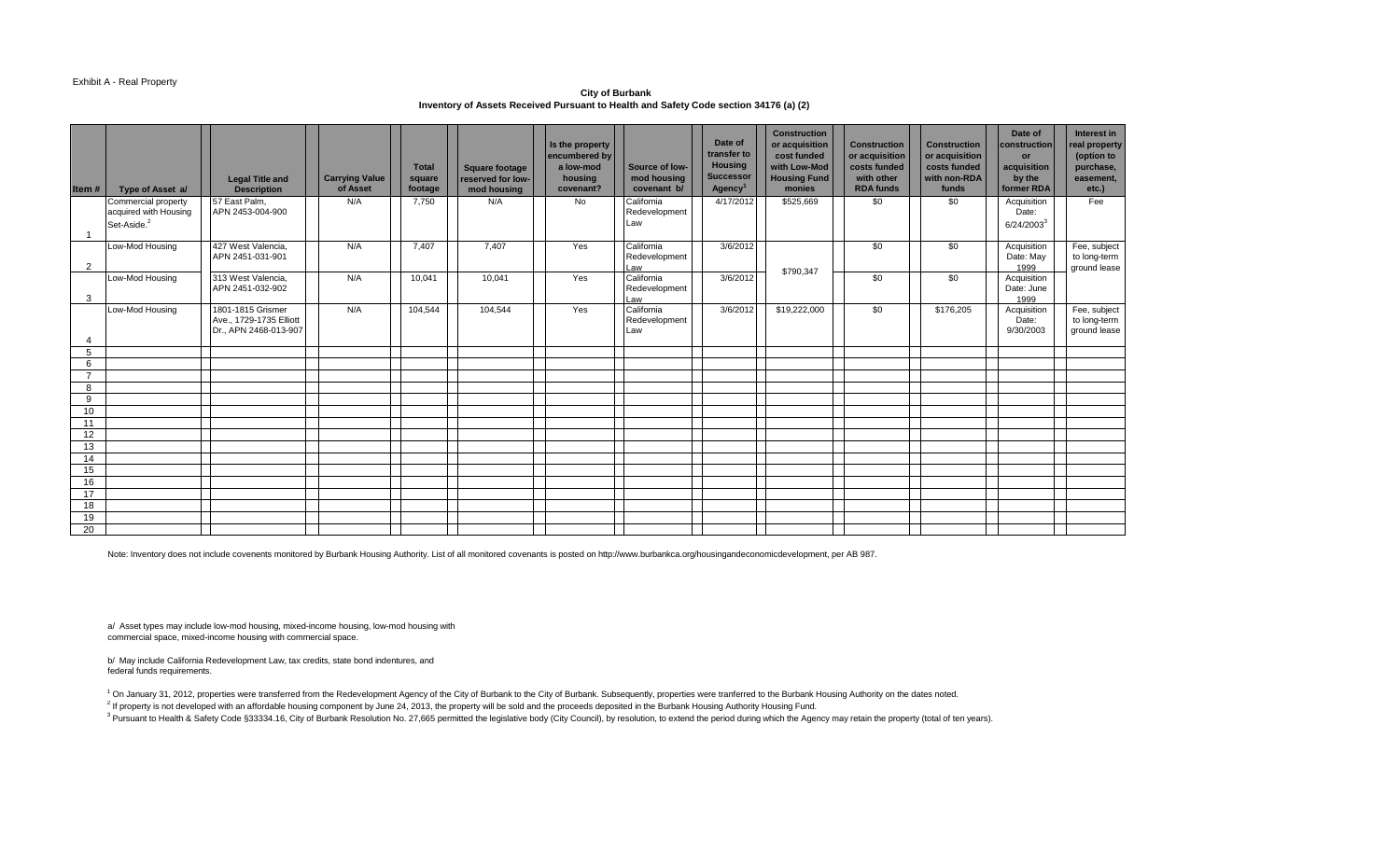# Exhibit B - Personal Property

**City of Burbank Inventory of Assets Received Pursuant to Health and Safety Code section 34176 (a) (2)** 

| Item#          | Type of Asset a/ | <b>Description</b> | <b>Carrying Value</b><br>of Asset | Date of<br>transfer to<br><b>Housing</b><br><b>Successor</b><br><b>Agency</b> | <b>Acquisition</b><br>cost funded<br>with Low-Mod<br><b>Housing Fund</b><br>monies | <b>Acquisition</b><br>costs funded<br>with other RDA<br>funds | <b>Acquisition</b><br>costs funded<br>with non-<br><b>RDA funds</b> | Date of<br>acquisition by<br>the former RDA |
|----------------|------------------|--------------------|-----------------------------------|-------------------------------------------------------------------------------|------------------------------------------------------------------------------------|---------------------------------------------------------------|---------------------------------------------------------------------|---------------------------------------------|
| 1              |                  |                    |                                   |                                                                               |                                                                                    |                                                               |                                                                     |                                             |
| $\overline{c}$ |                  |                    |                                   |                                                                               |                                                                                    |                                                               |                                                                     |                                             |
| 3              |                  |                    |                                   |                                                                               |                                                                                    |                                                               |                                                                     |                                             |
| 4              |                  |                    |                                   |                                                                               |                                                                                    |                                                               |                                                                     |                                             |
| 5              |                  |                    |                                   |                                                                               |                                                                                    |                                                               |                                                                     |                                             |
| 6              |                  |                    |                                   |                                                                               |                                                                                    |                                                               |                                                                     |                                             |
| $\overline{7}$ |                  |                    |                                   |                                                                               |                                                                                    |                                                               |                                                                     |                                             |
| 8              |                  |                    |                                   |                                                                               |                                                                                    |                                                               |                                                                     |                                             |
| 9              |                  |                    |                                   |                                                                               |                                                                                    |                                                               |                                                                     |                                             |
| 10             |                  |                    |                                   |                                                                               |                                                                                    |                                                               |                                                                     |                                             |
| 11             |                  |                    |                                   |                                                                               |                                                                                    |                                                               |                                                                     |                                             |
| 12             |                  |                    |                                   |                                                                               |                                                                                    |                                                               |                                                                     |                                             |
| 13             |                  |                    |                                   |                                                                               |                                                                                    |                                                               |                                                                     |                                             |
| 14             |                  |                    |                                   |                                                                               |                                                                                    |                                                               |                                                                     |                                             |
| 15             |                  |                    |                                   |                                                                               |                                                                                    |                                                               |                                                                     |                                             |
| 16             |                  |                    |                                   |                                                                               |                                                                                    |                                                               |                                                                     |                                             |
| 17             |                  |                    |                                   |                                                                               |                                                                                    |                                                               |                                                                     |                                             |
| 18             |                  |                    |                                   |                                                                               |                                                                                    |                                                               |                                                                     |                                             |
| 19             |                  |                    |                                   |                                                                               |                                                                                    |                                                               |                                                                     |                                             |
| 20             |                  |                    |                                   |                                                                               |                                                                                    |                                                               |                                                                     |                                             |

a/ Asset types any personal property provided in residences, including furniture and appliances, all housing-related files and loan documents, office supplies, software licenses, and mapping programs, that were acquired for low and moderate income housing purposes, either by purchase or through a loan, in whole or in part, with any source of funds.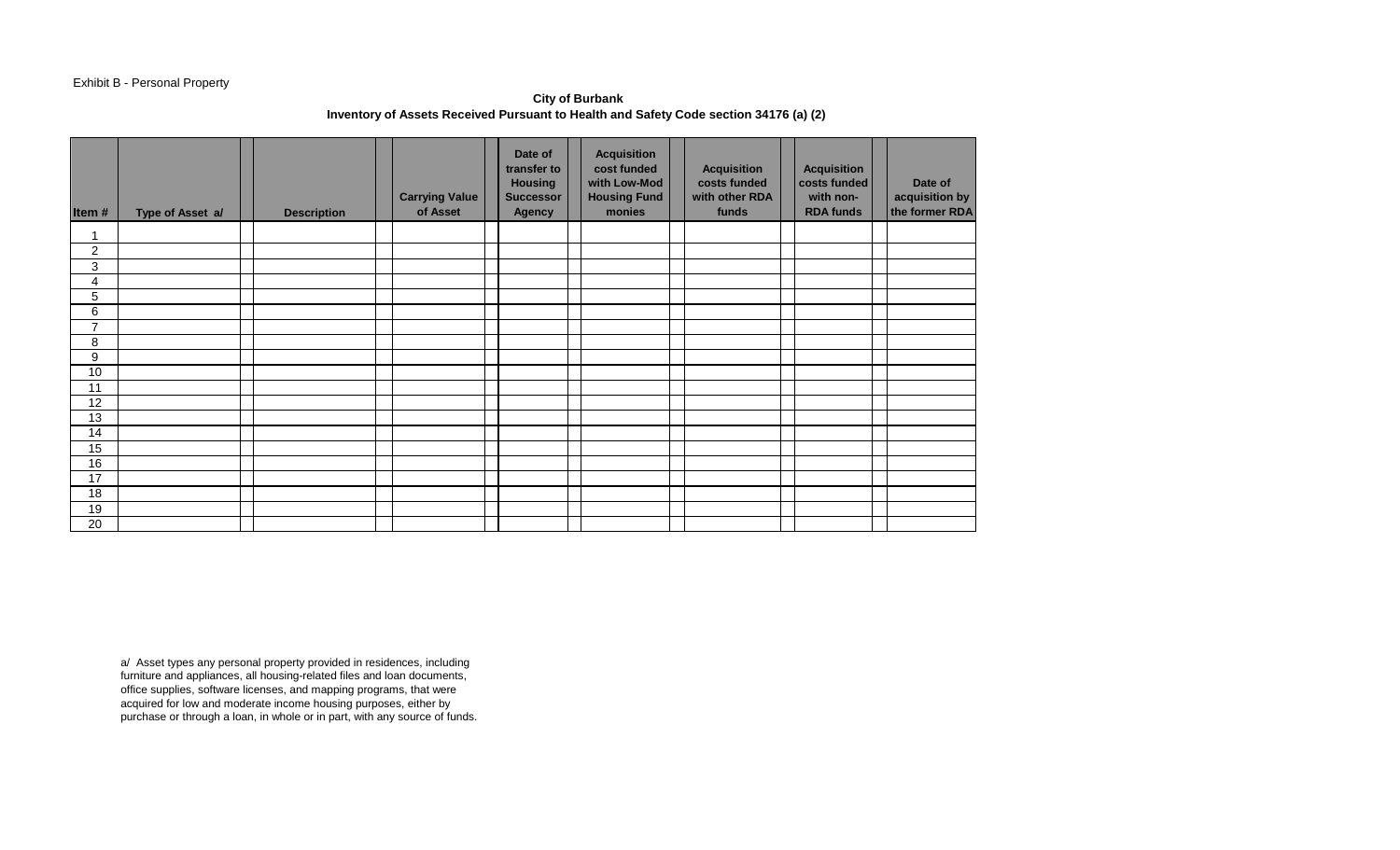### **City of Burbank Inventory of Assets Received Pursuant to Health and Safety Code section 34176 (a) (2)**

| Item#                 | <b>Type of housing built</b><br>or acquired with<br>enforceably obligated<br>funds $a1$               | Date contract for<br><b>Enforceable</b><br><b>Obligation was</b><br>executed                                                | <b>Contractual</b><br>counterparty    | <b>Total amount</b><br>currently owed<br>for the<br><b>Enforceable</b><br>Obligation <sup>2</sup> | Is the property<br>encumbered by<br>a low-mod<br>housing<br>covenant? | Source of low-<br>mod housing<br>covenant b/                            | <b>Current</b><br>owner of<br>the property | <b>Construction or</b><br>acquisition cost<br>funded with<br>Low-Mod<br><b>Housing Fund</b><br>monies | <b>Construction or</b><br>acquisition costs<br>funded with<br>other RDA funds | <b>Construction</b><br>or acquisition<br>costs funded<br>with non-RDA<br>funds | Date of<br>construction or I<br>acquisition of<br>the property                     |
|-----------------------|-------------------------------------------------------------------------------------------------------|-----------------------------------------------------------------------------------------------------------------------------|---------------------------------------|---------------------------------------------------------------------------------------------------|-----------------------------------------------------------------------|-------------------------------------------------------------------------|--------------------------------------------|-------------------------------------------------------------------------------------------------------|-------------------------------------------------------------------------------|--------------------------------------------------------------------------------|------------------------------------------------------------------------------------|
|                       | Low-Mod Housing<br>(New Catalina<br>Development: 2223-<br>2235 North Catalina)<br>20-unit Development | 5/12/2011                                                                                                                   | <b>Burbank Housing</b><br>Corporation | \$4,346,506.20                                                                                    | Yes. All units.                                                       | California<br>Redevelopment<br>Law - Affordable<br>Housing<br>Agreement | Burbank<br>Housing<br>Corporation          | \$8,852,800.00                                                                                        | \$                                                                            | 55,000.00<br>\$                                                                | <b>Acquisition Date:</b><br>5/26/2011<br><b>Currently Under</b><br>Construction    |
| $\overline{2}$        | Low-Mod Housing<br>(Developer Fee: 2223-<br>2235 North Catalina)                                      | 5/12/2011                                                                                                                   | <b>Burbank Housing</b><br>Corporation | \$ 267,240.00                                                                                     | Yes. All units.                                                       | California<br>Redevelopment<br>Law - Affordable<br>Housing<br>Agreement | Burbank<br>Housing<br>Corporation          | 445,400.00<br>\$                                                                                      | \$<br>$\sim$                                                                  | \$                                                                             | Acquisition Date:<br>5/26/2011<br><b>Currently Under</b><br>Construction           |
| 3                     | Low-Mod Housing<br>(Construction<br>Management: 2223-<br>2235 North Catalina)                         | 5/10/2011                                                                                                                   | KSD Group Inc.                        | 92,744.20<br>$\mathbb{S}$                                                                         | N/A<br>Costs related to<br>Items $#1-2$ .                             | N/A                                                                     | Burbank<br>Housing<br>Corporation          | 152,691.00                                                                                            | \$                                                                            | \$                                                                             | <b>Acquisition Date:</b><br>5/26/2011<br><b>Currently Under</b><br>Construction    |
| $\boldsymbol{\Delta}$ | Low-Mod Housing<br>(Project Management:<br>2223-2235 North<br>Catalina)                               | 9/29/1970 City and<br>Agency Relationship<br>Agreement; Staffing<br>obligation related to<br>Items #1-3 set forth<br>above. | City of Burbank<br>employee           | \$96,472.35                                                                                       | N/A<br>Costs related to<br>Items $#1-3$ .                             | N/A                                                                     | Burbank<br>Housing<br>Corporation          | N/A                                                                                                   | N/A                                                                           | N/A                                                                            | N/A                                                                                |
| 5                     | Low-Mod Housing<br>(2234 North Catalina<br>$St.$ )                                                    | 12/9/2010                                                                                                                   | <b>Burbank Housing</b><br>Corporation | 66,458.63<br>\$                                                                                   | Yes. All units.                                                       | California<br>Redevelopment<br>Law - Affordable<br>Housing<br>Agreement | Burbank<br>Housing<br>Corporation          | 923,800.00                                                                                            | 15,000.00<br>\$                                                               | \$1,010,500.00                                                                 | <b>Acquisition Date:</b><br>12/10/2010<br>Construction<br>Completion:<br>6/30/2012 |
| 6                     | Low-Mod Housing<br>(Developer Fee: 2234<br>North Catalina St.)                                        | 12/9/2010                                                                                                                   | <b>Burbank Housing</b><br>Corporation | \$152,580.00                                                                                      | Yes. All units.                                                       | California<br>Redevelopment<br>Law - Affordable<br>Housing<br>Agreement | Burbank<br>Housing<br>Corporation          | 254,300.00<br>$\mathbf{S}$                                                                            | - \$                                                                          | \$                                                                             | <b>Acquisition Date:</b><br>12/10/2010<br>Construction<br>Completion:<br>6/30/2012 |
| $\overline{7}$        | Low-Mod Housing<br>(Project Management:<br>2234 North Catalina<br>$St.$ )                             | 9/29/1970 City and<br>Agency Relationship<br>Agreement; Staffing<br>obligation related to<br>Items #5-6 set forth<br>above. | <b>Burbank Housing</b><br>Corporation | $\mathbb{S}$<br>14,099.81                                                                         | N/A<br>Costs related to<br>Items #5-6.                                | N/A                                                                     | <b>Burbank</b><br>Housing<br>Corporation   | N/A                                                                                                   | N/A                                                                           | N/A                                                                            | N/A                                                                                |

<sup>1</sup> All items are listed on the Department of Finance and Oversight Board-approved July - December 2012 ROPS. <sup>2</sup> As of June 30, 2012.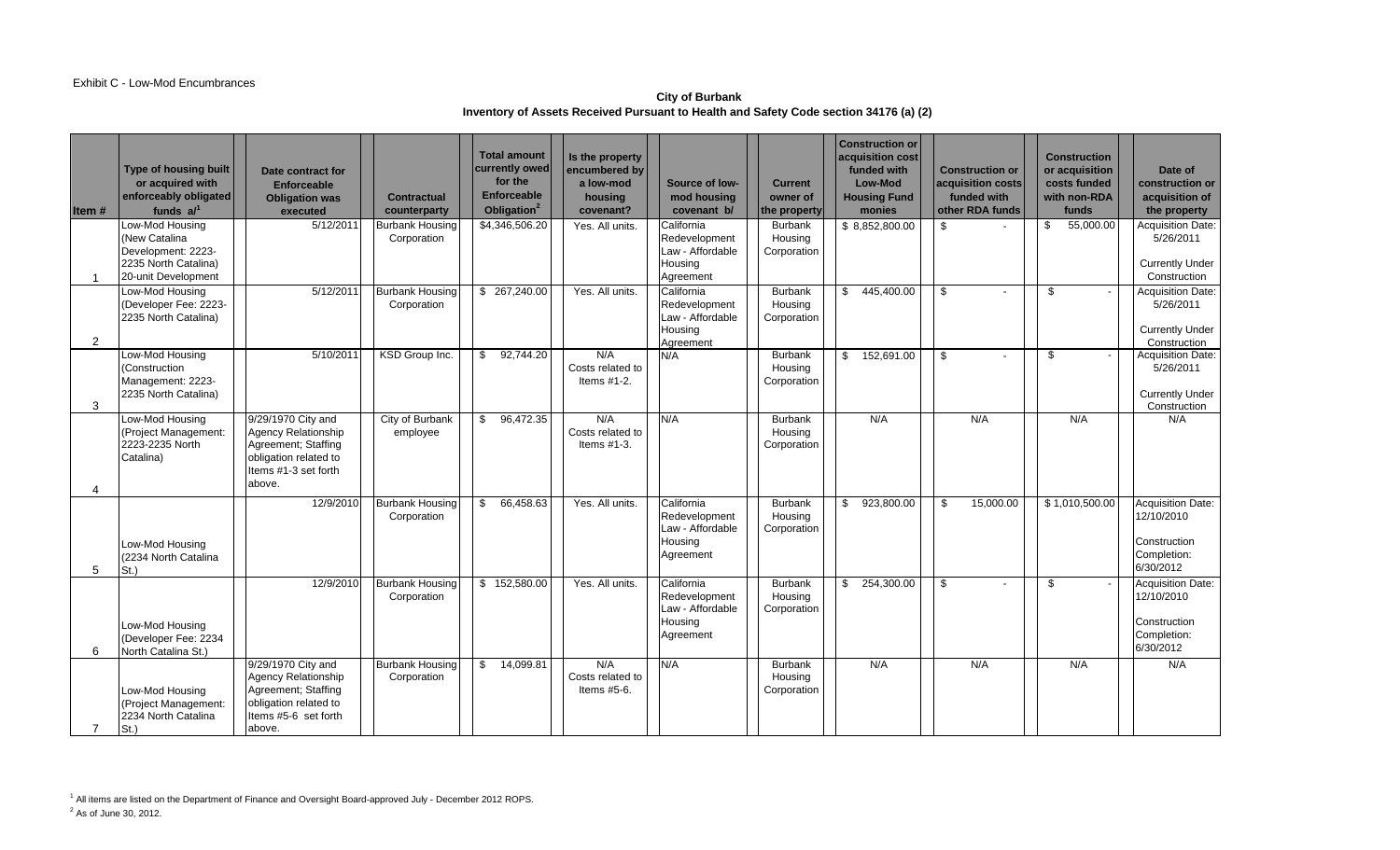| ltem # | Type of housing built<br>or acquired with<br>enforceably obligated<br>funds $a$                                                           | Date contract for<br><b>Enforceable</b><br><b>Obligation was</b><br>executed                                                        | <b>Contractual</b><br>counterparty    | <b>Total amount</b><br>currently owed<br>for the<br><b>Enforceable</b><br>Obligation <sup>2</sup> | Is the property<br>encumbered by<br>a low-mod<br>housing<br>covenant? | Source of low-<br>mod housing<br>covenant b/                            | <b>Current</b><br>owner of<br>the property | <b>Construction or</b><br>acquisition cost<br>funded with<br><b>Low-Mod</b><br><b>Housing Fund</b><br>monies | <b>Construction or</b><br>acquisition costs<br>funded with<br>other RDA funds | <b>Construction</b><br>or acquisition<br>costs funded<br>with non-RDA<br>funds | Date of<br>construction or<br>acquisition of<br>the property                                         |
|--------|-------------------------------------------------------------------------------------------------------------------------------------------|-------------------------------------------------------------------------------------------------------------------------------------|---------------------------------------|---------------------------------------------------------------------------------------------------|-----------------------------------------------------------------------|-------------------------------------------------------------------------|--------------------------------------------|--------------------------------------------------------------------------------------------------------------|-------------------------------------------------------------------------------|--------------------------------------------------------------------------------|------------------------------------------------------------------------------------------------------|
| 8      | Low-Mod Housing<br>(Keeler/Elliott<br>Development: 1902<br>Keeler St., 1722 Elliott<br>Dr., 1726 & 1728 Elliott<br>Dr., 1730 Elliott Dr.) | 9/3/2009                                                                                                                            | <b>Burbank Housing</b><br>Corporation | \$93,246.70                                                                                       | Yes. All units.                                                       | California<br>Redevelopment<br>Law - Affordable<br>Housing<br>Agreement | <b>Burbank</b><br>Housing<br>Corporation   | \$3,846,750.00                                                                                               | \$                                                                            | \$                                                                             | <b>Acquisition Date:</b><br>July 2005 -<br>December 2006<br>Construction<br>Completion:<br>4/11/2012 |
| 9      | Low-Mod Housing<br>(Developer Fee: 225<br>Linden)                                                                                         | 8/20/2010                                                                                                                           | <b>Burbank Housing</b><br>Corporation | \$143,263.50                                                                                      | Yes. All units.                                                       | California<br>Redevelopment<br>Law - Affordable<br>Housing<br>Agreement | <b>Burbank</b><br>Housing<br>Corporation   | 238,200.00<br>\$                                                                                             | \$                                                                            | \$                                                                             | Acquisition Date:<br>8/27/2010<br>Construction<br>Completion:<br>8/24/2011                           |
| 10     | Low-Mod Housing<br>(Developer Fee: 2615<br>Thornton)                                                                                      | 10/2/2009                                                                                                                           | <b>Burbank Housing</b><br>Corporation | 80,760.00<br>\$                                                                                   | Yes. All units.                                                       | California<br>Redevelopment<br>Law - Affordable<br>Housing<br>Agreement | <b>Burbank</b><br>Housing<br>Corporation   | 201,900.00<br>\$                                                                                             | \$                                                                            | \$                                                                             | <b>Acquisition Date:</b><br>10/9/2009<br>Construction<br>Completion:<br>9/23/2010                    |
| 11     | Low-Mod Housing<br>(Developer Fee: 275<br>Verdugo)                                                                                        | 1/9/2009                                                                                                                            | <b>Burbank Housing</b><br>Corporation | \$168,800.00                                                                                      | Yes. All units.                                                       | California<br>Redevelopment<br>Law - Affordable<br>Housing<br>Agreement | Burbank<br>Housing<br>Corporation          | 844,000.00<br>\$                                                                                             | \$                                                                            | \$                                                                             | Acquisition Date:<br>1/13/2009<br>Construction<br>Completion:<br>5/3/2010                            |
| 12     | Low-Mod Housing<br>(Developer Fee: 2406<br>Naomi)                                                                                         | 11/20/2008, amended<br>10/2/2009                                                                                                    | <b>Burbank Housing</b><br>Corporation | 38,000.00<br>\$                                                                                   | Yes. All units.                                                       | California<br>Redevelopment<br>Law - Affordable<br>Housing<br>Agreement | <b>Burbank</b><br>Housing<br>Corporation   | 190,000.00<br>\$                                                                                             | \$                                                                            | \$                                                                             | <b>Acquisition Date:</b><br>11/25/2008<br>Construction<br>Completion:<br>9/9/2009                    |
| 13     | Low-Mod Housing<br>(Developer Fee:<br>Project Manager)                                                                                    | 9/29/1970 City and<br>Agency Relationship<br>Agreement; Staffing<br>obligation related to<br>Items #9-12 set forth<br>above.        | City of Burbank<br>employee           | 7,420.95<br>\$                                                                                    | N/A<br>Costs related to<br>Items #9-12.                               | N/A                                                                     | N/A                                        | N/A                                                                                                          | N/A                                                                           | N/A                                                                            | N/A                                                                                                  |
| 14     | Low-Mod Housing<br>(Developer Fee:<br>Project Analyst)                                                                                    | 9/29/1970 City and<br><b>Agency Relationship</b><br>Agreement; Staffing<br>obligation related to<br>Items #9-12 set forth<br>above. | City of Burbank<br>employee           | \$<br>8,684.80                                                                                    | N/A<br>Costs related to<br>Items #9-12.                               | N/A                                                                     | N/A                                        | N/A                                                                                                          | N/A                                                                           | N/A                                                                            | N/A                                                                                                  |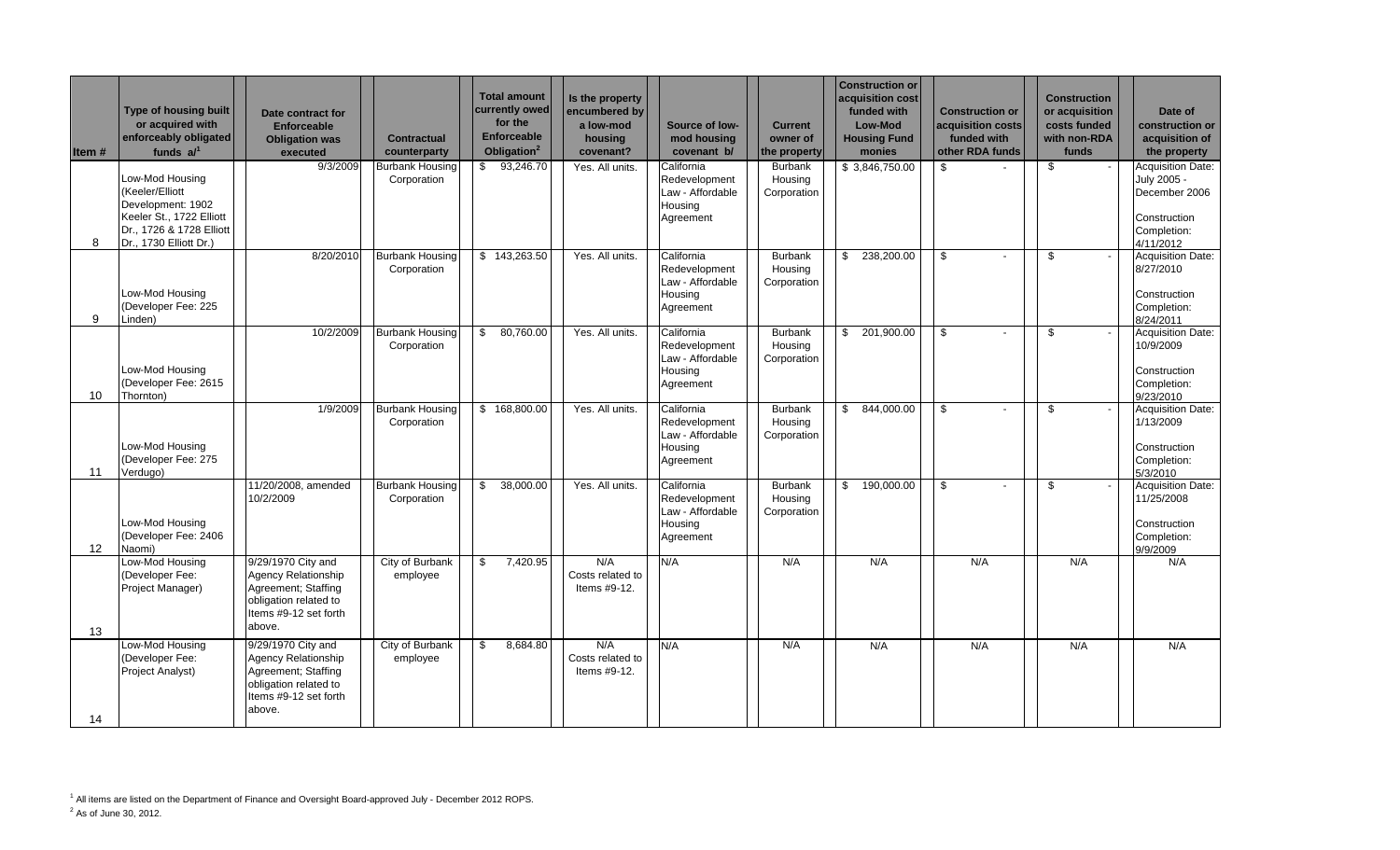| Item # | Type of housing built<br>or acquired with<br>enforceably obligated<br>funds $a$ <sup>1</sup>                                 | Date contract for<br><b>Enforceable</b><br><b>Obligation was</b><br>executed                                                         | <b>Contractual</b><br>counterparty    | <b>Total amount</b><br>currently owed<br>for the<br><b>Enforceable</b><br>Obligation <sup>2</sup> | Is the property<br>encumbered by<br>a low-mod<br>housing<br>covenant? | Source of low-<br>mod housing<br>covenant b/                            | <b>Current</b><br>owner of<br>the property | <b>Construction or</b><br>acquisition cost<br>funded with<br>Low-Mod<br><b>Housing Fund</b><br>monies | <b>Construction or</b><br>acquisition costs<br>funded with<br>other RDA funds | <b>Construction</b><br>or acquisition<br>costs funded<br>with non-RDA<br>funds | Date of<br>construction or<br>acquisition of<br>the property                                                  |
|--------|------------------------------------------------------------------------------------------------------------------------------|--------------------------------------------------------------------------------------------------------------------------------------|---------------------------------------|---------------------------------------------------------------------------------------------------|-----------------------------------------------------------------------|-------------------------------------------------------------------------|--------------------------------------------|-------------------------------------------------------------------------------------------------------|-------------------------------------------------------------------------------|--------------------------------------------------------------------------------|---------------------------------------------------------------------------------------------------------------|
|        | Low-Mod Housing<br>(Rent Subsidy: 313 and                                                                                    | 2/21/2006                                                                                                                            | <b>Burbank Housing</b><br>Corporation | \$59,239.00                                                                                       | Yes. All units.                                                       | California<br>Redevelopment<br>Law - Affordable<br>Housing<br>Agreement | Burbank<br>Housing<br>Corporation          | 75,000.00<br>\$                                                                                       | \$                                                                            | \$                                                                             | Acquisition Date:<br>May 1999 (427<br>Valencia)<br>June 1999 (313<br>Valencia)<br>Construction<br>Completion: |
| 15     | 427 Valencia)                                                                                                                |                                                                                                                                      |                                       |                                                                                                   |                                                                       |                                                                         |                                            |                                                                                                       |                                                                               |                                                                                | 8/20/2007                                                                                                     |
| 16     | Low-Mod Housing<br>(Rent Subsidy: 2406<br>Naomi)                                                                             | 11/20/2008, amended<br>10/2/2009                                                                                                     | <b>Burbank Housing</b><br>Corporation | 55,000.00<br>\$                                                                                   | Yes. All units.                                                       | California<br>Redevelopment<br>Law - Affordable<br>Housing<br>Agreement | <b>Burbank</b><br>Housing<br>Corporation   | 55,000.00<br>\$                                                                                       | \$<br>$\blacksquare$                                                          | \$                                                                             | Acquisition Date:<br>11/25/2008<br>Construction<br>Completion:<br>9/9/2009                                    |
| 17     | Low-Mod Housing<br>(Rent Subsidy: 2615<br>Thornton)                                                                          | 10/2/2009                                                                                                                            | <b>Burbank Housing</b><br>Corporation | \$<br>82,000.00                                                                                   | Yes. All units.                                                       | California<br>Redevelopment<br>Law - Affordable<br>Housing<br>Agreement | <b>Burbank</b><br>Housing<br>Corporation   | $\mathbb{S}$<br>82,000.00                                                                             | $\mathfrak s$                                                                 | \$                                                                             | Acquisition Date:<br>10/92009<br>Construction<br>Completion:<br>9/23/2010                                     |
| 18     | Low-Mod Housing<br>(Rent Subsidy: 225<br>Linden)                                                                             | 8/20/2010                                                                                                                            | <b>Burbank Housing</b><br>Corporation | \$123,900.00                                                                                      | Yes. All units.                                                       | California<br>Redevelopment<br>Law - Affordable<br>Housing<br>Agreement | <b>Burbank</b><br>Housing<br>Corporation   | 127,500.00<br>\$                                                                                      | \$                                                                            | \$                                                                             | Acquisition Date:<br>8/27/2010<br>Construction<br>Completion:<br>8/24/2011                                    |
| 19     | Low-Mod Housing<br>(Rent Subsidy: Project<br>Manager)                                                                        | 9/29/1970 City and<br><b>Agency Relationship</b><br>Agreement; Staffing<br>obligation related to<br>Items #15-18 set forth<br>above. | City of Burbank<br>employee           | 742.10<br>\$                                                                                      | N/A<br>Costs related to<br>Items #15-18.                              | N/A                                                                     | N/A                                        | N/A                                                                                                   | N/A                                                                           | N/A                                                                            | N/A                                                                                                           |
| 20     | Low-Mod Housing<br>(Rent Subsidy: Project<br>Analyst)                                                                        | 9/29/1970 City and<br>Agency Relationship<br>Agreement; Staffing<br>obligation related to<br>Items #15-18 set forth<br>above.        | City of Burbank<br>employee           | 868.48<br>\$                                                                                      | N/A<br>Costs related to<br>Items #15-18.                              | N/A                                                                     | N/A                                        | N/A                                                                                                   | N/A                                                                           | N/A                                                                            | N/A                                                                                                           |
| 21     | Low-Mod Housing<br>(Burbank Housing<br><b>Corporation Annual</b><br><b>Financial Review:</b><br><b>Financial Consultant)</b> | 2/1/2012; Executed by<br>Implementing Official of<br>the Successor Agency<br>to carry out<br>enforceable                             | <b>Keyser Marston</b><br>Associates   | $\mathbb{S}$<br>18,928.11                                                                         | N/A<br>Costs related to<br>Exhibit D, Items<br>#1-25.                 | N/A                                                                     | N/A                                        | 45,000.00<br>\$                                                                                       | \$<br>$\blacksquare$                                                          | \$<br>$\overline{\phantom{a}}$                                                 | N/A                                                                                                           |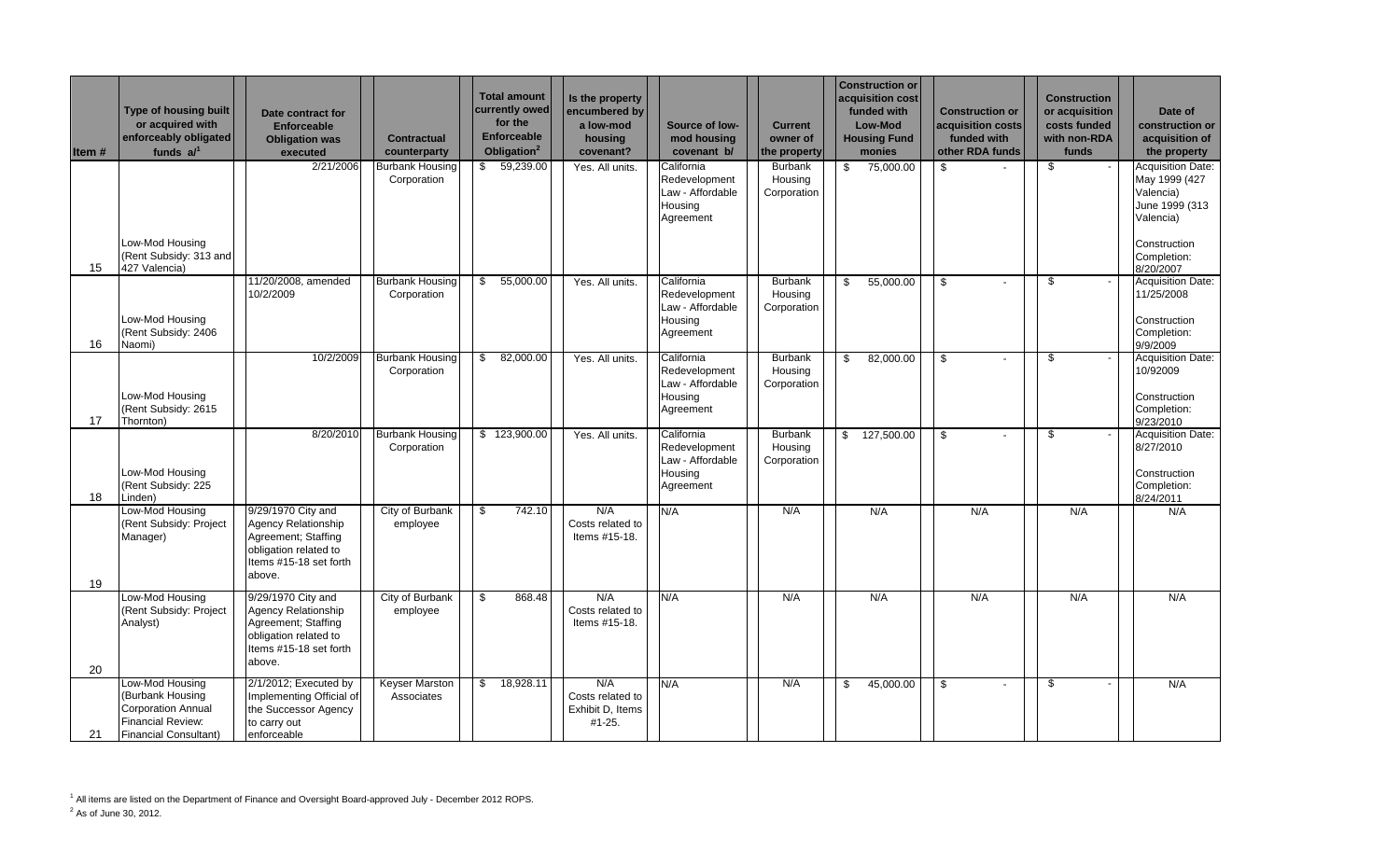| Item# | Type of housing built<br>or acquired with<br>enforceably obligated<br>funds $a^{1}$                               | Date contract for<br><b>Enforceable</b><br><b>Obligation was</b><br>executed                                                                                    | <b>Contractual</b><br>counterparty | <b>Total amount</b><br>currently owed<br>for the<br><b>Enforceable</b><br>Obligation <sup>2</sup> | Is the property<br>encumbered by<br>a low-mod<br>housing<br>covenant? | Source of low-<br>mod housing<br>covenant b/ | <b>Current</b><br>owner of<br>the property | <b>Construction or</b><br>acquisition cost<br>funded with<br>Low-Mod<br><b>Housing Fund</b><br>monies | <b>Construction or</b><br>acquisition costs<br>funded with<br>other RDA funds | <b>Construction</b><br>or acquisition<br>costs funded<br>with non-RDA<br>funds | Date of<br>construction or<br>acquisition of<br>the property |
|-------|-------------------------------------------------------------------------------------------------------------------|-----------------------------------------------------------------------------------------------------------------------------------------------------------------|------------------------------------|---------------------------------------------------------------------------------------------------|-----------------------------------------------------------------------|----------------------------------------------|--------------------------------------------|-------------------------------------------------------------------------------------------------------|-------------------------------------------------------------------------------|--------------------------------------------------------------------------------|--------------------------------------------------------------|
| 22    | Low-Mod Housing<br>(Burbank Housing<br><b>Corporation Annual</b><br><b>Financial Review:</b><br>Project Manager)  | 9/29/1970 City and<br><b>Agency Relationship</b><br>Agreement; Staffing<br>obligation related to<br>Items #21 set forth<br>above and Exhibit D.<br>Items #1-25. | City of Burbank<br>employee        | \$14,841.90                                                                                       | N/A<br>Costs related to<br>Exhibit D, Items<br>$#1 - 25.$             | N/A                                          | N/A                                        | N/A                                                                                                   | N/A                                                                           | N/A                                                                            | N/A                                                          |
| 23    | Low-Mod Housing<br>(Affordable Housing<br><b>Monitoring Obligations:</b><br>Project Manager)                      | 9/29/1970 City and<br><b>Agency Relationship</b><br>Agreement; Staffing<br>obligation related to<br>Exhibits C, D, and E.                                       | City of Burbank<br>employee        | 14,841.90<br>\$                                                                                   | N/A<br>Costs related to<br>Exhibits C, D,<br>and E.                   | N/A                                          | N/A                                        | N/A                                                                                                   | N/A                                                                           | N/A                                                                            | N/A                                                          |
| 24    | Low-Mod Housing<br>(Affordable Housing<br><b>Monitoring Obligations:</b><br><b>Housing Services</b><br>Assistant) | 9/29/1970 City and<br><b>Agency Relationship</b><br>Agreement; Staffing<br>obligation related to<br>Exhibits C, D, and E.                                       | City of Burbank<br>employee        | 44,772.00                                                                                         | N/A<br>Costs related to<br>Exhibits C, D,<br>and E.                   | N/A                                          | N/A                                        | N/A                                                                                                   | N/A                                                                           | N/A                                                                            | N/A                                                          |

a/ May include low-mod housing, mixed-income housing, low-mod housing with commercial space, mixed-income housing with commercial space.

b/ May include California Redevelopment Law, tax credits, state bond indentures, and federal funds requirements.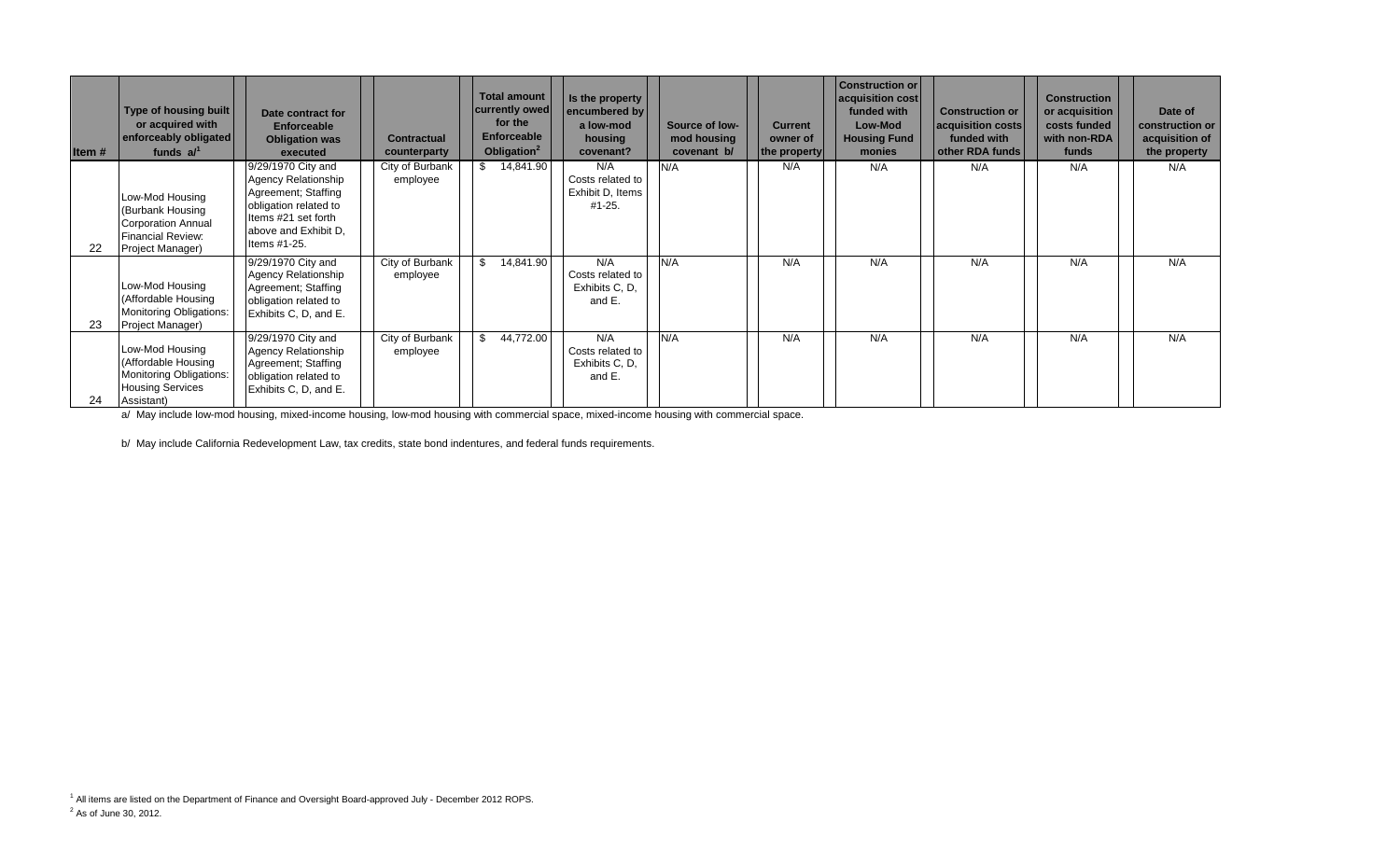### Exhibit D - Loans/Grants Receivables

**City of Burbank Inventory of Assets Received Pursuant to Health and Safety Code section 34176 (a) (2)** 

|                |                                            |                                  |                  |                                         |                                   | <b>Are there</b>                       |                                           |               |            |                                                                 |
|----------------|--------------------------------------------|----------------------------------|------------------|-----------------------------------------|-----------------------------------|----------------------------------------|-------------------------------------------|---------------|------------|-----------------------------------------------------------------|
|                |                                            |                                  |                  |                                         |                                   | contractual<br>requirements            |                                           |               |            |                                                                 |
|                | Was the Low-Mod                            |                                  |                  |                                         | <b>Purpose for</b>                | specifying the                         |                                           |               |            |                                                                 |
|                | <b>Housing Fund</b><br>amount issued for a | Amount of the loan               | Date the loan or | Person or entity to<br>whom the loan or | which the funds<br>were loaned or | purposes for which<br>the funds may be | Repayment date, if<br>the funds are for a | Interest rate |            |                                                                 |
| Item#          | loan or a grant?                           | or grant                         | grant was issued | grant was issued <sup>1</sup>           | granted                           | used?                                  | loan                                      | of loan       |            | Current outstanding loan balance <sup>2</sup>                   |
|                | <b>Burbank Housing Corporation</b>         |                                  |                  |                                         |                                   |                                        |                                           |               |            |                                                                 |
|                |                                            |                                  |                  |                                         |                                   |                                        | <b>Residual Receipts</b>                  |               |            |                                                                 |
|                |                                            |                                  |                  |                                         |                                   |                                        | Loan; repayment                           |               |            |                                                                 |
|                |                                            |                                  |                  |                                         | Acquisition and                   |                                        | date can be                               |               |            |                                                                 |
|                |                                            |                                  |                  |                                         | rehabilitation                    |                                        | extended with the                         |               |            |                                                                 |
|                |                                            |                                  |                  |                                         | costs related to                  |                                        | extension of the                          |               |            |                                                                 |
|                |                                            |                                  |                  |                                         | affordable                        |                                        | affordability                             |               |            |                                                                 |
|                | Loan: 2331 N.                              |                                  |                  | <b>Burbank Housing</b>                  | housing                           |                                        | covenant                                  |               |            | Repayment of this loan amount can be extended with extension of |
| $\overline{1}$ | Fairview St.                               | 126,930.00<br>.ኖ                 | 10/26/1999       | Corporation                             | development                       | Yes                                    | 5/12/2065                                 | 3%            |            | $\frac{1}{3}$ 130,963.46 affordability covenant                 |
|                |                                            |                                  |                  |                                         |                                   |                                        | <b>Residual Receipts</b>                  |               |            |                                                                 |
|                |                                            |                                  |                  |                                         | Acquisition and                   |                                        | Loan; repayment<br>date can be            |               |            |                                                                 |
|                |                                            |                                  |                  |                                         | rehabilitation                    |                                        | extended with the                         |               |            |                                                                 |
|                |                                            |                                  |                  |                                         | costs related to                  |                                        | extension of the                          |               |            |                                                                 |
|                |                                            |                                  |                  |                                         | affordable                        |                                        | affordability                             |               |            |                                                                 |
|                | Loan: 3000 Thornton                        |                                  |                  | <b>Burbank Housing</b>                  | housing                           |                                        | covenant                                  |               |            | Repayment of this loan amount can be extended with extension of |
| 2              | Ave.                                       | $\mathbf{\hat{R}}$<br>366.000.00 | 5/14/2001        | Corporation                             | development                       | Yes                                    | 5/12/2065                                 | 3%            |            | \$481,085.90 affordability covenant                             |
|                |                                            |                                  |                  |                                         |                                   |                                        | <b>Residual Receipts</b>                  |               |            |                                                                 |
|                |                                            |                                  |                  |                                         |                                   |                                        | Loan; repayment                           |               |            |                                                                 |
|                |                                            |                                  |                  |                                         | Acquisition and                   |                                        | date can be                               |               |            |                                                                 |
|                |                                            |                                  |                  |                                         | rehabilitation                    |                                        | extended with the                         |               |            |                                                                 |
|                | Loan: 153, 158, 159,                       |                                  |                  |                                         | costs related to                  |                                        | extension of the                          |               |            |                                                                 |
|                | 164, 165, 170, 171,                        |                                  |                  |                                         | affordable                        |                                        | affordability                             |               |            |                                                                 |
|                | 188, 194 W.<br>Elmwood Ave.                | 3,007,265.48                     | 7/17/2001        | <b>Burbank Housing</b>                  | housing                           |                                        | covenant<br>5/12/2065                     | 0%            |            | Repayment of this loan amount can be extended with extension of |
| 3              |                                            |                                  |                  | Corporation                             | development                       | Yes                                    | <b>Residual Receipts</b>                  |               |            | \$2,832,973.87 affordability covenant                           |
|                |                                            |                                  |                  |                                         |                                   |                                        | Loan; repayment                           |               |            |                                                                 |
|                |                                            |                                  |                  |                                         | Acquisition and                   |                                        | date can be                               |               |            |                                                                 |
|                |                                            |                                  |                  |                                         | rehabilitation                    |                                        | extended with the                         |               |            |                                                                 |
|                |                                            |                                  |                  |                                         | costs related to                  |                                        | extension of the                          |               |            |                                                                 |
|                |                                            |                                  |                  |                                         | affordable                        |                                        | affordability                             |               |            |                                                                 |
|                |                                            |                                  |                  | <b>Burbank Housing</b>                  | housing                           |                                        | covenant                                  |               |            | Repayment of this loan amount can be extended with extension of |
| $\overline{4}$ | Loan: 1721 Elliott Dr.                     | 332,764.82<br>\$.                | 7/23/2002        | Corporation                             | development                       | Yes                                    | 5/12/2065                                 | 3%            | $\vert$ \$ | 389,489.83 affordability covenant                               |
|                |                                            |                                  |                  |                                         |                                   |                                        | <b>Residual Receipts</b>                  |               |            |                                                                 |
|                |                                            |                                  |                  |                                         |                                   |                                        | Loan; repayment                           |               |            |                                                                 |
|                |                                            |                                  |                  |                                         | Acquisition and<br>rehabilitation |                                        | date can be                               |               |            |                                                                 |
|                | Loan: 153, 158, 159,                       |                                  |                  |                                         | costs related to                  |                                        | extended with the<br>extension of the     |               |            |                                                                 |
|                | 164, 165, 170, 171,                        |                                  |                  |                                         | affordable                        |                                        | affordability                             |               |            |                                                                 |
|                | 188, 194 W.                                |                                  |                  | <b>Burbank Housing</b>                  | housing                           |                                        | covenant                                  |               |            | Repayment of this loan amount can be extended with extension of |
| 5              | Elmwood Ave.                               | 399,565.84<br>\$                 | 10/4/2002        | Corporation                             | development                       | Yes                                    | 5/12/2065                                 | 3%            | $\sqrt{3}$ | 474,476.22 affordability covenant                               |

<sup>1</sup> Names of private parties are on record with housing successor and are available for review by DOF.

 $2^2$  As of June 30, 2012.

 $^3$  No cash; paper loans for gap financing to make unit affordable.  $\quad \hspace{1.5cm} 8$  Of  $40$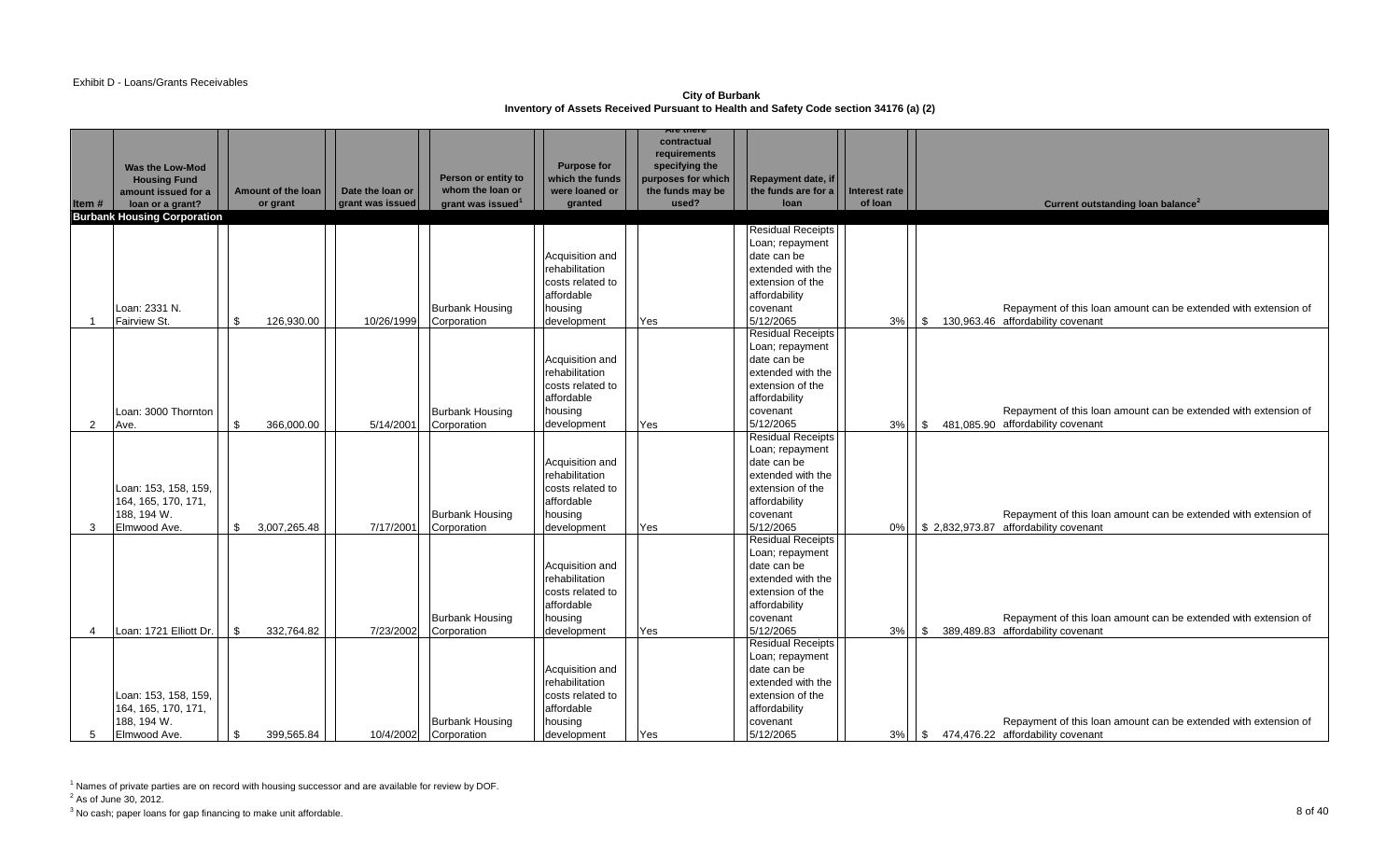|                 |                         |                            |                  |                               |                                    | are mert                                      |                                       |               |            |                                                                                                      |
|-----------------|-------------------------|----------------------------|------------------|-------------------------------|------------------------------------|-----------------------------------------------|---------------------------------------|---------------|------------|------------------------------------------------------------------------------------------------------|
|                 | Was the Low-Mod         |                            |                  |                               | <b>Purpose for</b>                 | contractual<br>requirements<br>specifying the |                                       |               |            |                                                                                                      |
|                 | <b>Housing Fund</b>     |                            |                  | Person or entity to           | which the funds                    | purposes for which                            | Repayment date, if                    |               |            |                                                                                                      |
|                 | amount issued for a     | Amount of the loan         | Date the loan or | whom the loan or              | were loaned or                     | the funds may be                              | the funds are for a                   | Interest rate |            |                                                                                                      |
| Item#           | loan or a grant?        | or grant                   | grant was issued | grant was issued <sup>1</sup> | granted                            | used?                                         | loan<br><b>Residual Receipts</b>      | of loan       |            | Current outstanding loan balance <sup>2</sup>                                                        |
|                 |                         |                            |                  |                               |                                    |                                               | Loan; repayment                       |               |            |                                                                                                      |
|                 |                         |                            |                  |                               | Acquisition and                    |                                               | date can be                           |               |            |                                                                                                      |
|                 |                         |                            |                  |                               | rehabilitation                     |                                               | extended with the                     |               |            |                                                                                                      |
|                 |                         |                            |                  |                               | costs related to                   |                                               | extension of the                      |               |            |                                                                                                      |
|                 |                         |                            |                  |                               | affordable                         |                                               | affordability                         |               |            |                                                                                                      |
|                 | Loan: 3030 Thornton     |                            |                  | <b>Burbank Housing</b>        | housing                            |                                               | covenant                              |               |            | Repayment of this loan amount can be extended with extension of                                      |
| 6               | Ave.                    | $\mathbf{s}$<br>232,800.00 | 5/27/2003        | Corporation                   | development                        | Yes                                           | 5/12/2065                             | 0%            | l \$       | 232,800.00 affordability covenant                                                                    |
|                 |                         |                            |                  |                               |                                    |                                               | <b>Residual Receipts</b>              |               |            |                                                                                                      |
|                 |                         |                            |                  |                               |                                    |                                               | Loan; repayment                       |               |            |                                                                                                      |
|                 |                         |                            |                  |                               | Acquisition and                    |                                               | date can be                           |               |            |                                                                                                      |
|                 |                         |                            |                  |                               | rehabilitation<br>costs related to |                                               | extended with the<br>extension of the |               |            |                                                                                                      |
|                 |                         |                            |                  |                               | affordable                         |                                               | affordability                         |               |            |                                                                                                      |
|                 | Loan: 3030 Thornton     |                            |                  | <b>Burbank Housing</b>        | housing                            |                                               | covenant                              |               |            | Repayment of this loan amount can be extended with extension of                                      |
| 7               | Ave.                    | \$<br>57,200.00            | 5/27/2003        | Corporation                   | development                        | Yes                                           | 5/12/2065                             | 3%            | l \$       | 70,132.41 affordability covenant                                                                     |
|                 |                         |                            |                  |                               | Construction                       |                                               |                                       |               |            |                                                                                                      |
|                 |                         |                            |                  |                               | costs related to                   |                                               |                                       |               |            |                                                                                                      |
|                 |                         |                            |                  |                               | childcare center                   |                                               |                                       |               |            |                                                                                                      |
|                 |                         |                            |                  |                               | for use by                         |                                               |                                       |               |            |                                                                                                      |
|                 |                         |                            |                  |                               | affordable                         |                                               |                                       |               |            |                                                                                                      |
|                 |                         |                            |                  |                               | housing<br>residents; built        |                                               |                                       |               |            |                                                                                                      |
|                 |                         |                            |                  |                               | in conjunction                     |                                               |                                       |               |            |                                                                                                      |
|                 | Grant if all terms      |                            |                  |                               | with affordable                    |                                               | Forgivable if all                     |               |            |                                                                                                      |
|                 | met: Ontario            |                            |                  | <b>Burbank Housing</b>        | housing                            |                                               | contract terms are                    |               |            |                                                                                                      |
| 8               | <b>Childcare Center</b> | 935,447.00<br>\$           | 7/13/2003        | Corporation                   | development.                       | Yes                                           | met.                                  | $0\%$         | $\sqrt{3}$ | 624,571.02 Forgivable if all contract terms are met                                                  |
|                 |                         |                            |                  |                               |                                    |                                               | <b>Residual Receipts</b>              |               |            |                                                                                                      |
|                 |                         |                            |                  |                               |                                    |                                               | Loan; repayment                       |               |            |                                                                                                      |
|                 |                         |                            |                  |                               |                                    |                                               | date can be                           |               |            |                                                                                                      |
|                 |                         |                            |                  |                               | Construction<br>costs related to   |                                               | extended with the<br>extension of the |               |            |                                                                                                      |
|                 | Loan: 1801-1815         |                            |                  |                               | affordable                         |                                               | affordability                         |               |            |                                                                                                      |
|                 | Grismer Ave. & 1729-    |                            |                  | <b>Burbank Housing</b>        | housing                            |                                               | covenant                              |               |            | Repayment of this loan amount can be extended with extension of                                      |
| 9               | 1735 Elliot Dr.         | \$<br>3,441,000.00         | 9/24/2003        | Corporation                   | development                        | Yes                                           | 5/12/2065                             | 3%            |            | \$<br>389,489.86 affordability covenant                                                              |
|                 |                         |                            |                  |                               |                                    |                                               | <b>Residual Receipts</b>              |               |            |                                                                                                      |
|                 |                         |                            |                  |                               |                                    |                                               | Loan; repayment                       |               |            |                                                                                                      |
|                 |                         |                            |                  |                               | Acquisition and                    |                                               | date can be                           |               |            |                                                                                                      |
|                 |                         |                            |                  |                               | rehabilitation                     |                                               | extended with the                     |               |            |                                                                                                      |
|                 |                         |                            |                  |                               | costs related to                   |                                               | extension of the                      |               |            |                                                                                                      |
|                 | Loan: 2325 & 2335       |                            |                  | <b>Burbank Housing</b>        | affordable<br>housing              |                                               | affordability                         |               |            |                                                                                                      |
| 10 <sup>°</sup> | N. Fairview St.         | \$<br>377,165.76           | 11/20/2003       | Corporation                   | development                        | Yes                                           | covenant<br>5/12/2065                 | 3%            | <b>S</b>   | Repayment of this loan amount can be extended with extension of<br>441,459.61 affordability covenant |

 $2^2$  As of June 30, 2012.

3 No cash; paper loans for gap financing to make unit affordable. 9 of 40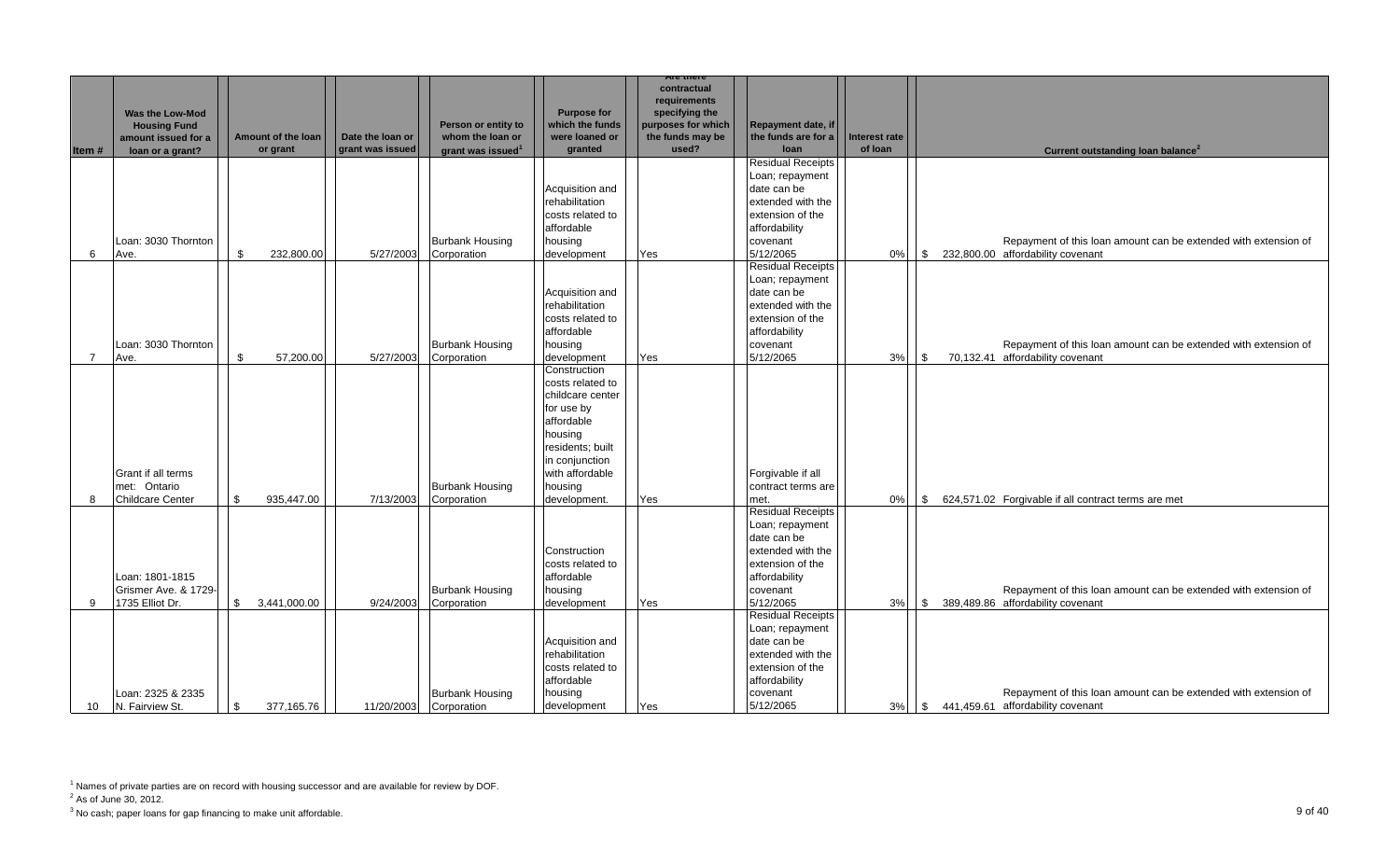| Item# |                   | <b>Was the Low-Mod</b><br><b>Housing Fund</b><br>amount issued for a<br>loan or a grant? |                | Amount of the loan<br>or grant | Date the loan or<br>grant was issued | Person or entity to<br>whom the loan or<br>grant was issued <sup>1</sup> | <b>Purpose for</b><br>which the funds<br>were loaned or<br>granted | are mere<br>contractual<br>requirements<br>specifying the<br>purposes for which<br>the funds may be<br>used? | Repayment date, if<br>the funds are for a<br>loan | <b>Interest rate</b><br>of loan | Current outstanding loan balance <sup>2</sup>                   |
|-------|-------------------|------------------------------------------------------------------------------------------|----------------|--------------------------------|--------------------------------------|--------------------------------------------------------------------------|--------------------------------------------------------------------|--------------------------------------------------------------------------------------------------------------|---------------------------------------------------|---------------------------------|-----------------------------------------------------------------|
|       |                   |                                                                                          |                |                                |                                      |                                                                          |                                                                    |                                                                                                              | <b>Residual Receipts</b>                          |                                 |                                                                 |
|       |                   |                                                                                          |                |                                |                                      |                                                                          |                                                                    |                                                                                                              | Loan; repayment                                   |                                 |                                                                 |
|       |                   | Loan: 237, 257, &                                                                        |                |                                |                                      |                                                                          | Acquisition and                                                    |                                                                                                              | date can be                                       |                                 |                                                                 |
|       |                   | 241-243 W. Verdugo                                                                       |                |                                |                                      |                                                                          | rehabilitation                                                     |                                                                                                              | extended with the                                 |                                 |                                                                 |
|       |                   | Ave., 220 W.                                                                             |                |                                |                                      |                                                                          | costs related to                                                   |                                                                                                              | extension of the                                  |                                 |                                                                 |
|       |                   | Tujunga Ave.                                                                             |                |                                |                                      |                                                                          | affordable                                                         |                                                                                                              | affordability                                     |                                 |                                                                 |
|       |                   | (Verdugo Lake                                                                            |                |                                |                                      | <b>Burbank Housing</b>                                                   | housing                                                            |                                                                                                              | covenant                                          |                                 | Repayment of this loan amount can be extended with extension of |
|       | -11               | Consolidation Loan)                                                                      | $\mathfrak{S}$ | 1,255,200.00                   | 5/4/2004                             | Corporation                                                              | development                                                        | Yes                                                                                                          | 5/12/2065                                         | 3%                              | \$1,732,224.27 affordability covenant                           |
|       |                   |                                                                                          |                |                                |                                      |                                                                          |                                                                    |                                                                                                              | <b>Residual Receipts</b>                          |                                 |                                                                 |
|       |                   |                                                                                          |                |                                |                                      |                                                                          |                                                                    |                                                                                                              | Loan; repayment                                   |                                 |                                                                 |
|       |                   |                                                                                          |                |                                |                                      |                                                                          | Acquisition and                                                    |                                                                                                              | date can be                                       |                                 |                                                                 |
|       |                   |                                                                                          |                |                                |                                      |                                                                          | rehabilitation                                                     |                                                                                                              | extended with the                                 |                                 |                                                                 |
|       |                   |                                                                                          |                |                                |                                      |                                                                          | costs related to                                                   |                                                                                                              | extension of the                                  |                                 |                                                                 |
|       |                   | Loan: 2321 - 2323 N.                                                                     |                |                                |                                      |                                                                          | affordable                                                         |                                                                                                              | affordability                                     |                                 |                                                                 |
|       |                   | Catalina St., 2321 N.                                                                    |                |                                |                                      | <b>Burbank Housing</b>                                                   | housing                                                            |                                                                                                              | covenant                                          |                                 | Repayment of this loan amount can be extended with extension of |
|       | $12 \overline{ }$ | Fairview                                                                                 | $\mathbb{S}$   | 3,143,000.00                   | 6/17/2004                            | Corporation                                                              | development                                                        | Yes                                                                                                          | 5/12/2065                                         | 3%                              | \$ 3,934,499.04 affordability covenant                          |
|       |                   |                                                                                          |                |                                |                                      |                                                                          |                                                                    |                                                                                                              | Residual                                          |                                 |                                                                 |
|       |                   |                                                                                          |                |                                |                                      |                                                                          |                                                                    |                                                                                                              | Receipts Loan;                                    |                                 |                                                                 |
|       |                   |                                                                                          |                |                                |                                      |                                                                          |                                                                    |                                                                                                              | repayment date<br>can be extended                 |                                 |                                                                 |
|       |                   |                                                                                          |                |                                |                                      |                                                                          | Construction<br>costs related to                                   |                                                                                                              | with the extension                                |                                 |                                                                 |
|       |                   |                                                                                          |                |                                |                                      |                                                                          | affordable                                                         |                                                                                                              | of the affordability                              |                                 |                                                                 |
|       |                   | Loan: 313 W.                                                                             |                |                                |                                      | <b>Burbank Housing</b>                                                   | housing                                                            |                                                                                                              | covenant                                          |                                 | Repayment of this loan amount can be extended with extension of |
|       | 13                | Valencia Ave.                                                                            | \$             | 135,595.32                     | 2/21/2006                            | Corporation                                                              | development                                                        | Yes                                                                                                          | 5/12/2065                                         | 3%                              | \$ 158,709.68 affordability covenant                            |
|       |                   |                                                                                          |                |                                |                                      |                                                                          |                                                                    |                                                                                                              | <b>Residual Receipts</b>                          |                                 |                                                                 |
|       |                   |                                                                                          |                |                                |                                      |                                                                          |                                                                    |                                                                                                              | Loan; repayment                                   |                                 |                                                                 |
|       |                   |                                                                                          |                |                                |                                      |                                                                          |                                                                    |                                                                                                              | date can be                                       |                                 |                                                                 |
|       |                   |                                                                                          |                |                                |                                      |                                                                          | Construction                                                       |                                                                                                              | extended with the                                 |                                 |                                                                 |
|       |                   |                                                                                          |                |                                |                                      |                                                                          | costs related to                                                   |                                                                                                              | extension of the                                  |                                 |                                                                 |
|       |                   |                                                                                          |                |                                |                                      |                                                                          | affordable                                                         |                                                                                                              | affordability                                     |                                 |                                                                 |
|       |                   | Loan: 427 W.                                                                             |                |                                |                                      | <b>Burbank Housing</b>                                                   | housing                                                            |                                                                                                              | covenant                                          |                                 | Repayment of this loan amount can be extended with extension of |
|       | 14                | Valencia Ave.                                                                            | \$             | 88,697.69                      | 2/21/2006                            | Corporation                                                              | development                                                        | Yes                                                                                                          | 5/12/2065                                         | 3%                              | \$ 103,817.61 affordability covenant                            |
|       |                   |                                                                                          |                |                                |                                      |                                                                          |                                                                    |                                                                                                              | <b>Residual Receipts</b>                          |                                 |                                                                 |
|       |                   |                                                                                          |                |                                |                                      |                                                                          |                                                                    |                                                                                                              | Loan; repayment                                   |                                 |                                                                 |
|       |                   |                                                                                          |                |                                |                                      |                                                                          | Acquisition and                                                    |                                                                                                              | date can be                                       |                                 |                                                                 |
|       |                   |                                                                                          |                |                                |                                      |                                                                          | rehabilitation                                                     |                                                                                                              | extended with the                                 |                                 |                                                                 |
|       |                   |                                                                                          |                |                                |                                      |                                                                          | costs related to                                                   |                                                                                                              | extension of the                                  |                                 |                                                                 |
|       |                   | Loan: 157 & 159 W.                                                                       |                |                                |                                      |                                                                          | affordable                                                         |                                                                                                              | affordability                                     |                                 |                                                                 |
|       |                   | Linden Ave. &                                                                            |                |                                |                                      | <b>Burbank Housing</b>                                                   | housing                                                            |                                                                                                              | covenant                                          |                                 | Repayment of this loan amount can be extended with extension of |
|       | 15                | 160 W. Elm Ct.                                                                           | \$             | 1,232,217.00                   | 4/6/2006                             | Corporation                                                              | development                                                        | Yes                                                                                                          | 5/12/2065                                         | 3%                              | $\frac{1}{2}$ \$ 1,202,839.54 affordability covenant            |

 $2^2$  As of June 30, 2012.

<sup>&</sup>lt;sup>1</sup> Names of private parties are on record with housing successor and are available for review by DOF.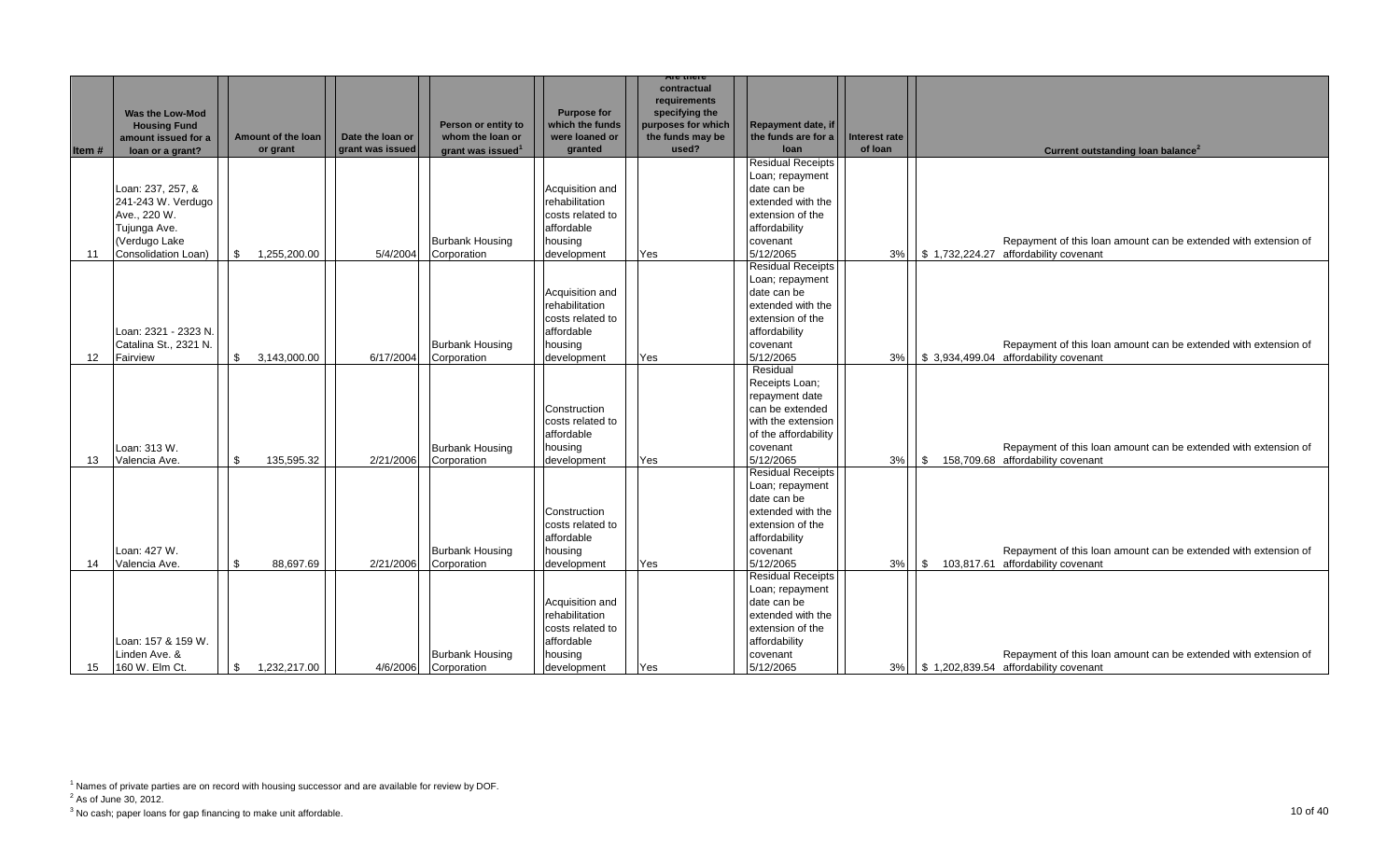|       |                                         |                            |                  |                                       |                                       | are mere                               |                                           |               |                                                                                                           |
|-------|-----------------------------------------|----------------------------|------------------|---------------------------------------|---------------------------------------|----------------------------------------|-------------------------------------------|---------------|-----------------------------------------------------------------------------------------------------------|
|       |                                         |                            |                  |                                       |                                       | contractual                            |                                           |               |                                                                                                           |
|       |                                         |                            |                  |                                       |                                       | requirements                           |                                           |               |                                                                                                           |
|       | <b>Was the Low-Mod</b>                  |                            |                  | Person or entity to                   | <b>Purpose for</b><br>which the funds | specifying the                         |                                           |               |                                                                                                           |
|       | <b>Housing Fund</b>                     | Amount of the loan         | Date the loan or | whom the loan or                      | were loaned or                        | purposes for which<br>the funds may be | Repayment date, if<br>the funds are for a | Interest rate |                                                                                                           |
| Item# | amount issued for a<br>loan or a grant? | or grant                   | grant was issued | grant was issued <sup>1</sup>         | granted                               | used?                                  | loan                                      | of loan       | Current outstanding loan balance <sup>2</sup>                                                             |
|       |                                         |                            |                  |                                       |                                       |                                        | <b>Residual Receipts</b>                  |               |                                                                                                           |
|       |                                         |                            |                  |                                       |                                       |                                        | Loan; repayment                           |               |                                                                                                           |
|       |                                         |                            |                  |                                       | Acquisition and                       |                                        | date can be                               |               |                                                                                                           |
|       |                                         |                            |                  |                                       | rehabilitation                        |                                        | extended with the                         |               |                                                                                                           |
|       |                                         |                            |                  |                                       | costs related to                      |                                        | extension of the                          |               |                                                                                                           |
|       |                                         |                            |                  |                                       | affordable                            |                                        | affordability                             |               |                                                                                                           |
|       | Loan: 2219 & 2329                       |                            |                  | <b>Burbank Housing</b>                | housing                               |                                        | covenant                                  |               | Repayment of this loan amount can be extended with extension of                                           |
| 16    | N. Niagara St.                          | 1,836,929.00<br>$^{\circ}$ | 1/25/2007        | Corporation                           | development                           | Yes                                    | 5/12/2065                                 | 3%            | \$2,127,968.45 affordability covenant                                                                     |
|       |                                         |                            |                  |                                       |                                       |                                        | <b>Residual Receipts</b>                  |               |                                                                                                           |
|       |                                         |                            |                  |                                       |                                       |                                        | Loan; repayment                           |               |                                                                                                           |
|       |                                         |                            |                  |                                       | Acquisition and                       |                                        | date can be                               |               |                                                                                                           |
|       |                                         |                            |                  |                                       | rehabilitation                        |                                        | extended with the                         |               |                                                                                                           |
|       |                                         |                            |                  |                                       | costs related to                      |                                        | extension of the                          |               |                                                                                                           |
|       |                                         |                            |                  |                                       | affordable                            |                                        | affordability                             |               |                                                                                                           |
|       | Loan - 261 W.                           |                            |                  | <b>Burbank Housing</b>                | housing                               |                                        | covenant                                  |               | Repayment of this loan amount can be extended with extension of                                           |
| 17    | Verdugo Ave.                            | \$<br>863,714.00           | 1/25/2007        | Corporation                           | development                           | Yes                                    | 5/12/2065                                 | 3%            | \$1,001,492.09 affordability covenant                                                                     |
|       |                                         |                            |                  |                                       | Costs related<br>establishing a       |                                        |                                           |               |                                                                                                           |
|       |                                         |                            |                  |                                       | childcare facility                    |                                        |                                           |               |                                                                                                           |
|       | Grant if all terms                      |                            |                  |                                       | for use by                            |                                        |                                           |               |                                                                                                           |
|       | met: Mary Alice                         |                            |                  |                                       | affordable                            |                                        | Forgivable if all                         |               |                                                                                                           |
|       | O'Connor Family                         |                            |                  | <b>Burbank Housing</b>                | housing                               |                                        | contract terms are                        |               |                                                                                                           |
| 18    | Center                                  | \$<br>370,000.00           | 2/9/2007         | Corporation                           | residents.                            | Yes                                    | met.                                      | 3%            | \$138,775.34 Forgivable if all contract terms are met                                                     |
|       |                                         |                            |                  |                                       |                                       |                                        | <b>Residual Receipts</b>                  |               |                                                                                                           |
|       |                                         |                            |                  |                                       |                                       |                                        | Loan; repayment                           |               |                                                                                                           |
|       |                                         |                            |                  |                                       |                                       |                                        | date can be                               |               |                                                                                                           |
|       |                                         |                            |                  |                                       | Construction                          |                                        | extended with the                         |               |                                                                                                           |
|       |                                         |                            |                  |                                       | costs related to                      |                                        | extension of the                          |               |                                                                                                           |
|       | Loan: 1801-1815                         |                            |                  |                                       | affordable                            |                                        | affordability                             |               |                                                                                                           |
|       | Grismer Ave. & 1729-                    |                            |                  | <b>Burbank Housing</b>                | housing                               |                                        | covenant                                  |               | Repayment of this loan amount can be extended with extension of                                           |
| 19    | 1735 Elliot Dr.                         | \$2,665,484.00             | 1/16/2008        | Corporation                           | development                           | Yes                                    | 5/12/2065                                 | 3%            | \$ 2,888,942.57 affordability covenant                                                                    |
|       |                                         |                            |                  |                                       |                                       |                                        | <b>Residual Receipts</b>                  |               |                                                                                                           |
|       |                                         |                            |                  |                                       |                                       |                                        | Loan; repayment                           |               |                                                                                                           |
|       |                                         |                            |                  |                                       | Acquisition and                       |                                        | date can be                               |               |                                                                                                           |
|       |                                         |                            |                  |                                       | rehabilitation                        |                                        | extended with the                         |               |                                                                                                           |
|       |                                         |                            |                  |                                       | costs related to<br>affordable        |                                        | extension of the<br>affordability         |               |                                                                                                           |
|       |                                         |                            |                  |                                       |                                       |                                        |                                           |               |                                                                                                           |
| 20    | Loan: 2406 N. Naomi<br>St.              | \$<br>936,100.00           | 11/20/2008       | <b>Burbank Housing</b><br>Corporation | housing<br>development                | Yes                                    | covenant<br>5/12/2065                     | 3%            | Repayment of this loan amount can be extended with extension of<br>\$ 1,031,966.90 affordability covenant |
|       |                                         |                            |                  |                                       |                                       |                                        | <b>Residual Receipts</b>                  |               |                                                                                                           |
|       |                                         |                            |                  |                                       |                                       |                                        | Loan; repayment                           |               |                                                                                                           |
|       |                                         |                            |                  |                                       | Acquisition and                       |                                        | date can be                               |               |                                                                                                           |
|       |                                         |                            |                  |                                       | rehabilitation                        |                                        | extended with the                         |               |                                                                                                           |
|       |                                         |                            |                  |                                       | costs related to                      |                                        | extension of the                          |               |                                                                                                           |
|       |                                         |                            |                  |                                       | affordable                            |                                        | affordability                             |               |                                                                                                           |
|       | Loan: 275 W.                            |                            |                  | <b>Burbank Housing</b>                | housing                               |                                        | covenant                                  |               | Repayment of this loan amount can be extended with extension of                                           |
| 21    | Verdugo Ave.                            | 9,286,500.00<br>\$         | 1/9/2009         | Corporation                           | development                           | Yes                                    | 5/12/2065                                 | 3%            | \$10,191,742.93 affordability covenant                                                                    |

 $2^2$  As of June 30, 2012.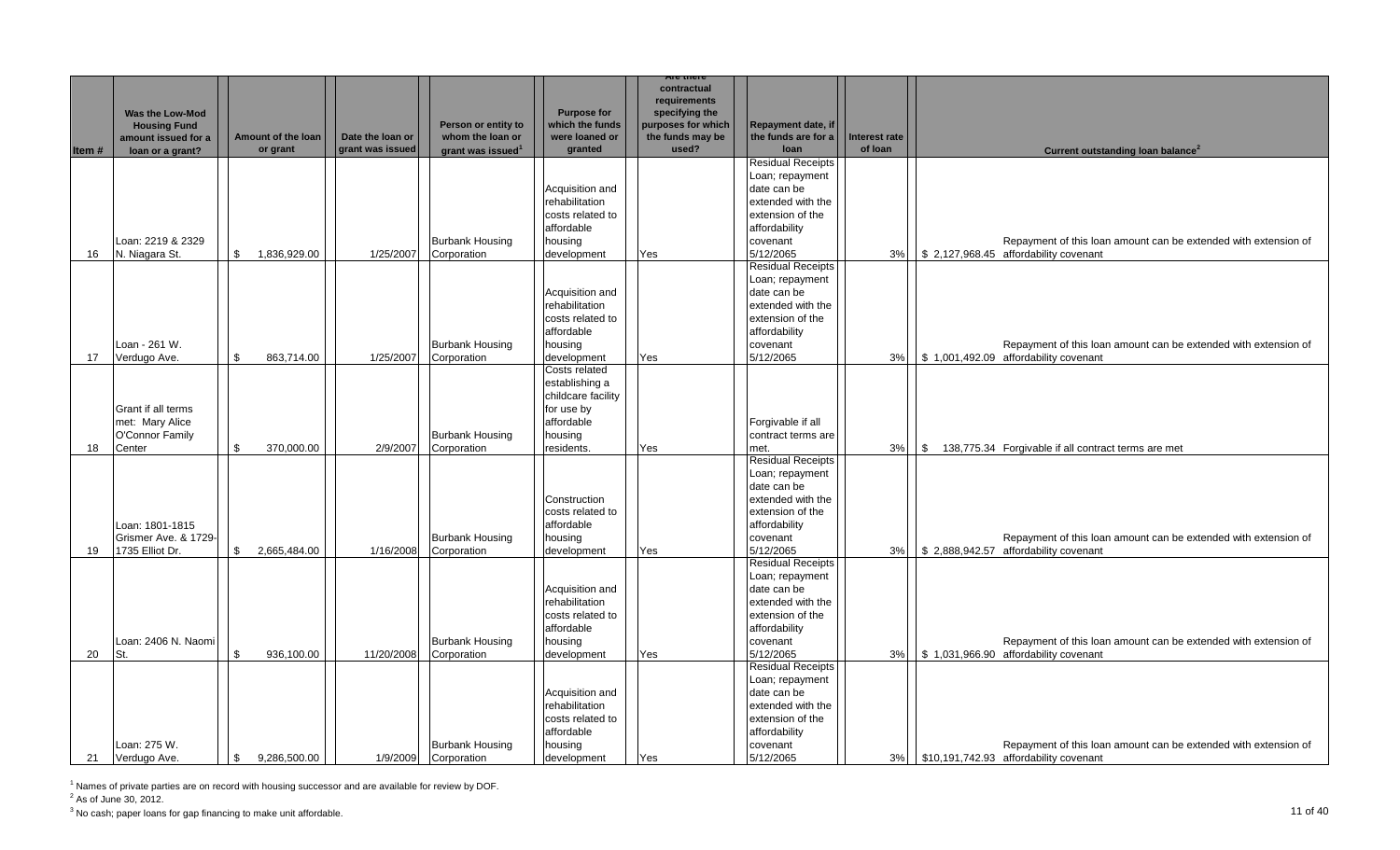|        |                             |                                |                  |                               |                                        | are mere                             |                           |              |                      |                                                                 |
|--------|-----------------------------|--------------------------------|------------------|-------------------------------|----------------------------------------|--------------------------------------|---------------------------|--------------|----------------------|-----------------------------------------------------------------|
|        |                             |                                |                  |                               |                                        | contractual<br>requirements          |                           |              |                      |                                                                 |
|        |                             |                                |                  |                               | <b>Purpose for</b>                     |                                      |                           |              |                      |                                                                 |
|        | Was the Low-Mod             |                                |                  | Person or entity to           | which the funds                        | specifying the<br>purposes for which | <b>Repayment date, if</b> |              |                      |                                                                 |
|        | <b>Housing Fund</b>         | Amount of the loan             | Date the loan or | whom the loan or              | were loaned or                         | the funds may be                     | the funds are for a       | nterest rate |                      |                                                                 |
|        | amount issued for a         | or grant                       | grant was issued | grant was issued <sup>1</sup> | granted                                | used?                                | loan                      | of loan      |                      | Current outstanding loan balance <sup>2</sup>                   |
| ltem # | loan or a grant?            |                                |                  |                               |                                        |                                      | Residual Receipts         |              |                      |                                                                 |
|        |                             |                                |                  |                               |                                        |                                      | Loan; repayment           |              |                      |                                                                 |
|        |                             |                                |                  |                               |                                        |                                      | date can be               |              |                      |                                                                 |
|        |                             |                                |                  |                               |                                        |                                      | extended with the         |              |                      |                                                                 |
|        |                             |                                |                  |                               | <b>Acquisition costs</b><br>related to |                                      | extension of the          |              |                      |                                                                 |
|        | Loan: 1902 Keeler           |                                |                  |                               |                                        |                                      |                           |              |                      |                                                                 |
|        | St., 1722 Elliott Dr.,      |                                |                  |                               | affordable                             |                                      | affordability             |              |                      |                                                                 |
|        | 1726 & 1728 Elliott         |                                |                  | <b>Burbank Housing</b>        | housing                                |                                      | covenant                  |              |                      | Repayment of this loan amount can be extended with extension of |
| 22     | Dr., 1730 Elliott Dr.       | $\mathfrak{S}$<br>2,571,750.00 | 9/3/2009         | Corporation                   | development                            | Yes                                  | 5/12/2065                 |              |                      | 0% \$ 2,571,750.00 affordability covenant                       |
|        |                             |                                |                  |                               |                                        |                                      | <b>Residual Receipts</b>  |              |                      |                                                                 |
|        |                             |                                |                  |                               |                                        |                                      | Loan; repayment           |              |                      |                                                                 |
|        |                             |                                |                  |                               | Acquisition and                        |                                      | date can be               |              |                      |                                                                 |
|        |                             |                                |                  |                               | rehabilitation                         |                                      | extended with the         |              |                      |                                                                 |
|        |                             |                                |                  |                               | costs related to                       |                                      | extension of the          |              |                      |                                                                 |
|        |                             |                                |                  |                               | affordable                             |                                      | affordability             |              |                      |                                                                 |
|        | Loan: 2615 Thornton         |                                |                  | <b>Burbank Housing</b>        | housing                                |                                      | covenant                  |              |                      | Repayment of this loan amount can be extended with extension of |
| 23     | Ave.                        | $^{\circ}$<br>1,007,200.00     | 10/2/2009        | Corporation                   | development                            | Yes                                  | 5/12/2065                 |              |                      | 3% \ \ \ \$ 1,090,976.96 affordability covenant                 |
|        |                             |                                |                  |                               |                                        |                                      | <b>Residual Receipts</b>  |              |                      |                                                                 |
|        |                             |                                |                  |                               |                                        |                                      | Loan; repayment           |              |                      |                                                                 |
|        |                             |                                |                  |                               | Acquisition and                        |                                      | date can be               |              |                      |                                                                 |
|        |                             |                                |                  |                               | rehabilitation                         |                                      | extended with the         |              |                      |                                                                 |
|        |                             |                                |                  |                               | costs related to                       |                                      | extension of the          |              |                      |                                                                 |
|        |                             |                                |                  |                               | affordable                             |                                      | affordability             |              |                      |                                                                 |
|        | Loan: 225 W. Linden         |                                |                  | <b>Burbank Housing</b>        | housing                                |                                      | covenant                  |              |                      | Repayment of this loan amount can be extended with extension of |
| 24     | Ave.                        | \$<br>1,125,852.53             | 8/20/2010        | Corporation                   | development                            | Yes                                  | 5/12/2065                 | 3%           |                      | \$1,394,465.26 affordability covenant                           |
|        |                             |                                |                  |                               |                                        |                                      | Residual Receipts         |              |                      |                                                                 |
|        |                             |                                |                  |                               |                                        |                                      | Loan; repayment           |              |                      |                                                                 |
|        |                             |                                |                  |                               | Acquisition and                        |                                      | date can be               |              |                      |                                                                 |
|        |                             |                                |                  |                               | rehabilitation                         |                                      | extended with the         |              |                      |                                                                 |
|        |                             |                                |                  |                               | costs related to                       |                                      | extension of the          |              |                      |                                                                 |
|        |                             |                                |                  |                               | affordable                             |                                      | affordability             |              |                      |                                                                 |
|        | Loan: 2234 N.               |                                |                  | <b>Burbank Housing</b>        | housing                                |                                      | covenant                  |              |                      | Repayment of this loan amount can be extended with extension of |
| 25     | Catalina St.                | \$.<br>923,800.00              | 12/9/2010        | Corporation                   | development                            | Yes                                  | 5/12/2065                 | 3%           | \$                   | 994,793.40 affordability covenant                               |
|        |                             |                                |                  |                               |                                        |                                      | <b>Residual Receipts</b>  |              |                      |                                                                 |
|        |                             |                                |                  |                               |                                        |                                      | Loan; repayment           |              |                      |                                                                 |
|        |                             |                                |                  |                               | Acquisition and                        |                                      | date can be               |              |                      |                                                                 |
|        |                             |                                |                  |                               | construction                           |                                      | extended with the         |              |                      |                                                                 |
|        |                             |                                |                  |                               | costs related to                       |                                      | extension of the          |              |                      |                                                                 |
|        |                             |                                |                  |                               | affordable                             |                                      | affordability             |              |                      |                                                                 |
|        | Loan: 2223-2235 N.          |                                |                  | <b>Burbank Housing</b>        | housing                                |                                      | covenant                  |              |                      | Repayment of this loan amount can be extended with extension of |
| 26     | Catalina St.                | \$<br>9,298,200.00             | 5/10/2011        | Corporation                   | development                            | Yes                                  | 5/12/2065                 | 3%           |                      | \$9,894,303.78 affordability covenant                           |
|        | <b>Senior Artist Colony</b> |                                |                  |                               |                                        |                                      |                           |              |                      |                                                                 |
|        |                             |                                |                  |                               |                                        |                                      | <b>Residual Receipts</b>  |              |                      |                                                                 |
|        |                             |                                |                  |                               |                                        |                                      | Loan; annual              |              |                      |                                                                 |
|        |                             |                                |                  |                               |                                        |                                      | payments only if          |              |                      |                                                                 |
|        | Loan: Senior Artists        |                                |                  | <b>Burbank Senior Artist</b>  | Senior Housing                         |                                      | terms met                 |              |                      |                                                                 |
|        | 27 Colony                   | $\mathbb{S}$<br>3,250,000.00   |                  | 5/23/2003 Colony, L.P.        | Development                            | Yes                                  | 5/23/2043                 |              | 3%   \$ 5,001,586.00 |                                                                 |

 $2^2$  As of June 30, 2012.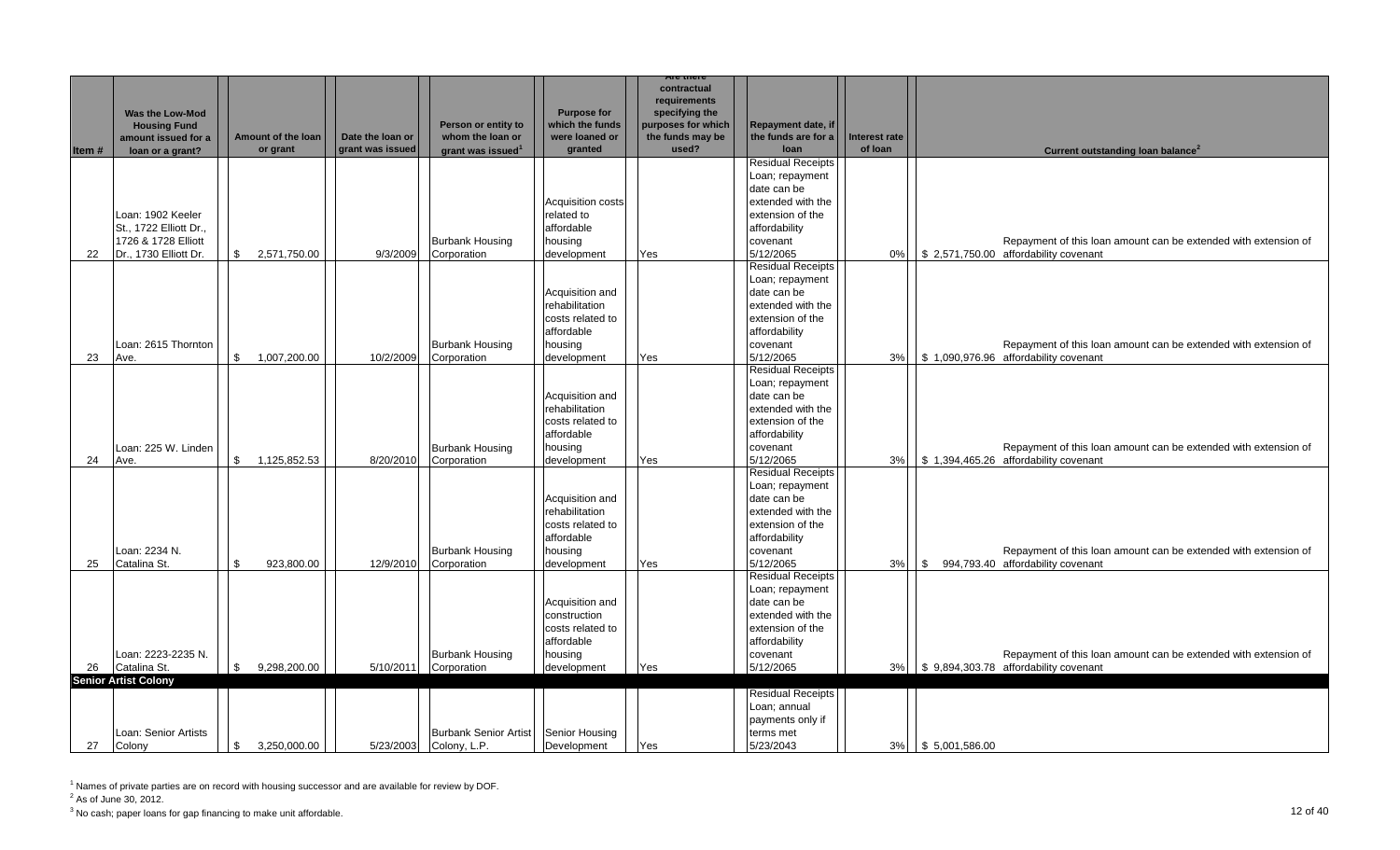|       |                                          |                    |                  |                               |                               | Are mere                    |                                         |                           |                                               |
|-------|------------------------------------------|--------------------|------------------|-------------------------------|-------------------------------|-----------------------------|-----------------------------------------|---------------------------|-----------------------------------------------|
|       |                                          |                    |                  |                               |                               | contractual<br>requirements |                                         |                           |                                               |
|       | Was the Low-Mod                          |                    |                  |                               | <b>Purpose for</b>            | specifying the              |                                         |                           |                                               |
|       | <b>Housing Fund</b>                      |                    |                  | Person or entity to           | which the funds               | purposes for which          | Repayment date, if                      |                           |                                               |
|       | amount issued for a                      | Amount of the loan | Date the loan or | whom the loan or              | were loaned or                | the funds may be            | the funds are for a                     | Interest rate             |                                               |
| Item# | loan or a grant?                         | or grant           | grant was issued | grant was issued <sup>1</sup> | granted                       | used?                       | loan                                    | of loan                   | Current outstanding loan balance <sup>2</sup> |
|       | Rental Rehab - Requires Monthly Payments |                    |                  |                               |                               |                             | Half of original                        |                           |                                               |
|       |                                          |                    |                  |                               | Rental property               |                             | principal forgiven;                     |                           |                                               |
|       |                                          |                    |                  |                               | rehabilitation                |                             | Payments made                           |                           |                                               |
|       |                                          |                    |                  |                               | loan where at                 |                             | during sixth                            |                           |                                               |
|       |                                          |                    |                  |                               | least 25% of                  |                             | through fifteenth                       |                           |                                               |
|       |                                          |                    |                  |                               | units are                     |                             | years of loan;                          |                           |                                               |
|       |                                          |                    |                  |                               | affordable to                 |                             | complete                                | 6% interest               |                                               |
|       | Loan: 2543-2547 N.                       |                    |                  |                               | very low income               |                             | repayment                               | on half of                |                                               |
| 28    | Brighton St.                             | 30,980.00<br>\$    | 6/27/2000        | $\hspace{0.05cm} \ldots$      | tenants                       | Yes                         | 5/27/2015                               | loan amount               | 5,364.79<br><b>S</b>                          |
|       |                                          |                    |                  |                               |                               |                             | Half of original                        |                           |                                               |
|       |                                          |                    |                  |                               | Rental property               |                             | principal forgiven;                     |                           |                                               |
|       |                                          |                    |                  |                               | rehabilitation                |                             | Payments made                           |                           |                                               |
|       |                                          |                    |                  |                               | loan where at<br>least 25% of |                             | during sixth<br>through fifteenth       |                           |                                               |
|       |                                          |                    |                  |                               | units are                     |                             | years of loan;                          |                           |                                               |
|       |                                          |                    |                  |                               | affordable to                 |                             | complete                                | 6% interest               |                                               |
|       | Loan: 2201 N.                            |                    |                  |                               | very low income               |                             | repayment                               | on half of                |                                               |
| 29    | Frederic St.                             | \$<br>41,180.00    | 9/6/2000         | $---$                         | tenants                       | Yes                         | 8/6/2015                                | loan amount               | $\sqrt{3}$<br>7,514.15                        |
|       |                                          |                    |                  |                               |                               |                             | Half of original                        |                           |                                               |
|       |                                          |                    |                  |                               | Rental property               |                             | principal forgiven;                     |                           |                                               |
|       |                                          |                    |                  |                               | rehabilitation                |                             | Payments made                           |                           |                                               |
|       |                                          |                    |                  |                               | loan where at                 |                             | during sixth                            |                           |                                               |
|       |                                          |                    |                  |                               | least 25% of                  |                             | through fifteenth                       |                           |                                               |
|       |                                          |                    |                  |                               | units are                     |                             | years of loan;                          |                           |                                               |
|       |                                          |                    |                  |                               | affordable to                 |                             | complete                                | 6% interest               |                                               |
| 30    | Loan: 237 (235) W.                       | \$<br>46,497.00    | 4/17/2002        | $\hspace{0.05cm} \ldots$      | very low income<br>tenants    | Yes                         | repayment<br>9/1/2016                   | on half of<br>loan amount | 22,384.83<br>\$                               |
|       | Tujunga Ave.                             |                    |                  |                               |                               |                             | Half of original                        |                           |                                               |
|       |                                          |                    |                  |                               | Rental property               |                             | principal forgiven;                     |                           |                                               |
|       |                                          |                    |                  |                               | rehabilitation                |                             | Payments made                           |                           |                                               |
|       |                                          |                    |                  |                               | loan where at                 |                             | during sixth                            |                           |                                               |
|       |                                          |                    |                  |                               | least 25% of                  |                             | through fifteenth                       |                           |                                               |
|       |                                          |                    |                  |                               | units are                     |                             | years of loan;                          |                           |                                               |
|       |                                          |                    |                  |                               | affordable to                 |                             | complete                                | 6% interest               |                                               |
|       | Loan: 317 E.                             |                    |                  |                               | very low income               |                             | repayment                               | on half of                |                                               |
| 31    | Alameda Ave.                             | \$<br>81,607.00    | 9/19/2002        | $\hspace{0.05cm} \ldots$      | tenants                       | Yes                         | 9/19/2017                               | loan amount               | l \$<br>24,098.63                             |
|       |                                          |                    |                  |                               | Rental property               |                             | Half of original<br>principal forgiven; |                           |                                               |
|       |                                          |                    |                  |                               | rehabilitation                |                             | Payments made                           |                           |                                               |
|       |                                          |                    |                  |                               | loan where at                 |                             | during sixth                            |                           |                                               |
|       |                                          |                    |                  |                               | least 25% of                  |                             | through fifteenth                       |                           |                                               |
|       |                                          |                    |                  |                               | units are                     |                             | years of loan;                          |                           |                                               |
|       |                                          |                    |                  |                               | affordable to                 |                             | complete                                | 6% interest               |                                               |
|       | Loan: 268 W. Ash                         |                    |                  |                               | very low income               |                             | repayment                               | on half of                |                                               |
| 32    | Ave.                                     | \$<br>40,839.00    | 11/15/2002       | $---$                         | tenants                       | Yes                         | 11/15/2017                              | loan amount               | $\sqrt{3}$<br>12,183.80                       |

 $2^2$  As of June 30, 2012.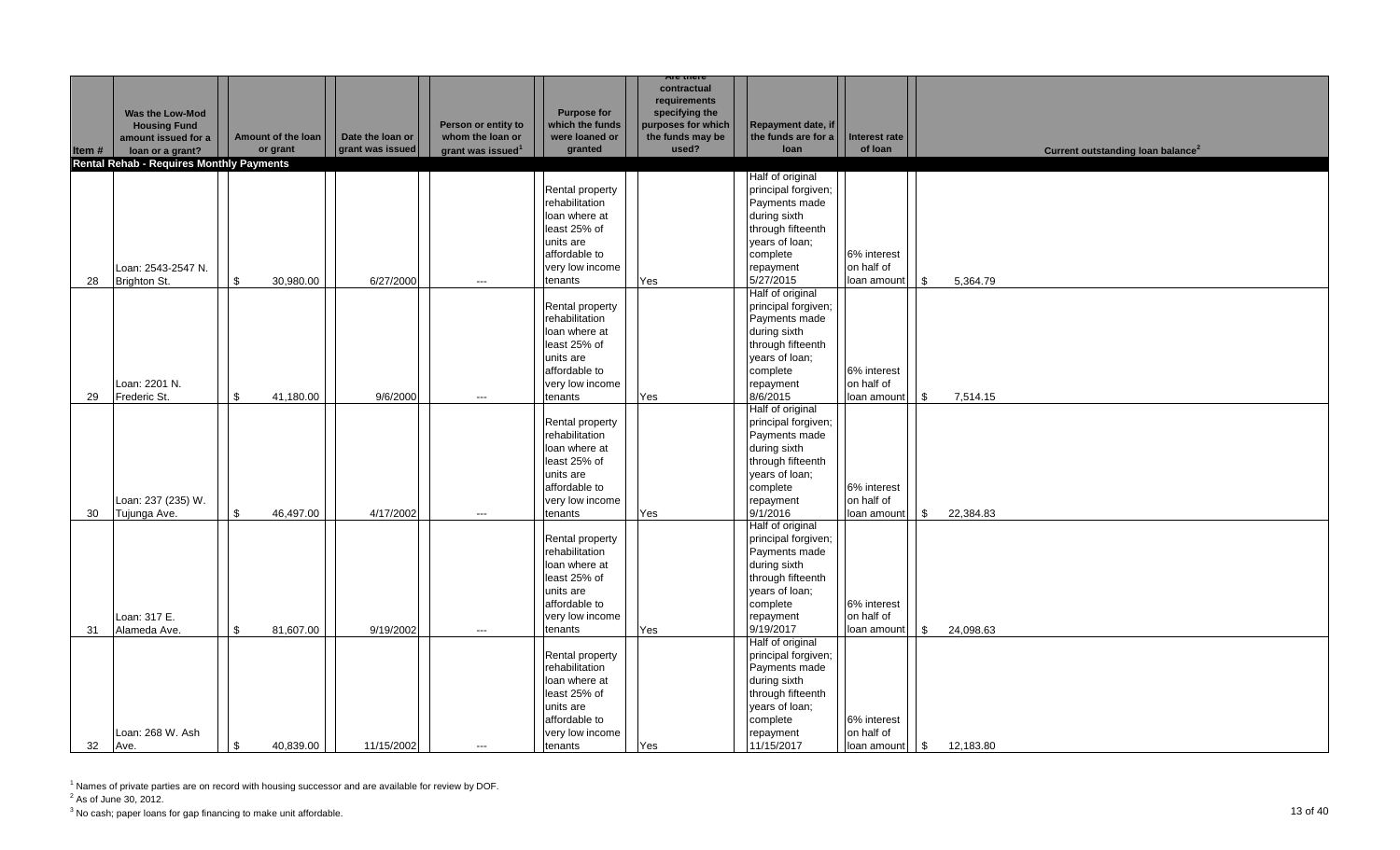| Item# | <b>Was the Low-Mod</b><br><b>Housing Fund</b><br>amount issued for a<br>loan or a grant? | Amount of the loan<br>or grant | Date the loan or<br>grant was issued | Person or entity to<br>whom the loan or<br>grant was issued <sup>1</sup> | <b>Purpose for</b><br>which the funds<br>were loaned or<br>granted                                                             | Are there<br>contractual<br>requirements<br>specifying the<br>purposes for which<br>the funds may be<br>used? | Repayment date, if<br>the funds are for a<br>loan                                                                                                     | Interest rate<br>of loan                 | Current outstanding loan balance <sup>2</sup>                                     |
|-------|------------------------------------------------------------------------------------------|--------------------------------|--------------------------------------|--------------------------------------------------------------------------|--------------------------------------------------------------------------------------------------------------------------------|---------------------------------------------------------------------------------------------------------------|-------------------------------------------------------------------------------------------------------------------------------------------------------|------------------------------------------|-----------------------------------------------------------------------------------|
| 33    | Loan: 311 Cornell<br>Ave.                                                                | \$<br>133,692.00               | 12/5/2005                            | $\qquad \qquad -$                                                        | Rental property<br>rehabilitation<br>loan where at<br>least 25% of<br>units are<br>affordable to<br>very low income<br>tenants | Yes                                                                                                           | Half of original<br>principal forgiven;<br>Payments made<br>during sixth<br>through fifteenth<br>vears of loan;<br>complete<br>repayment<br>8/18/2017 | 6% interest<br>on half of<br>loan amount | <b>\$</b><br>38,934.80                                                            |
|       | <b>Rental Rehab - Deferred</b>                                                           |                                |                                      |                                                                          | Rental property                                                                                                                |                                                                                                               |                                                                                                                                                       |                                          |                                                                                   |
| 34    | Loan: 721-723 E.<br>Palm                                                                 | \$<br>38,676.00                | 8/1/1996                             | $\hspace{0.05cm} \ldots$                                                 | rehabilitation<br>loan where at<br>least 25% of<br>units are<br>affordable to<br>very low income<br>tenants                    | Yes                                                                                                           | Due at time of<br>sale.                                                                                                                               | 6%                                       | $\sqrt{3}$<br>75,576.00                                                           |
| 35    | Loan: 610 E.<br>Verdugo                                                                  | \$<br>39,534.00                | 1/8/1998                             | $\hspace{0.05cm} \ldots$                                                 | Rental property<br>rehabilitation<br>loan where at<br>least 25% of<br>units are<br>affordable to<br>very low income<br>tenants | Yes                                                                                                           | Due at time of<br>sale.                                                                                                                               | 6%                                       | $\sqrt{3}$<br>73,893.00                                                           |
| 36    | Grant if all terms<br>met: 1221 East Ave.                                                | \$<br>100,066.20               | 7/27/2005                            | $\qquad \qquad -$                                                        | Rental property<br>rehabilitation<br>loan where at<br>least 25% of<br>units are<br>affordable to<br>very low income<br>tenants | Yes                                                                                                           | Deferred for 15<br>years; forgiven on<br>the 15th year                                                                                                | $3%$ \$                                  | 60,039.72 Forgivable loan at year 15 if affordable unit(s) maintained             |
| 37    | Grant if all terms<br>met: 2660 N.<br>Frederic St.                                       | \$<br>86,618.00                | 11/6/2006                            | $---$                                                                    | Rental property<br>rehabilitation<br>loan where at<br>least 25% of<br>units are<br>affordable to<br>very low income<br>tenants | Yes                                                                                                           | Deferred for 15<br>years; forgiven on<br>the 15th year                                                                                                | 3%                                       | <b>S</b><br>57,745.35 Forgivable loan at year 15 if affordable unit(s) maintained |

<sup>&</sup>lt;sup>1</sup> Names of private parties are on record with housing successor and are available for review by DOF.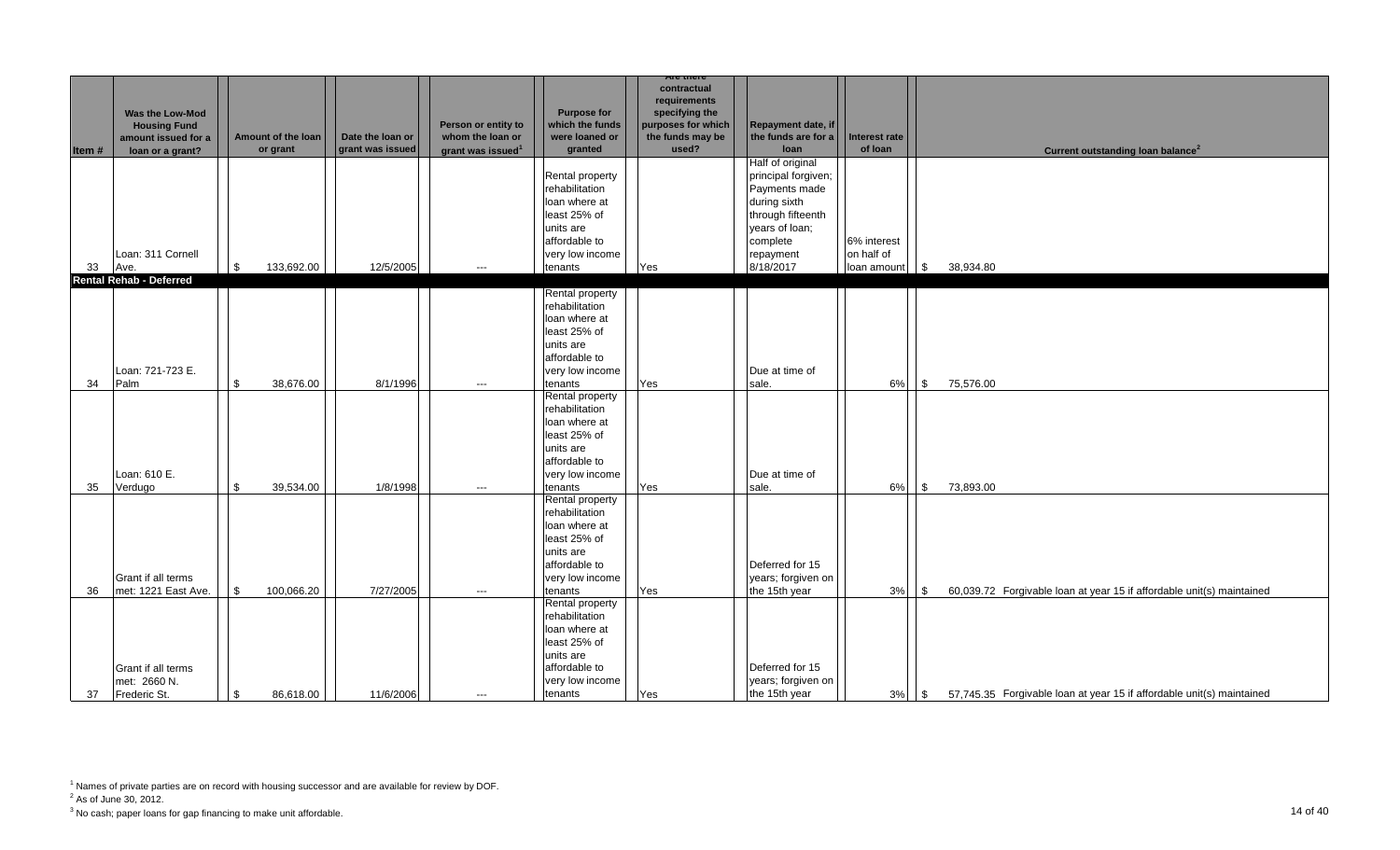|       |                                    |                    |                  |                               |                    | are mere           |                     |               |                |                                                                        |
|-------|------------------------------------|--------------------|------------------|-------------------------------|--------------------|--------------------|---------------------|---------------|----------------|------------------------------------------------------------------------|
|       |                                    |                    |                  |                               |                    | contractual        |                     |               |                |                                                                        |
|       |                                    |                    |                  |                               |                    | requirements       |                     |               |                |                                                                        |
|       | <b>Was the Low-Mod</b>             |                    |                  |                               | <b>Purpose for</b> | specifying the     |                     |               |                |                                                                        |
|       | <b>Housing Fund</b>                |                    |                  | Person or entity to           | which the funds    | purposes for which | Repayment date, if  |               |                |                                                                        |
|       | amount issued for a                | Amount of the loan | Date the loan or | whom the loan or              | were loaned or     | the funds may be   | the funds are for a | Interest rate |                |                                                                        |
| Item# | loan or a grant?                   | or grant           | grant was issued | grant was issued <sup>1</sup> | granted            | used?              | loan                | of loan       |                | Current outstanding loan balance <sup>2</sup>                          |
|       |                                    |                    |                  |                               | Rental property    |                    |                     |               |                |                                                                        |
|       |                                    |                    |                  |                               | rehabilitation     |                    |                     |               |                |                                                                        |
|       |                                    |                    |                  |                               | loan where at      |                    |                     |               |                |                                                                        |
|       |                                    |                    |                  |                               | least 25% of       |                    |                     |               |                |                                                                        |
|       |                                    |                    |                  |                               | units are          |                    |                     |               |                |                                                                        |
|       |                                    |                    |                  |                               |                    |                    |                     |               |                |                                                                        |
|       | Grant if all terms                 |                    |                  |                               | affordable to      |                    | Deferred for 15     |               |                |                                                                        |
|       | met: 225 Glenwood                  |                    |                  |                               | very low income    |                    | years; forgiven on  |               |                |                                                                        |
| 38    | PI.                                | \$<br>98,714.00    | 7/30/2007        | ---                           | tenants            | Yes                | the 15th year       | 3%            | \$             | 72,390.28 Forgivable loan at year 15 if affordable unit(s) maintained  |
|       |                                    |                    |                  |                               | Rental property    |                    |                     |               |                |                                                                        |
|       |                                    |                    |                  |                               | rehabilitation     |                    |                     |               |                |                                                                        |
|       |                                    |                    |                  |                               | loan where at      |                    |                     |               |                |                                                                        |
|       |                                    |                    |                  |                               | least 25% of       |                    |                     |               |                |                                                                        |
|       |                                    |                    |                  |                               | units are          |                    |                     |               |                |                                                                        |
|       | Grant if all terms                 |                    |                  |                               | affordable to      |                    | Deferred for 15     |               |                |                                                                        |
|       | met: 1800-1806                     |                    |                  |                               | very low income    |                    | years; forgiven on  |               |                |                                                                        |
| 39    | Scott Rd.                          | \$<br>115,427.00   | 2/23/2009        | ---                           | tenants            | Yes                | the 15th year       | 3%            | $\mathfrak{F}$ | 92,341.61 Forgivable loan at year 15 if affordable unit(s) maintained  |
|       |                                    |                    |                  |                               | Rental property    |                    |                     |               |                |                                                                        |
|       |                                    |                    |                  |                               | rehabilitation     |                    |                     |               |                |                                                                        |
|       |                                    |                    |                  |                               |                    |                    |                     |               |                |                                                                        |
|       |                                    |                    |                  |                               | loan where at      |                    |                     |               |                |                                                                        |
|       |                                    |                    |                  |                               | least 25% of       |                    |                     |               |                |                                                                        |
|       |                                    |                    |                  |                               | units are          |                    |                     |               |                |                                                                        |
|       | <b>Grant if all terms</b>          |                    |                  |                               | affordable to      |                    | Deferred for 15     |               |                |                                                                        |
|       | met: 245 W.                        |                    |                  |                               | very low income    |                    | years; forgiven on  |               |                |                                                                        |
| 40    | Verdugo Ave.                       | \$<br>233,386.00   | 4/20/2009        | ---                           | tenants            | Yes                | the 15th year       | 3%            | $\sqrt{3}$     | 186,708.79 Forgivable loan at year 15 if affordable unit(s) maintained |
|       |                                    |                    |                  |                               | Rental property    |                    |                     |               |                |                                                                        |
|       |                                    |                    |                  |                               | rehabilitation     |                    |                     |               |                |                                                                        |
|       |                                    |                    |                  |                               | loan where at      |                    |                     |               |                |                                                                        |
|       |                                    |                    |                  |                               | least 25% of       |                    |                     |               |                |                                                                        |
|       |                                    |                    |                  |                               | units are          |                    |                     |               |                |                                                                        |
|       |                                    |                    |                  |                               |                    |                    | Deferred for 15     |               |                |                                                                        |
|       |                                    |                    |                  |                               | affordable to      |                    |                     |               |                |                                                                        |
|       | Grant if all terms                 |                    |                  |                               | very low income    |                    | years; forgiven on  |               |                |                                                                        |
| 41    | met: 496 S. Main St.               | \$<br>75,000.00    | 8/10/2010        | $\qquad \qquad \cdots$        | tenants            | Yes                | the 15th year       | 3%            | \$             | 70,000.00 Forgivable loan at year 15 if affordable unit(s) maintained  |
|       |                                    |                    |                  |                               | Rental property    |                    |                     |               |                |                                                                        |
|       |                                    |                    |                  |                               | rehabilitation     |                    |                     |               |                |                                                                        |
|       |                                    |                    |                  |                               | loan where at      |                    |                     |               |                |                                                                        |
|       |                                    |                    |                  |                               | least 25% of       |                    |                     |               |                |                                                                        |
|       |                                    |                    |                  |                               | units are          |                    |                     |               |                |                                                                        |
|       | Grant if all terms                 |                    |                  |                               | affordable to      |                    | Deferred for 15     |               |                |                                                                        |
|       | met: 507 N. Lomita                 |                    |                  |                               | very low income    |                    | years; forgiven on  |               |                |                                                                        |
| 42    | St.                                | \$<br>75,000.00    | 2/11/2010        | $\qquad \qquad -$             | tenants            | Yes                | the 15th year       | 3%            | \$             | 65,000.00 Forgivable loan at year 15 if affordable unit(s) maintained  |
|       | <b>Mortgage Assistance Program</b> |                    |                  |                               |                    |                    |                     |               |                |                                                                        |
|       |                                    |                    |                  |                               | Affordable         |                    |                     |               |                |                                                                        |
|       |                                    |                    |                  |                               | Housing Loan to    |                    |                     |               |                |                                                                        |
|       |                                    |                    |                  |                               | income-eligible    |                    |                     |               |                |                                                                        |
|       |                                    |                    |                  |                               |                    |                    |                     |               |                |                                                                        |
|       | Loan: 1706 Grismer                 |                    |                  |                               | household for      |                    |                     |               |                |                                                                        |
| 43    | Ave. #206                          | \$<br>15,000.00    | 3/27/2001        | $\overline{a}$                | ownership unit.    | Yes                | 2/27/2031           |               |                | 5%   \$ 12,870.74                                                      |

 $2^2$  As of June 30, 2012.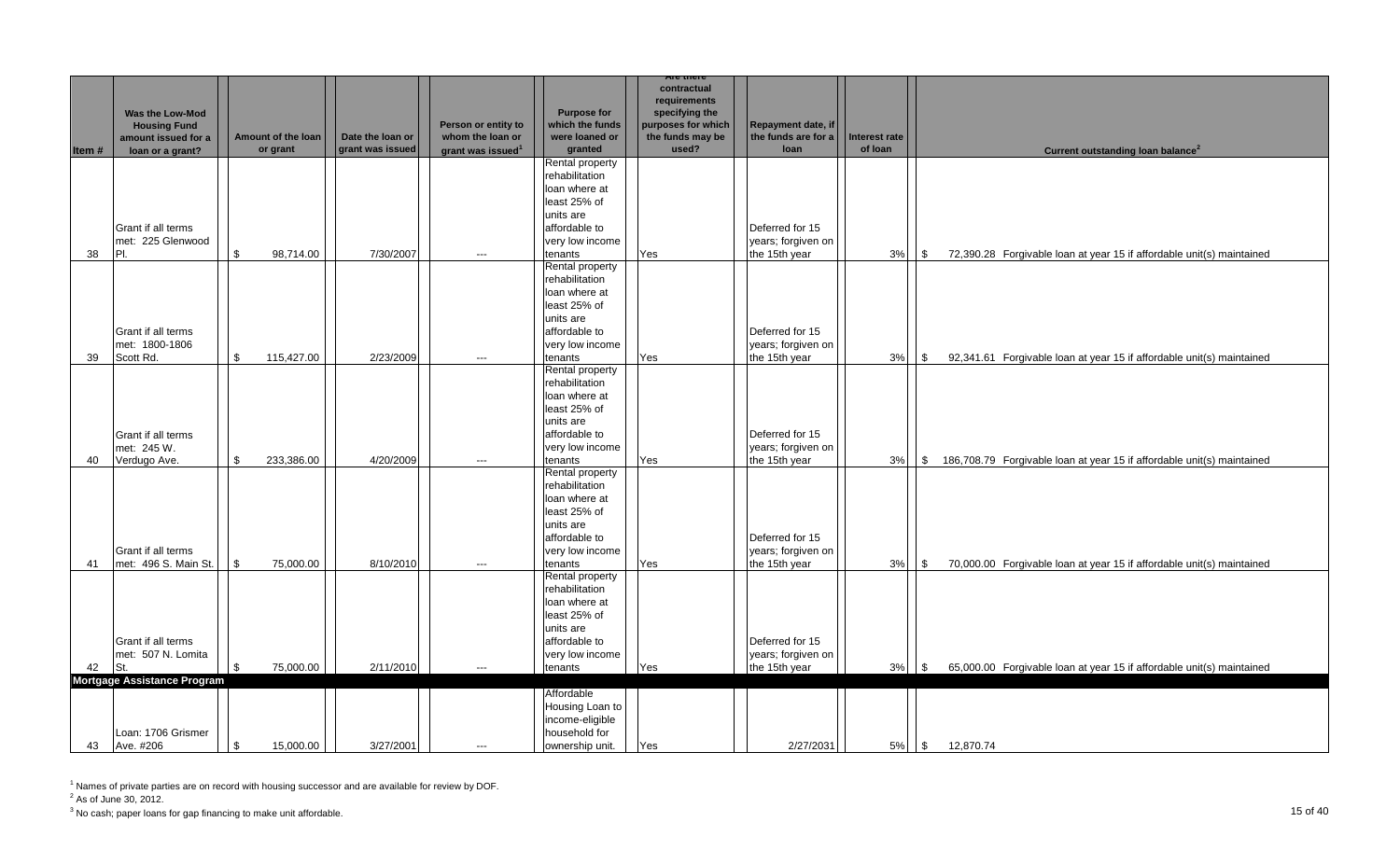|       |                                    |                |                    |                  |                               |                    | Are there          |                           |               |                                               |
|-------|------------------------------------|----------------|--------------------|------------------|-------------------------------|--------------------|--------------------|---------------------------|---------------|-----------------------------------------------|
|       |                                    |                |                    |                  |                               |                    | contractual        |                           |               |                                               |
|       |                                    |                |                    |                  |                               |                    | requirements       |                           |               |                                               |
|       | <b>Was the Low-Mod</b>             |                |                    |                  |                               | <b>Purpose for</b> | specifying the     |                           |               |                                               |
|       | <b>Housing Fund</b>                |                |                    |                  | Person or entity to           | which the funds    | purposes for which | <b>Repayment date, if</b> |               |                                               |
|       | amount issued for a                |                | Amount of the loan | Date the loan or | whom the loan or              | were loaned or     | the funds may be   | the funds are for a       | Interest rate |                                               |
| Item# | loan or a grant?                   |                | or grant           | grant was issued | grant was issued <sup>1</sup> | granted            | used?              | loan                      | of loan       | Current outstanding loan balance <sup>2</sup> |
|       | <b>Single Family Rehab Program</b> |                |                    |                  |                               |                    |                    |                           |               |                                               |
|       |                                    |                |                    |                  |                               |                    |                    |                           |               |                                               |
|       |                                    |                |                    |                  |                               |                    |                    |                           |               |                                               |
|       |                                    |                |                    |                  |                               | Rehabilitation     |                    |                           |               |                                               |
|       |                                    |                |                    |                  |                               | loans for income-  |                    | Repayment at              |               |                                               |
|       |                                    |                |                    |                  |                               | eligible           |                    | time of sale or           |               |                                               |
| 44    | Loan: 1807 Hilton Dr.              | $\mathbb{S}$   | 40,367.00          | 5/4/2005         | $---$                         | households         | Yes                | 5/4/2035                  | 3%            | \$49,040                                      |
|       |                                    |                |                    |                  |                               | Rehabilitation     |                    |                           |               |                                               |
|       |                                    |                |                    |                  |                               | loans for income-  |                    | Repayment at              |               |                                               |
|       |                                    |                |                    |                  |                               | eligible           |                    | time of sale or           |               |                                               |
| 45    | Loan: 914 E. Grinnell              | $\sqrt{3}$     | 15,825.00          | 8/21/1995        | $\hspace{0.05cm} \ldots$      | households         | Yes                | 8/21/2025                 | 3%            | \$23,835                                      |
|       |                                    |                |                    |                  |                               | Rehabilitation     |                    |                           |               |                                               |
|       |                                    |                |                    |                  |                               | loans for income-  |                    |                           |               |                                               |
|       |                                    |                |                    |                  |                               |                    |                    | Repayment at              |               |                                               |
|       | Loan: 1020 N.                      |                |                    |                  |                               | eligible           |                    | time of sale or           |               |                                               |
| 46    | Fairview                           | \$             | 11,979.00          | 10/10/1996       | ---                           | households         | Yes                | 10/10/2026                | 3%            | \$17,632                                      |
|       |                                    |                |                    |                  |                               | Rehabilitation     |                    |                           |               |                                               |
|       |                                    |                |                    |                  |                               | loans for income-  |                    | Repayment at              |               |                                               |
|       | Loan: 1043 N.                      |                |                    |                  |                               | eligible           |                    | time of sale or           |               |                                               |
| 47    | Florence                           | \$             | 14,850.90          | 8/11/1997        | $\hspace{0.05cm} \ldots$      | households         | Yes                | 8/11/2027                 | 3%            | \$21,487                                      |
|       |                                    |                |                    |                  |                               | Rehabilitation     |                    |                           |               |                                               |
|       |                                    |                |                    |                  |                               | loans for income-  |                    | Repayment at              |               |                                               |
|       | Loan: 353 W.                       |                |                    |                  |                               | eligible           |                    | time of sale or           |               |                                               |
|       | Providencia                        | $\mathbb{S}$   | 19,954.00          | 12/29/1997       |                               | households         | Yes                | 12/29/2027                | 3%            | \$28,641                                      |
| 48    |                                    |                |                    |                  | $\hspace{0.05cm} \ldots$      | Rehabilitation     |                    |                           |               |                                               |
|       |                                    |                |                    |                  |                               |                    |                    |                           |               |                                               |
|       |                                    |                |                    |                  |                               | loans for income-  |                    | Repayment at              |               |                                               |
|       | Loan: 719 E.                       |                |                    |                  |                               | eligible           |                    | time of sale or           |               |                                               |
| 49    | Stanford Rd.                       | \$             | 20,399.00          | 5/7/1998         | $\hspace{0.05cm} \ldots$      | households         | Yes                | 5/7/2028                  | 3%            | \$29,064                                      |
|       |                                    |                |                    |                  |                               | Rehabilitation     |                    |                           |               |                                               |
|       |                                    |                |                    |                  |                               | loans for income-  |                    | Repayment at              |               |                                               |
|       | Loan: 817 E.                       |                |                    |                  |                               | eligible           |                    | time of sale or           |               |                                               |
| 50    | Angeleno Av.                       | \$             | 24,682.00          | 8/27/2004        | $\hspace{0.05cm} \ldots$      | households         | Yes                | 8/27/2034                 | 3%            | \$30,492                                      |
|       |                                    |                |                    |                  |                               | Rehabilitation     |                    |                           |               |                                               |
|       |                                    |                |                    |                  |                               | loans for income-  |                    | Repayment at              |               |                                               |
|       | Loan: 824 N. Ford                  |                |                    |                  |                               | eligible           |                    | time of sale or           |               |                                               |
| 51    |                                    | \$             | 35.409.00          | 9/8/2004         |                               |                    |                    |                           | 3%            |                                               |
|       | St.                                |                |                    |                  | $\hspace{0.05cm} \ldots$      | households         | Yes                | 9/8/2034                  |               | \$43,709                                      |
|       |                                    |                |                    |                  |                               | Rehabilitation     |                    |                           |               |                                               |
|       |                                    |                |                    |                  |                               | loans for income-  |                    | Repayment at              |               |                                               |
|       | Loan: 736                          |                |                    |                  |                               | eligible           |                    | time of sale or           |               |                                               |
| 52    | Cambridge Dr.                      | $\mathfrak{S}$ | 35,382.00          | 9/15/2004        | ---                           | households         | Yes                | 9/15/2034                 | 3%            | \$43,656                                      |
|       |                                    |                |                    |                  |                               | Rehabilitation     |                    |                           |               |                                               |
|       |                                    |                |                    |                  |                               | loans for income-  |                    | Repayment at              |               |                                               |
|       | Loan: 2229 N                       |                |                    |                  |                               | eligible           |                    | time of sale or           |               |                                               |
| 53    | Dymond St.                         | \$             | 34,329.00          | 10/29/2004       | $---$                         | households         | Yes                | 10/29/2034                | 3%            | \$42,232                                      |
|       |                                    |                |                    |                  |                               | Rehabilitation     |                    |                           |               |                                               |
|       |                                    |                |                    |                  |                               | loans for income-  |                    | Repayment at              |               |                                               |
|       | Loan: 1512 N.                      |                |                    |                  |                               | eligible           |                    | time of sale or           |               |                                               |
|       |                                    |                |                    |                  |                               |                    |                    |                           |               |                                               |
|       | 54 Evergreen St.                   | \$             | 33,411.00          | 12/3/2004        | $\overline{a}$                | households         | Yes                | 12/3/2034                 | 3%            | \$41,007                                      |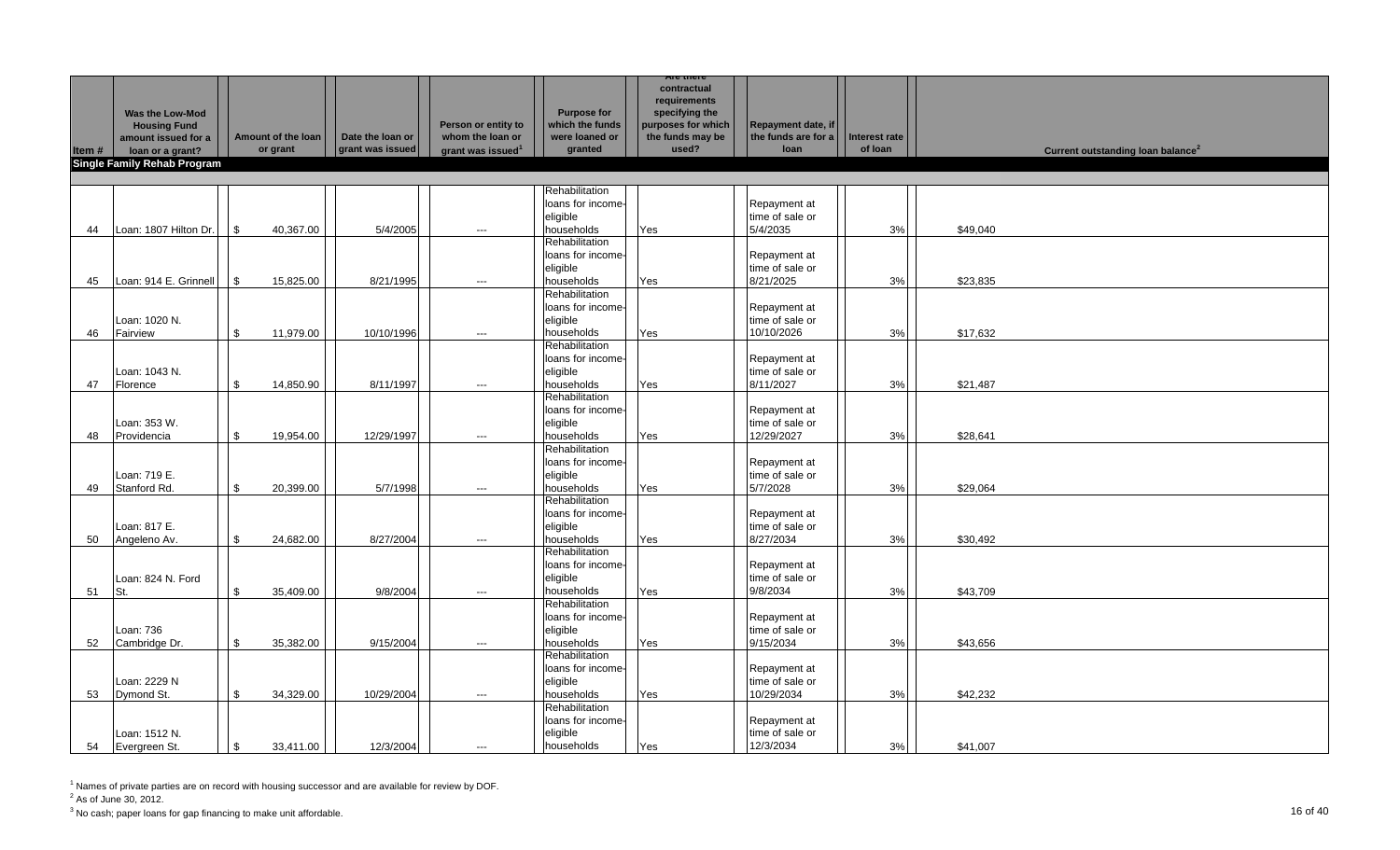|       |                                                               |     |                    |                  |                                         |                                                         | <b>Are there</b>                                                                        |                                           |               |                                               |  |
|-------|---------------------------------------------------------------|-----|--------------------|------------------|-----------------------------------------|---------------------------------------------------------|-----------------------------------------------------------------------------------------|-------------------------------------------|---------------|-----------------------------------------------|--|
|       | Was the Low-Mod<br><b>Housing Fund</b><br>amount issued for a |     | Amount of the loan | Date the loan or | Person or entity to<br>whom the loan or | <b>Purpose for</b><br>which the funds<br>were loaned or | contractual<br>requirements<br>specifying the<br>purposes for which<br>the funds may be | Repayment date, if<br>the funds are for a | Interest rate |                                               |  |
| Item# | loan or a grant?                                              |     | or grant           | grant was issued | grant was issued <sup>1</sup>           | granted                                                 | used?                                                                                   | loan                                      | of loan       | Current outstanding loan balance <sup>2</sup> |  |
|       |                                                               |     |                    |                  |                                         | Rehabilitation                                          |                                                                                         |                                           |               |                                               |  |
|       |                                                               |     |                    |                  |                                         | loans for income-                                       |                                                                                         | Repayment at                              |               |                                               |  |
|       | Loan: 305 N Catalina                                          |     |                    |                  |                                         | eligible                                                |                                                                                         | time of sale or                           |               |                                               |  |
| 55    | St.                                                           | \$  | 37,854.00          | 4/13/2005        | $---$                                   | households                                              | Yes                                                                                     | 4/13/2035                                 | 3%            | \$46,052                                      |  |
|       |                                                               |     |                    |                  |                                         | Rehabilitation                                          |                                                                                         |                                           |               |                                               |  |
|       |                                                               |     |                    |                  |                                         | loans for income-                                       |                                                                                         | Repayment at                              |               |                                               |  |
|       | Loan: 346 N Niagara                                           |     |                    |                  |                                         | eligible                                                |                                                                                         | time of sale or                           |               |                                               |  |
| 56    | St.                                                           | \$  | 31,414.00          | 4/18/2005        | $---$                                   | households                                              | Yes                                                                                     | 4/18/2035                                 | 3%            | \$38,205                                      |  |
|       |                                                               |     |                    |                  |                                         | Rehabilitation                                          |                                                                                         |                                           |               |                                               |  |
|       |                                                               |     |                    |                  |                                         | loans for income-                                       |                                                                                         | Repayment at                              |               |                                               |  |
|       | Loan: 112 N.                                                  |     |                    |                  |                                         | eligible                                                |                                                                                         | time of sale or                           |               |                                               |  |
| 57    | Evergreen St.                                                 | \$  | 36,518.00          | 6/11/2009        | $---$                                   | households                                              | Yes                                                                                     | 6/11/2039                                 | 3%            | \$39,865                                      |  |
|       |                                                               |     |                    |                  |                                         | Rehabilitation                                          |                                                                                         |                                           |               |                                               |  |
|       |                                                               |     |                    |                  |                                         | loans for income-                                       |                                                                                         | Repayment at                              |               |                                               |  |
|       | Loan: 423 W.                                                  |     |                    |                  |                                         | eligible                                                |                                                                                         | time of sale or                           |               |                                               |  |
| 58    | Riverside Dr.                                                 | \$  | 38,500.00          | 12/1/2008        | $\hspace{0.05cm}\ldots$                 | households                                              | Yes                                                                                     | 12/1/2038                                 | 3%            | \$42,636                                      |  |
|       |                                                               |     |                    |                  |                                         | Rehabilitation                                          |                                                                                         |                                           |               |                                               |  |
|       |                                                               |     |                    |                  |                                         | loans for income-                                       |                                                                                         | Repayment at                              |               |                                               |  |
|       | Loan: 430 S.                                                  |     |                    |                  |                                         | eligible                                                |                                                                                         | time of sale or                           |               |                                               |  |
| 59    | Orchard Dr.                                                   | \$  | 39,298.00          | 3/12/2009        | $---$                                   | households                                              | Yes                                                                                     | 3/12/2039                                 | 3%            | \$43,193                                      |  |
|       |                                                               |     |                    |                  |                                         | Rehabilitation                                          |                                                                                         |                                           |               |                                               |  |
|       |                                                               |     |                    |                  |                                         | loans for income-                                       |                                                                                         | Repayment at                              |               |                                               |  |
|       | Loan: 1415 N.                                                 |     |                    |                  |                                         | eligible                                                |                                                                                         | time of sale or                           |               |                                               |  |
| 60    | Keystone St.                                                  | \$  | 37,658.00          | 3/16/2009        | $\hspace{0.05cm}\ldots$                 | households                                              | Yes                                                                                     | 3/16/2039                                 | 3%            | \$41,378                                      |  |
|       |                                                               |     |                    |                  |                                         | Rehabilitation                                          |                                                                                         |                                           |               |                                               |  |
|       |                                                               |     |                    |                  |                                         | loans for income-                                       |                                                                                         | Repayment at                              |               |                                               |  |
|       | Loan: 1220 N. Maple                                           |     |                    |                  |                                         | eligible                                                |                                                                                         | time of sale or                           |               |                                               |  |
| 61    | St.                                                           | \$. | 35,355.00          | 5/28/2009        | $---$                                   | households                                              | Yes                                                                                     | 5/28/2039                                 | 3%            | \$38,636                                      |  |
|       |                                                               |     |                    |                  |                                         | Rehabilitation                                          |                                                                                         |                                           |               |                                               |  |
|       |                                                               |     |                    |                  |                                         | loans for income-                                       |                                                                                         | Repayment at                              |               |                                               |  |
|       | Loan: 1107 N. Pass                                            |     |                    |                  |                                         | eligible                                                |                                                                                         | time of sale or                           |               |                                               |  |
| 62    | Ave.                                                          | \$  | 32,620.00          | 7/1/2009         | $\hspace{0.05cm}\ldots$                 | households                                              | Yes                                                                                     | 7/1/2039                                  | 3%            | \$35,556                                      |  |
|       |                                                               |     |                    |                  |                                         | Rehabilitation                                          |                                                                                         |                                           |               |                                               |  |
|       |                                                               |     |                    |                  |                                         | loans for income-                                       |                                                                                         | Repayment at                              |               |                                               |  |
|       | Loan: 1505 W.                                                 |     |                    |                  |                                         | eligible                                                |                                                                                         | time of sale or                           |               |                                               |  |
| 63    | Parkside Ave.                                                 | \$  | 24,983.95          | 8/25/2009        | $---$                                   | households                                              | Yes                                                                                     | 8/25/2039                                 | 3%            | \$27,120                                      |  |
|       |                                                               |     |                    |                  |                                         | Rehabilitation                                          |                                                                                         |                                           |               |                                               |  |
|       |                                                               |     |                    |                  |                                         | loans for income-                                       |                                                                                         | Repayment at                              |               |                                               |  |
|       | Loan: 2126 N.                                                 |     |                    |                  |                                         | eligible                                                |                                                                                         | time of sale or                           |               |                                               |  |
| 64    | Evergreen St.                                                 | \$  | 15,133.00          | 8/26/2009        | $\hspace{0.05cm}\ldots$                 | households                                              | Yes                                                                                     | 8/26/1939                                 | 3%            | \$16,425                                      |  |
|       |                                                               |     |                    |                  |                                         | Rehabilitation                                          |                                                                                         |                                           |               |                                               |  |
|       |                                                               |     |                    |                  |                                         | loans for income-                                       |                                                                                         | Repayment at                              |               |                                               |  |
|       | Loan: 206 N. Lincoln                                          |     |                    |                  |                                         | eligible                                                |                                                                                         | time of sale or                           |               |                                               |  |
| 65    | St.                                                           | \$  | 35.000.00          | 8/30/2009        | $---$                                   | households                                              | Yes                                                                                     | 8/30/2039                                 | 3%            | \$37.977                                      |  |

 $2^2$  As of June 30, 2012.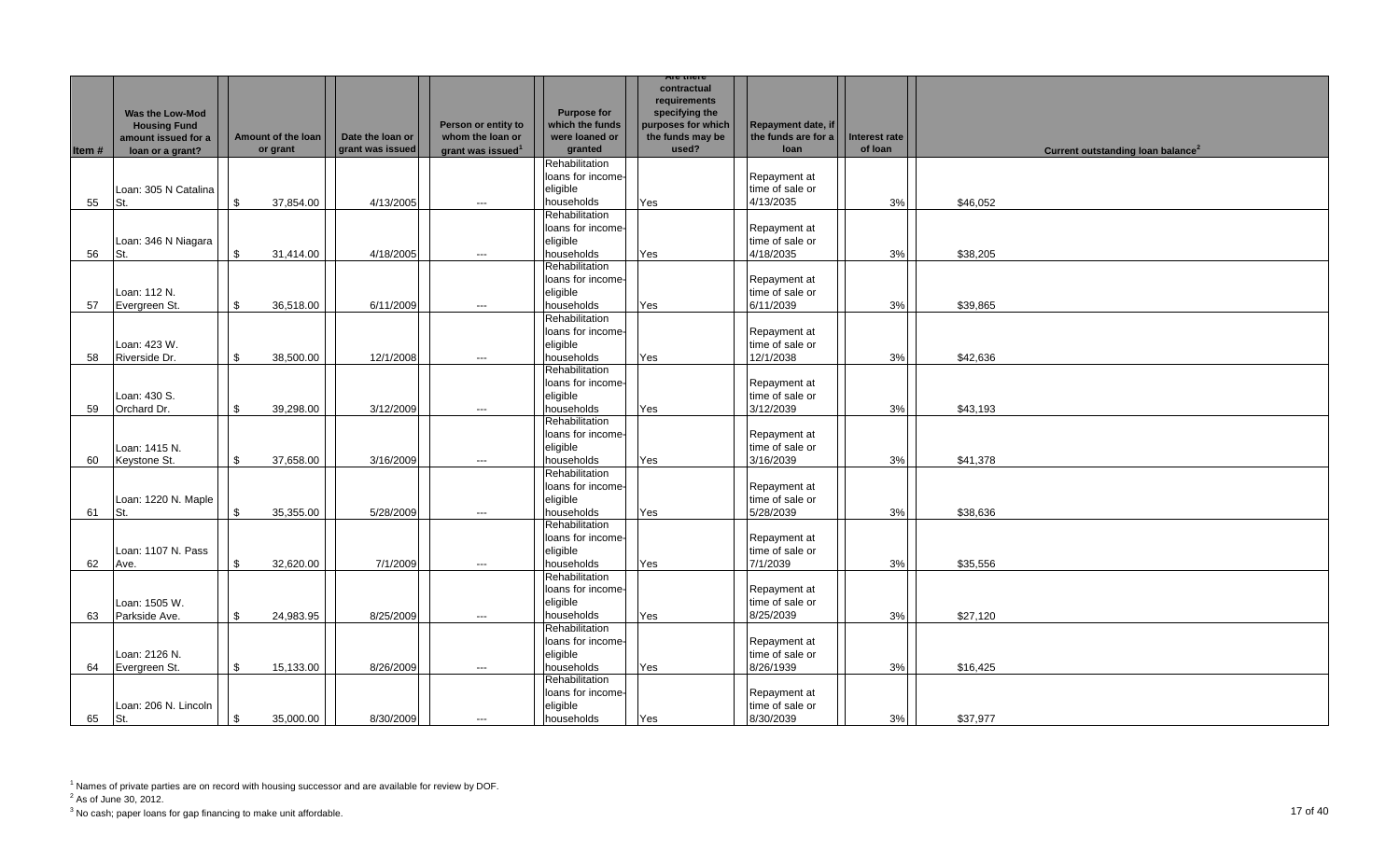|       |                                                                      |                |                    |                                      |                                         |                                                               | Are there                                                                                        |                                                   |                          |                                               |
|-------|----------------------------------------------------------------------|----------------|--------------------|--------------------------------------|-----------------------------------------|---------------------------------------------------------------|--------------------------------------------------------------------------------------------------|---------------------------------------------------|--------------------------|-----------------------------------------------|
|       | <b>Was the Low-Mod</b><br><b>Housing Fund</b><br>amount issued for a |                | Amount of the loan | Date the loan or<br>grant was issued | Person or entity to<br>whom the loan or | <b>Purpose for</b><br>which the funds<br>were loaned or       | contractual<br>requirements<br>specifying the<br>purposes for which<br>the funds may be<br>used? | Repayment date, if<br>the funds are for a<br>loan | Interest rate<br>of loan |                                               |
| Item# | loan or a grant?                                                     |                | or grant           |                                      | grant was issued <sup>1</sup>           | granted                                                       |                                                                                                  |                                                   |                          | Current outstanding loan balance <sup>2</sup> |
| 66    | Loan: 2109 Dymond<br>St.                                             | \$             | 33,612.00          | 9/4/2009                             | $\hspace{0.05cm}\ldots$                 | Rehabilitation<br>loans for income-<br>eligible<br>households | Yes                                                                                              | Repayment at<br>time of sale or<br>9/4/2039       | 3%                       | \$36,458                                      |
| 67    | Loan: 1808 N.<br>Edison Blvd.                                        | \$             | 19,812.00          | 9/8/2009                             | $---$                                   | Rehabilitation<br>loans for income-<br>eligible<br>households | Yes                                                                                              | Repayment at<br>time of sale or<br>9/8/2039       | 3%                       | \$21,483                                      |
| 68    | Loan: 931 N. Ontario<br>St.                                          | \$             | 40,053.00          | 9/18/2009                            | $---$                                   | Rehabilitation<br>loans for income-<br>eligible<br>households | Yes                                                                                              | Repayment at<br>time of sale or<br>9/18/2039      | 3%                       | \$43,398                                      |
| 69    | Loan: 4412 W.<br>Woodland Ave.                                       | \$             | 32,619.00          | 10/27/2009                           | $---$                                   | Rehabilitation<br>loans for income-<br>eligible<br>households | Yes                                                                                              | Repayment at<br>time of sale or<br>10/27/2039     | 3%                       | \$35,238                                      |
| 70    | Loan: 1454 N<br>Clybourn Ave.                                        | \$             | 35,823.00          | 12/4/2009                            | $---$                                   | Rehabilitation<br>loans for income-<br>eligible<br>households | Yes                                                                                              | Repayment at<br>time of sale or<br>12/4/2039      | 3%                       | \$38,588                                      |
| 71    | Loan: 1751 N.<br>Evergreen St.                                       | \$             | 39,447.00          | 12/22/2009                           | $---$                                   | Rehabilitation<br>loans for income-<br>eligible<br>households | Yes                                                                                              | Repayment at<br>time of sale or<br>12/22/2039     | 3%                       | \$42,433                                      |
| 72    | Loan: 243 S.<br>Orchard Dr.                                          | \$             | 40,250.00          | 3/2/2010                             | $\hspace{0.05cm} \ldots$                | Rehabilitation<br>loans for income-<br>eligible<br>households | Yes                                                                                              | Repayment at<br>time of sale or<br>3/2/2040       | 3%                       | \$43,065                                      |
| 73    | Loan: 747 N Lincoln<br>St.                                           | \$             | 39,643.00          | 3/4/2010                             | ---                                     | Rehabilitation<br>loans for income-<br>eligible<br>households | Yes                                                                                              | Repayment at<br>time of sale or<br>3/4/2040       | 3%                       | \$42,409                                      |
| 74    | Loan: 273 W.<br>Providencia Ave.                                     | \$             | 40,250.00          | 3/17/2010                            | $---$                                   | Rehabilitation<br>loans for income-<br>eligible<br>households | Yes                                                                                              | Repayment at<br>time of sale or<br>3/17/2040      | 3%                       | \$43,016                                      |
| 75    | Loan: 1201 S.<br>Chavez St.                                          | \$             | 27,000.00          | 9/2/2010                             | $\hspace{0.05cm}\ldots$                 | Rehabilitation<br>loans for income-<br>eligible<br>households | Yes                                                                                              | Repayment at<br>time of sale or<br>9/2/2040       | 3%                       | \$28,480                                      |
| 76    | Loan: 3104 Chandler<br>Blvd.                                         | $\mathfrak{S}$ | 40,194.00          | 10/18/2010                           | $---$                                   | Rehabilitation<br>loans for income-<br>eligible<br>households | Yes                                                                                              | Repayment at<br>time of sale or<br>10/18/2040     | 3%                       | \$42,246                                      |

 $2^2$  As of June 30, 2012.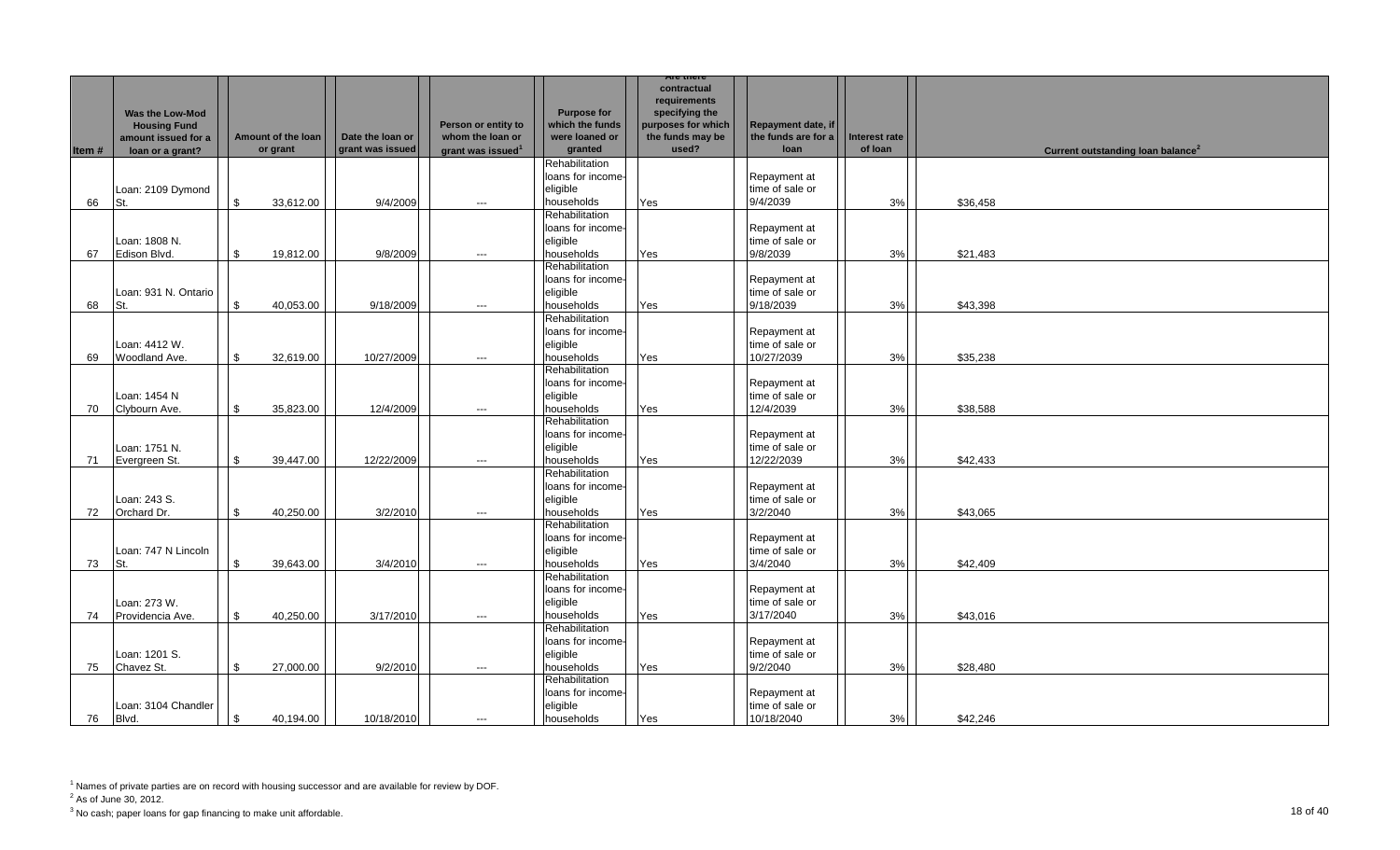|       |                                |      |                    |                  |                               |                    | Are there          |                                 |               |                                               |  |
|-------|--------------------------------|------|--------------------|------------------|-------------------------------|--------------------|--------------------|---------------------------------|---------------|-----------------------------------------------|--|
|       |                                |      |                    |                  |                               |                    | contractual        |                                 |               |                                               |  |
|       |                                |      |                    |                  |                               |                    | requirements       |                                 |               |                                               |  |
|       | <b>Was the Low-Mod</b>         |      |                    |                  |                               | <b>Purpose for</b> | specifying the     |                                 |               |                                               |  |
|       | <b>Housing Fund</b>            |      |                    |                  | Person or entity to           | which the funds    | purposes for which | Repayment date, if              |               |                                               |  |
|       | amount issued for a            |      | Amount of the loan | Date the loan or | whom the loan or              | were loaned or     | the funds may be   | the funds are for a             | Interest rate |                                               |  |
| Item# | loan or a grant?               |      | or grant           | grant was issued | grant was issued <sup>1</sup> | granted            | used?              | <b>loan</b>                     | of loan       | Current outstanding loan balance <sup>2</sup> |  |
|       |                                |      |                    |                  |                               | Rehabilitation     |                    |                                 |               |                                               |  |
|       |                                |      |                    |                  |                               | loans for income-  |                    | Repayment at                    |               |                                               |  |
|       | Loan: 714 N. Griffith          |      |                    |                  |                               | eligible           |                    | time of sale or                 |               |                                               |  |
| 77    | Park Dr.                       | \$   | 17,081.38          | 10/18/2010       | $\hspace{0.05cm}\ldots$       | households         | Yes                | 10/18/2040                      | 3%            | \$17,953                                      |  |
|       |                                |      |                    |                  |                               | Rehabilitation     |                    |                                 |               |                                               |  |
|       |                                |      |                    |                  |                               | loans for income-  |                    | Repayment at                    |               |                                               |  |
|       | Loan: 1510 N.                  |      |                    |                  |                               | eligible           |                    | time of sale or                 |               |                                               |  |
|       | Screenland Dr.                 | \$   | 39,919.00          | 4/14/2011        |                               | households         |                    | 4/14/2041                       | 3%            | \$41,372                                      |  |
| 78    |                                |      |                    |                  | $\hspace{0.05cm} \cdots$      | Rehabilitation     | Yes                |                                 |               |                                               |  |
|       |                                |      |                    |                  |                               |                    |                    |                                 |               |                                               |  |
|       |                                |      |                    |                  |                               | loans for income-  |                    | Repayment at                    |               |                                               |  |
|       | Loan: 1903 N.                  |      |                    |                  |                               | eligible           |                    | time of sale or                 |               |                                               |  |
| 79    | Manning St.                    | \$   | 40,250.00          | 6/17/201'        | $---$                         | households         | Yes                | 6/17/2041                       | 3%            | \$41,504                                      |  |
|       | <b>Compound Interest Loans</b> |      |                    |                  |                               |                    |                    |                                 |               |                                               |  |
|       |                                |      |                    |                  |                               | Rehabilitation     |                    |                                 |               |                                               |  |
|       |                                |      |                    |                  |                               | loans for income-  |                    | Repayment at                    |               |                                               |  |
|       | Loan: 1239 N. Lamer            |      |                    |                  |                               | eligible           |                    | time of sale or                 |               |                                               |  |
| 80    | St.                            | \$   | 22,226.00          | 7/7/2000         | $\hspace{0.05cm}\ldots$       | households         | Yes                | 7/7/2030                        | 3%            | \$31,679                                      |  |
|       |                                |      |                    |                  |                               | Rehabilitation     |                    |                                 |               |                                               |  |
|       |                                |      |                    |                  |                               | loans for income-  |                    | Repayment at                    |               |                                               |  |
|       | Loan: 625 E.                   |      |                    |                  |                               | eligible           |                    | time of sale or                 |               |                                               |  |
| 81    | Evergreen St.                  | \$   | 25,409.00          | 1/26/2001        | $---$                         | households         | Yes                | 1/26/2031                       | 3%            | \$35,625                                      |  |
|       |                                |      |                    |                  |                               | Rehabilitation     |                    |                                 |               |                                               |  |
|       |                                |      |                    |                  |                               | loans for income-  |                    | Repayment at                    |               |                                               |  |
|       | Loan: 218 W. Cedar             |      |                    |                  |                               | eligible           |                    | time of sale or                 |               |                                               |  |
| 82    | Av.                            | \$   | 25,409.00          | 3/7/2001         | $---$                         | households         | Yes                | 3/7/2031                        | 3%            | \$35,510                                      |  |
|       |                                |      |                    |                  |                               | Rehabilitation     |                    |                                 |               |                                               |  |
|       |                                |      |                    |                  |                               | loans for income-  |                    | Repayment at                    |               |                                               |  |
|       |                                |      |                    |                  |                               | eligible           |                    | time of sale or                 |               |                                               |  |
| 83    | Loan: 845 N. Lima St           | l \$ | 24,833.50          | 4/13/2001        | $---$                         | households         | Yes                | 4/13/2031                       | 3%            | \$34,602                                      |  |
|       |                                |      |                    |                  |                               | Rehabilitation     |                    |                                 |               |                                               |  |
|       |                                |      |                    |                  |                               | loans for income-  |                    | Repayment at                    |               |                                               |  |
|       | Loan: 1718 N.                  |      |                    |                  |                               | eligible           |                    | time of sale or                 |               |                                               |  |
| 84    | Catalina St.                   | \$   | 27,904.00          | 8/10/2001        | $\hspace{0.05cm}\ldots$       | households         | Yes                | 8/10/2031                       | 3%            | \$38,507                                      |  |
|       |                                |      |                    |                  |                               | Rehabilitation     |                    |                                 |               |                                               |  |
|       |                                |      |                    |                  |                               | loans for income-  |                    |                                 |               |                                               |  |
|       | Loan: 1633 N.                  |      |                    |                  |                               | eligible           |                    | Repayment at<br>time of sale or |               |                                               |  |
|       |                                |      |                    |                  |                               |                    |                    |                                 |               |                                               |  |
| 85    | Fairview St.                   | \$   | 24,416.00          | 10/24/2001       | $\hspace{0.05cm}\ldots$       | households         | Yes                | 10/24/2031                      | 3%            | \$33,490                                      |  |
|       |                                |      |                    |                  |                               | Rehabilitation     |                    |                                 |               |                                               |  |
|       |                                |      |                    |                  |                               | loans for income-  |                    | Repayment at                    |               |                                               |  |
|       | Loan: 1501 N. Pass             |      |                    |                  |                               | eligible           |                    | time of sale or                 |               |                                               |  |
| 86    | Av.                            | \$   | 27,909.00          | 2/27/2002        | $---$                         | households         | Yes                | 2/27/2032                       | 3%            | \$37,892                                      |  |
|       |                                |      |                    |                  |                               | Rehabilitation     |                    |                                 |               |                                               |  |
|       |                                |      |                    |                  |                               | loans for income-  |                    | Repayment at                    |               |                                               |  |
|       | Loan: 414 W.                   |      |                    |                  |                               | eligible           |                    | time of sale or                 |               |                                               |  |
| 87    | Spazier                        | \$   | 27,898.00          | 3/25/2002        | $---$                         | households         | Yes                | 3/25/2032                       | 3%            | \$37,797                                      |  |

<sup>&</sup>lt;sup>1</sup> Names of private parties are on record with housing successor and are available for review by DOF.

 $2^2$  As of June 30, 2012.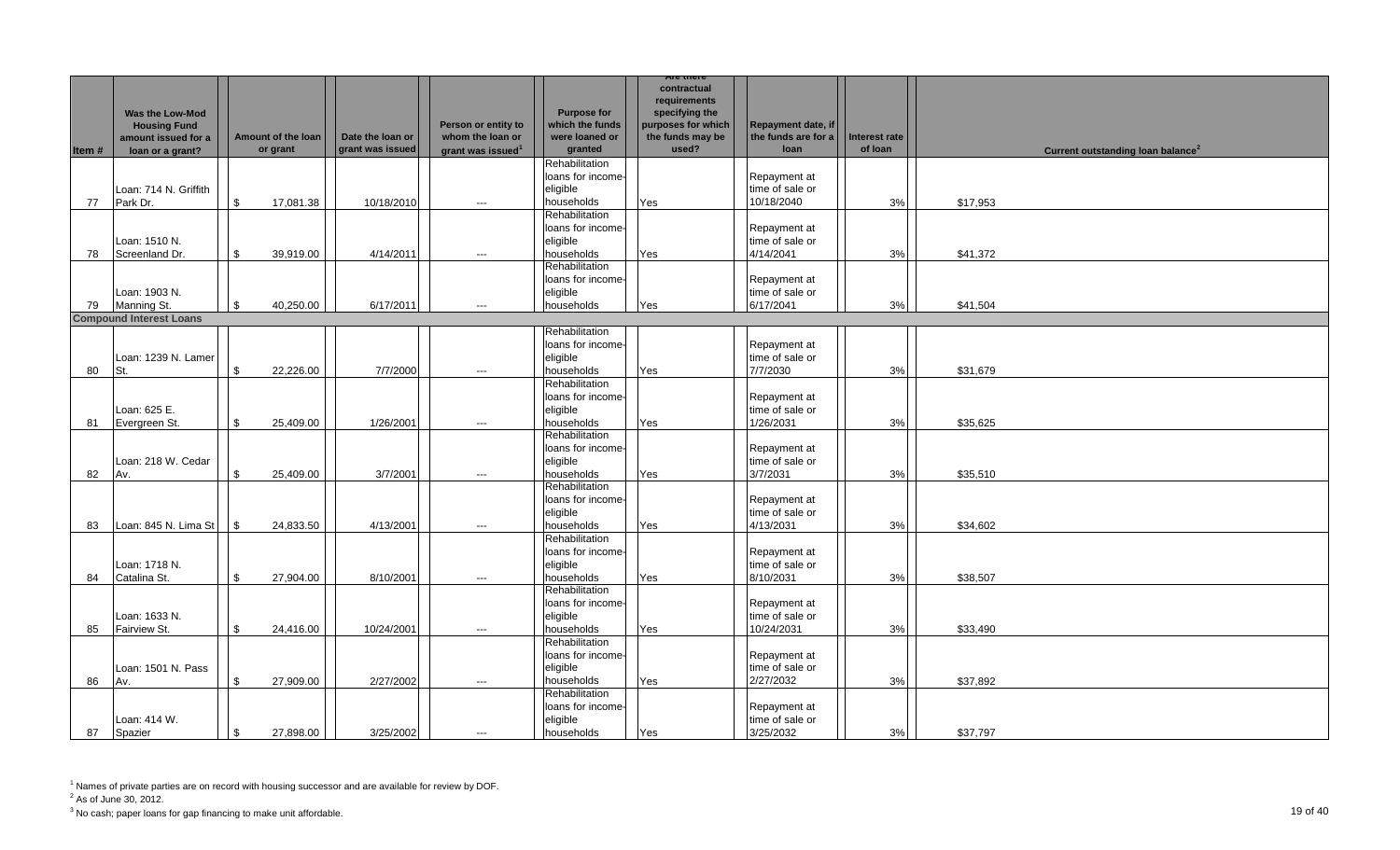|       |                                                                                          |                    |                                |                                      |                                                                          |                                                                    | Are there                                                                                        |                                                   |                          |          |                                               |
|-------|------------------------------------------------------------------------------------------|--------------------|--------------------------------|--------------------------------------|--------------------------------------------------------------------------|--------------------------------------------------------------------|--------------------------------------------------------------------------------------------------|---------------------------------------------------|--------------------------|----------|-----------------------------------------------|
| Item# | <b>Was the Low-Mod</b><br><b>Housing Fund</b><br>amount issued for a<br>loan or a grant? |                    | Amount of the loan<br>or grant | Date the loan or<br>grant was issued | Person or entity to<br>whom the loan or<br>grant was issued <sup>1</sup> | <b>Purpose for</b><br>which the funds<br>were loaned or<br>granted | contractual<br>requirements<br>specifying the<br>purposes for which<br>the funds may be<br>used? | Repayment date, if<br>the funds are for a<br>loan | Interest rate<br>of loan |          | Current outstanding loan balance <sup>2</sup> |
|       |                                                                                          |                    |                                |                                      |                                                                          | Rehabilitation                                                     |                                                                                                  |                                                   |                          |          |                                               |
| 88    | Loan: 445 W. Elm<br>Ave.                                                                 | \$                 | 25,400.00                      | 8/9/2002                             | $\hspace{0.05cm} \ldots$                                                 | loans for income-<br>eliaible<br>households                        | Yes                                                                                              | Repayment at<br>time of sale or<br>8/9/2032       | 3%                       | \$34,033 |                                               |
|       | Loan: 431 N. Myers                                                                       |                    |                                |                                      |                                                                          | Rehabilitation<br>loans for income-<br>eligible                    |                                                                                                  | Repayment at<br>time of sale or                   |                          |          |                                               |
| 89    | St.                                                                                      | \$                 | 25,308.87                      | 11/6/2002                            | $---$                                                                    | households                                                         | Yes                                                                                              | 11/6/2032                                         | 3%                       | \$33,668 |                                               |
| 90    | Loan: 225 N.<br>Whitnall                                                                 | \$                 | 19,381.00                      | 1/31/2003                            | $---$                                                                    | Rehabilitation<br>loans for income-<br>eligible<br>households      | Yes                                                                                              | Repayment at<br>time of sale or<br>1/31/2033      | 3%                       | \$25,603 |                                               |
|       |                                                                                          |                    |                                |                                      |                                                                          | Rehabilitation                                                     |                                                                                                  |                                                   |                          |          |                                               |
| 91    | Loan: 2336 Harold<br>Cr.                                                                 | \$                 | 25,409.00                      | 3/10/2003                            |                                                                          | loans for income-<br>eligible<br>households                        | Yes                                                                                              | Repayment at<br>time of sale or<br>3/10/2033      | 3%                       | \$33,463 |                                               |
|       |                                                                                          |                    |                                |                                      | $\hspace{0.05cm} \ldots$                                                 | Rehabilitation                                                     |                                                                                                  |                                                   |                          |          |                                               |
| 92    | Loan: 1500 N.<br>Pepper St.                                                              | \$                 | 27,677.00                      | 3/11/2003                            | $---$                                                                    | loans for income-<br>eligible<br>households                        | Yes                                                                                              | Repayment at<br>time of sale or<br>3/11/2033      | 3%                       | \$36,447 |                                               |
| 93    | Loan: 341 N. Sparks<br>St.                                                               | $\mathbb S$        | 27,909.00                      | 7/16/2003                            | $\hspace{0.05cm} \ldots$                                                 | Rehabilitation<br>loans for income-<br>eligible<br>households      | Yes                                                                                              | Repayment at<br>time of sale or<br>7/16/2033      | 3%                       | \$36,377 |                                               |
| 94    | Loan: 309 S. Lomita<br>St.                                                               | $\mathbf{\hat{S}}$ | 22,648.00                      | 3/10/2004                            | $---$                                                                    | Rehabilitation<br>loans for income-<br>eligible<br>households      | Yes                                                                                              | Repayment at<br>time of sale or<br>3/10/2034      | 3%                       | \$28.956 |                                               |
| 95    | Loan: 1627 N.<br>Ontario St.                                                             | \$                 | 29,159.00                      | 6/10/2004                            | $\cdots$                                                                 | Rehabilitation<br>loans for income-<br>eligible<br>households      | Yes                                                                                              | Repayment at<br>time of sale or<br>6/10/2034      | 3%                       | \$37,004 |                                               |
| 96    | Loan: 2009 N Valley<br>St.                                                               | \$                 | 38,474.00                      | 9/21/2005                            | $---$                                                                    | Rehabilitation<br>loans for income-<br>eligible<br>households      | Yes                                                                                              | Repayment at<br>time of sale or<br>9/21/2035      | 3%                       | \$47.009 |                                               |
| 97    | Loan: 2145 N. Valley<br>St.                                                              | \$                 | 18,088.00                      | 11/11/2005                           | $\hspace{0.05cm} \ldots$                                                 | Rehabilitation<br>loans for income-<br>eligible<br>households      | Yes                                                                                              | Repayment at<br>time of sale or<br>11/11/2035     | 3%                       | \$22,009 |                                               |
| 98    | Loan: 2342 N<br>Keystone                                                                 | \$                 | 17,340.00                      | 12/5/2005                            | $---$                                                                    | Rehabilitation<br>loans for income-<br>eligible<br>households      | Yes                                                                                              | Repayment at<br>time of sale or<br>12/8/2035      | 3%                       | \$21,058 |                                               |

 $2^2$  As of June 30, 2012.

 $^3$  No cash; paper loans for gap financing to make unit affordable.  $\hspace{20mm}$  20 of 40  $\hspace{1mm}$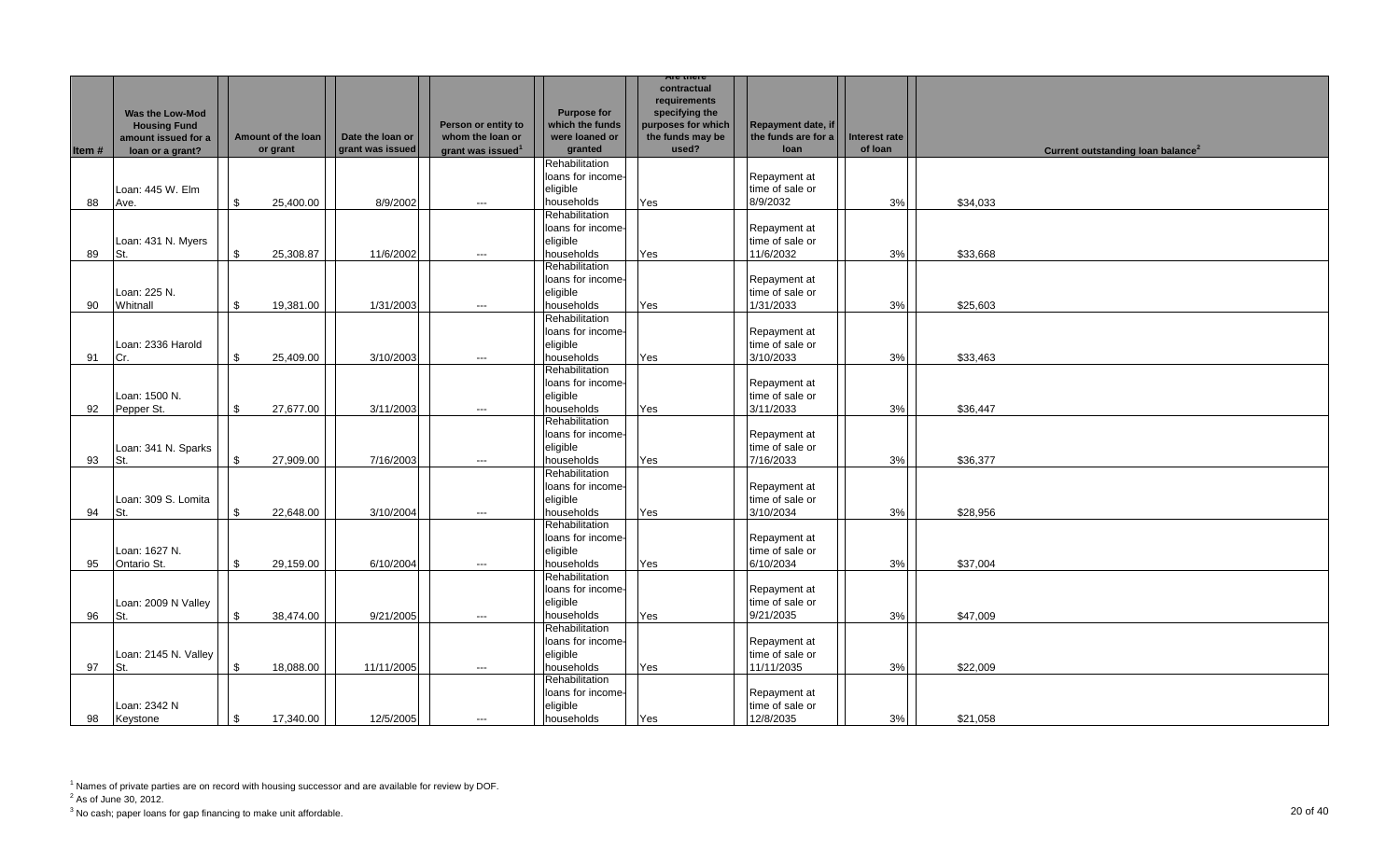|       |                                         |     |                    |                  |                                         |                                     | Are there                              |                                           |               |                                               |  |
|-------|-----------------------------------------|-----|--------------------|------------------|-----------------------------------------|-------------------------------------|----------------------------------------|-------------------------------------------|---------------|-----------------------------------------------|--|
|       |                                         |     |                    |                  |                                         |                                     | contractual<br>requirements            |                                           |               |                                               |  |
|       | <b>Was the Low-Mod</b>                  |     |                    |                  |                                         | <b>Purpose for</b>                  | specifying the                         |                                           |               |                                               |  |
|       | <b>Housing Fund</b>                     |     | Amount of the loan | Date the loan or | Person or entity to<br>whom the loan or | which the funds<br>were loaned or   | purposes for which<br>the funds may be | Repayment date, if<br>the funds are for a | Interest rate |                                               |  |
| Item# | amount issued for a<br>loan or a grant? |     | or grant           | grant was issued | grant was issued <sup>1</sup>           | granted                             | used?                                  | loan                                      | of loan       | Current outstanding loan balance <sup>2</sup> |  |
|       |                                         |     |                    |                  |                                         | Rehabilitation                      |                                        |                                           |               |                                               |  |
|       |                                         |     |                    |                  |                                         | loans for income-                   |                                        | Repayment at                              |               |                                               |  |
|       | Loan: 1058 E                            |     |                    |                  |                                         | eligible                            |                                        | time of sale or                           |               |                                               |  |
| 99    | Cypress Av.                             | -\$ | 38,806.00          | 12/30/2005       | $\hspace{0.05cm}\ldots$                 | households                          | Yes                                    | 12/30/2035                                | 3%            | \$47,032                                      |  |
|       |                                         |     |                    |                  |                                         | Rehabilitation                      |                                        |                                           |               |                                               |  |
|       |                                         |     |                    |                  |                                         | loans for income-                   |                                        | Repayment at                              |               |                                               |  |
| 100   | Loan: 1135 N<br>Orchard Dr.             | \$  | 35,380.00          | 3/27/2006        | $---$                                   | eligible<br>households              | Yes                                    | time of sale or<br>3/27/2036              | 3%            | \$42,579                                      |  |
|       |                                         |     |                    |                  |                                         | Rehabilitation                      |                                        |                                           |               |                                               |  |
|       |                                         |     |                    |                  |                                         | loans for income-                   |                                        | Repayment at                              |               |                                               |  |
|       | Loan: 345 N Lincoln                     |     |                    |                  |                                         | eligible                            |                                        | time of sale or                           |               |                                               |  |
| 101   | St.                                     | \$  | 38,909.00          | 4/28/2006        | $---$                                   | households                          | Yes                                    | 4/28/2036                                 | 3%            | \$46,705                                      |  |
|       |                                         |     |                    |                  |                                         | Rehabilitation                      |                                        |                                           |               |                                               |  |
|       |                                         |     |                    |                  |                                         | loans for income-                   |                                        | Repayment at                              |               |                                               |  |
|       | Loan: 1121 E                            |     |                    |                  |                                         | eligible                            |                                        | time of sale or                           |               |                                               |  |
| 102   | Tujunga Ave.                            | \$  | 29,158.00          | 6/21/2006        | $---$                                   | households<br>Rehabilitation        | Yes                                    | 6/21/2036                                 | 3%            | \$34,847                                      |  |
|       |                                         |     |                    |                  |                                         | loans for income-                   |                                        | Repayment at                              |               |                                               |  |
|       | Loan: 2235 N                            |     |                    |                  |                                         | eligible                            |                                        | time of sale or                           |               |                                               |  |
| 103   | Keyston St                              | \$  | 38,536.00          | 8/31/2006        | $---$                                   | households                          | Yes                                    | 8/31/2036                                 | 3%            | \$45,791                                      |  |
|       |                                         |     |                    |                  |                                         | Rehabilitation                      |                                        |                                           |               |                                               |  |
|       |                                         |     |                    |                  |                                         | loans for income-                   |                                        | Repayment at                              |               |                                               |  |
|       | Loan: 3014 W                            |     |                    |                  |                                         | eligible                            |                                        | time of sale or                           |               |                                               |  |
| 104   | Chandler Bl.                            | \$  | 24,096.00          | 11/13/2006       | $---$                                   | households                          | Yes                                    | 11/13/2036                                | 3%            | \$28,461                                      |  |
|       |                                         |     |                    |                  |                                         | Rehabilitation<br>loans for income- |                                        | Repayment at                              |               |                                               |  |
|       | Loan: 625 N                             |     |                    |                  |                                         | eligible                            |                                        | time of sale or                           |               |                                               |  |
| 105   | Mariposa St.                            | \$  | 25,819.00          | 12/4/2006        | $\hspace{0.05cm} \ldots$                | households                          | Yes                                    | 12/4/2036                                 | 3%            | \$30,445                                      |  |
|       |                                         |     |                    |                  |                                         | Rehabilitation                      |                                        |                                           |               |                                               |  |
|       |                                         |     |                    |                  |                                         | loans for income-                   |                                        | Repayment at                              |               |                                               |  |
|       | Loan: 1425 N                            |     |                    |                  |                                         | eligible                            |                                        | time of sale or                           |               |                                               |  |
| 106   | Fairview St.                            | \$  | 38,339.00          | 12/6/2006        | ---                                     | households                          | Yes                                    | 12/6/2036                                 | 3%            | \$45,200                                      |  |
|       |                                         |     |                    |                  |                                         | Rehabilitation<br>loans for income- |                                        |                                           |               |                                               |  |
|       | Loan: 3311 W Clark                      |     |                    |                  |                                         | eligible                            |                                        | Repayment at<br>time of sale or           |               |                                               |  |
| 107   | Ave.                                    | \$  | 34,830.00          | 12/27/2006       | $---$                                   | households                          | Yes                                    | 12/27/2036                                | 3%            | \$40,994                                      |  |
|       |                                         |     |                    |                  |                                         | Rehabilitation                      |                                        |                                           |               |                                               |  |
|       |                                         |     |                    |                  |                                         | loans for income-                   |                                        | Repayment at                              |               |                                               |  |
|       | Loan: 2225 N                            |     |                    |                  |                                         | eligible                            |                                        | time of sale or                           |               |                                               |  |
| 108   | Manning St.                             | \$  | 26,045.00          | 12/28/2006       | $\hspace{0.05cm}\ldots$                 | households                          | Yes                                    | 12/28/2036                                | 3%            | \$30,652                                      |  |
|       |                                         |     |                    |                  |                                         | Rehabilitation                      |                                        |                                           |               |                                               |  |
|       | Loan: 3615 W.                           |     |                    |                  |                                         | loans for income-<br>eligible       |                                        | Repayment at<br>time of sale or           |               |                                               |  |
| 109   | Victory                                 | \$  | 16,664.00          | 3/16/2007        | $---$                                   | households                          | Yes                                    | 3/16/2037                                 | 3%            | \$19,488                                      |  |

 $2^2$  As of June 30, 2012.

 $^3$  No cash; paper loans for gap financing to make unit affordable.  $\hspace{20mm}$   $\hspace{20mm} 21$  Of  $40$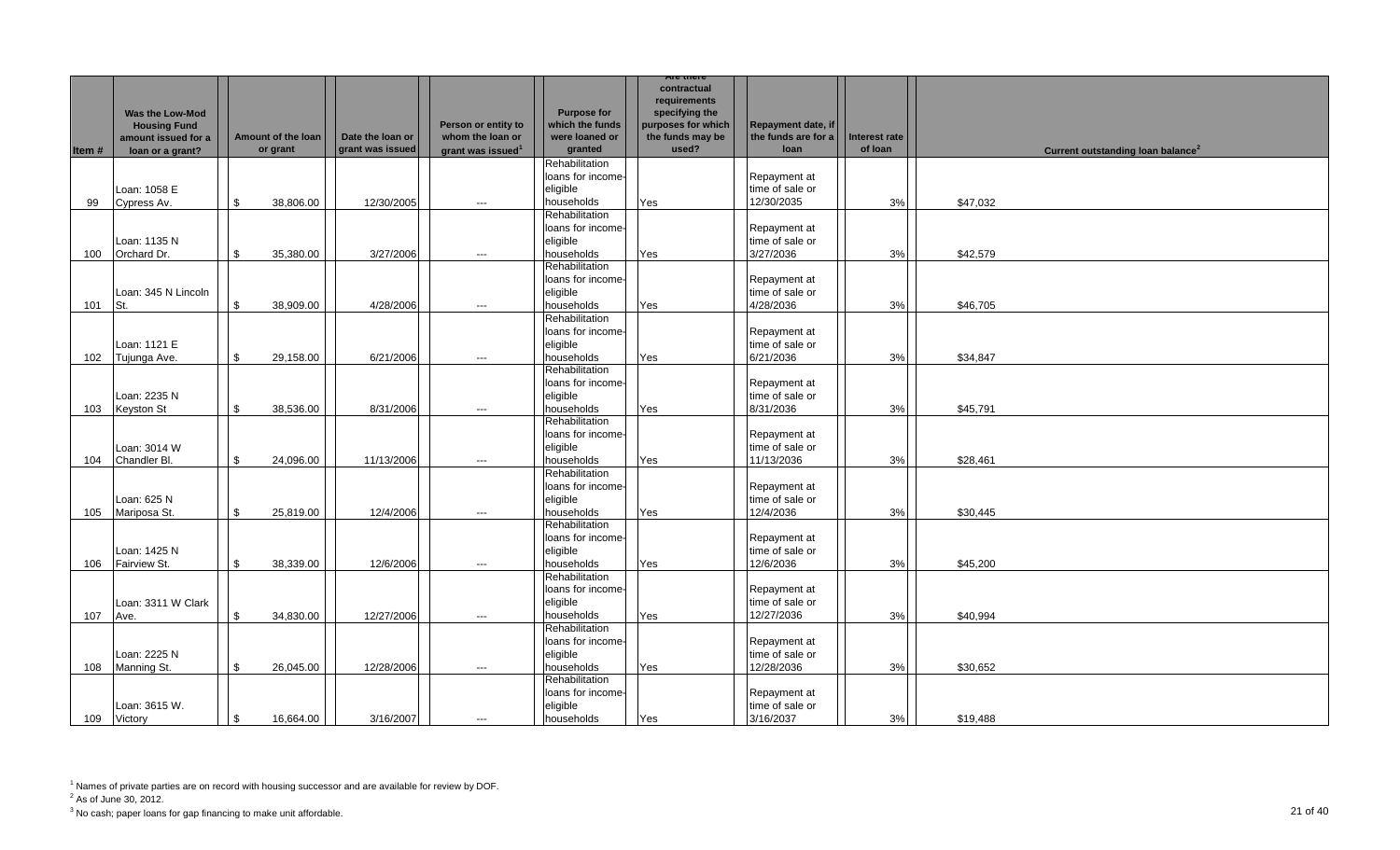|                     |                        |                    |                  |                               |                    | Are there          |                     |               |                                               |  |
|---------------------|------------------------|--------------------|------------------|-------------------------------|--------------------|--------------------|---------------------|---------------|-----------------------------------------------|--|
|                     |                        |                    |                  |                               |                    | contractual        |                     |               |                                               |  |
|                     |                        |                    |                  |                               |                    | requirements       |                     |               |                                               |  |
|                     | <b>Was the Low-Mod</b> |                    |                  |                               | <b>Purpose for</b> | specifying the     |                     |               |                                               |  |
|                     | <b>Housing Fund</b>    |                    |                  | Person or entity to           | which the funds    | purposes for which | Repayment date, if  |               |                                               |  |
|                     | amount issued for a    | Amount of the loan | Date the loan or | whom the loan or              | were loaned or     | the funds may be   | the funds are for a | Interest rate |                                               |  |
| Item#               | loan or a grant?       | or grant           | grant was issued | grant was issued <sup>1</sup> | granted            | used?              | loan                | of loan       | Current outstanding loan balance <sup>2</sup> |  |
|                     |                        |                    |                  |                               | Rehabilitation     |                    |                     |               |                                               |  |
|                     |                        |                    |                  |                               |                    |                    |                     |               |                                               |  |
|                     |                        |                    |                  |                               | loans for income-  |                    | Repayment at        |               |                                               |  |
|                     | Loan: 600 E Grinnell   |                    |                  |                               | eligible           |                    | time of sale or     |               |                                               |  |
| 110                 | Dr.                    | \$<br>38,909.00    | 3/29/2007        | $\overline{\phantom{a}}$      | households         | Yes                | 3/29/2037           | 3%            | \$45,455                                      |  |
|                     |                        |                    |                  |                               | Rehabilitation     |                    |                     |               |                                               |  |
|                     |                        |                    |                  |                               | loans for income-  |                    | Repayment at        |               |                                               |  |
|                     | Loan: 1840 N Rose      |                    |                  |                               | eligible           |                    | time of sale or     |               |                                               |  |
| 111                 | St.                    | \$<br>27,994.00    | 4/2/2007         | $\hspace{0.05cm}\ldots$       | households         | Yes                | 4/2/2037            | 3%            | \$32,693                                      |  |
|                     |                        |                    |                  |                               | Rehabilitation     |                    |                     |               |                                               |  |
|                     |                        |                    |                  |                               | loans for income-  |                    | Repayment at        |               |                                               |  |
|                     | Loan: 2336 Harold      |                    |                  |                               | eligible           |                    | time of sale or     |               |                                               |  |
|                     |                        |                    |                  |                               |                    |                    |                     |               |                                               |  |
| 112                 | Cr.                    | \$<br>13,000.00    | 7/5/2007         | $\hspace{0.05cm} \ldots$      | households         | Yes                | 7/5/2037            | 3%            | \$15,067                                      |  |
|                     |                        |                    |                  |                               | Rehabilitation     |                    |                     |               |                                               |  |
|                     |                        |                    |                  |                               | loans for income-  |                    | Repayment at        |               |                                               |  |
|                     | Loan: 1213 W           |                    |                  |                               | eligible           |                    | time of sale or     |               |                                               |  |
| 113                 | Verdugo Ave.           | \$<br>21,026.00    | 8/20/2007        | $\hspace{0.05cm}\ldots$       | households         | Yes                | 8/20/2037           | 3%            | \$24,278                                      |  |
|                     |                        |                    |                  |                               | Rehabilitation     |                    |                     |               |                                               |  |
|                     |                        |                    |                  |                               | loans for income-  |                    | Repayment at        |               |                                               |  |
|                     | Loan: 1039             |                    |                  |                               | eligible           |                    | time of sale or     |               |                                               |  |
| 114                 | Providencia Av.        | \$<br>35,834.00    | 3/10/2008        | ---                           | households         | Yes                | 3/10/2038           | 3%            | \$40,702                                      |  |
|                     |                        |                    |                  |                               | Rehabilitation     |                    |                     |               |                                               |  |
|                     |                        |                    |                  |                               |                    |                    |                     |               |                                               |  |
|                     |                        |                    |                  |                               | loans for income-  |                    | Repayment at        |               |                                               |  |
|                     | Loan: 411 E.           |                    |                  |                               | eligible           |                    | time of sale or     |               |                                               |  |
| 115                 | Dartmouth Rd.          | \$<br>26,810.00    | 4/11/2008        | $\hspace{0.05cm}\ldots$       | households         | Yes                | 4/11/2038           | 3%            | \$30,373                                      |  |
|                     |                        |                    |                  |                               | Rehabilitation     |                    |                     |               |                                               |  |
|                     |                        |                    |                  |                               | loans for income-  |                    | Repayment at        |               |                                               |  |
|                     | Loan: 432 N.           |                    |                  |                               | eligible           |                    | time of sale or     |               |                                               |  |
| 116                 | Catalina St.           | \$<br>27,235.00    | 7/8/2008         | $---$                         | households         | Yes                | 7/8/2038            | 3%            | \$30,636                                      |  |
|                     |                        |                    |                  |                               | Rehabilitation     |                    |                     |               |                                               |  |
|                     |                        |                    |                  |                               | loans for income-  |                    | Repayment at        |               |                                               |  |
|                     | Loan: 745 N. Lamer     |                    |                  |                               | eligible           |                    | time of sale or     |               |                                               |  |
|                     |                        |                    |                  |                               |                    |                    | 7/28/2038           |               |                                               |  |
| 117                 | St.                    | \$<br>32,576.00    | 7/28/2008        | $\cdots$                      | households         | Yes                |                     | 3%            | \$36,584                                      |  |
|                     |                        |                    |                  |                               | Rehabilitation     |                    |                     |               |                                               |  |
|                     |                        |                    |                  |                               | loans for income-  |                    | Repayment at        |               |                                               |  |
|                     | Loan: 1117 N.          |                    |                  |                               | eligible           |                    | time of sale or     |               |                                               |  |
|                     | 118 Orchard Dr.        | \$<br>37,500.00    | 9/25/2008        | $\cdots$                      | households         | Yes                | 9/25/2038           | 3%            | \$41,914                                      |  |
| <b>Elmwood Elms</b> |                        |                    |                  |                               |                    |                    |                     |               |                                               |  |
|                     |                        |                    |                  |                               | Affordable         |                    |                     |               |                                               |  |
|                     |                        |                    |                  |                               | Housing Loan to    |                    |                     |               |                                               |  |
|                     |                        |                    |                  |                               | income-eligible    |                    |                     |               |                                               |  |
|                     | Loan: 191 Elmwood      |                    |                  |                               | household for      |                    |                     |               |                                               |  |
| 119                 | Ave #103               | \$<br>57,999.42    | 1/27/2008        | $\hspace{0.05cm} \cdots$      | ownership unit.    | Yes                | 10/1/2029           | 0%            | $\mathfrak{S}$<br>46,891.78                   |  |
|                     |                        |                    |                  |                               | Affordable         |                    |                     |               |                                               |  |
|                     |                        |                    |                  |                               |                    |                    |                     |               |                                               |  |
|                     |                        |                    |                  |                               | Housing Loan to    |                    |                     |               |                                               |  |
|                     |                        |                    |                  |                               | income-eligible    |                    |                     |               |                                               |  |
|                     | Loan: 191 Elmwood      |                    |                  |                               | household for      |                    |                     |               |                                               |  |
|                     | 120 Ave #104           | \$<br>57,999.42    | 1/27/2008        | ---                           | ownership unit.    | Yes                | 10/1/2029           | 0%            | $\mathcal{S}$<br>46,891.80                    |  |

 $2^2$  As of June 30, 2012.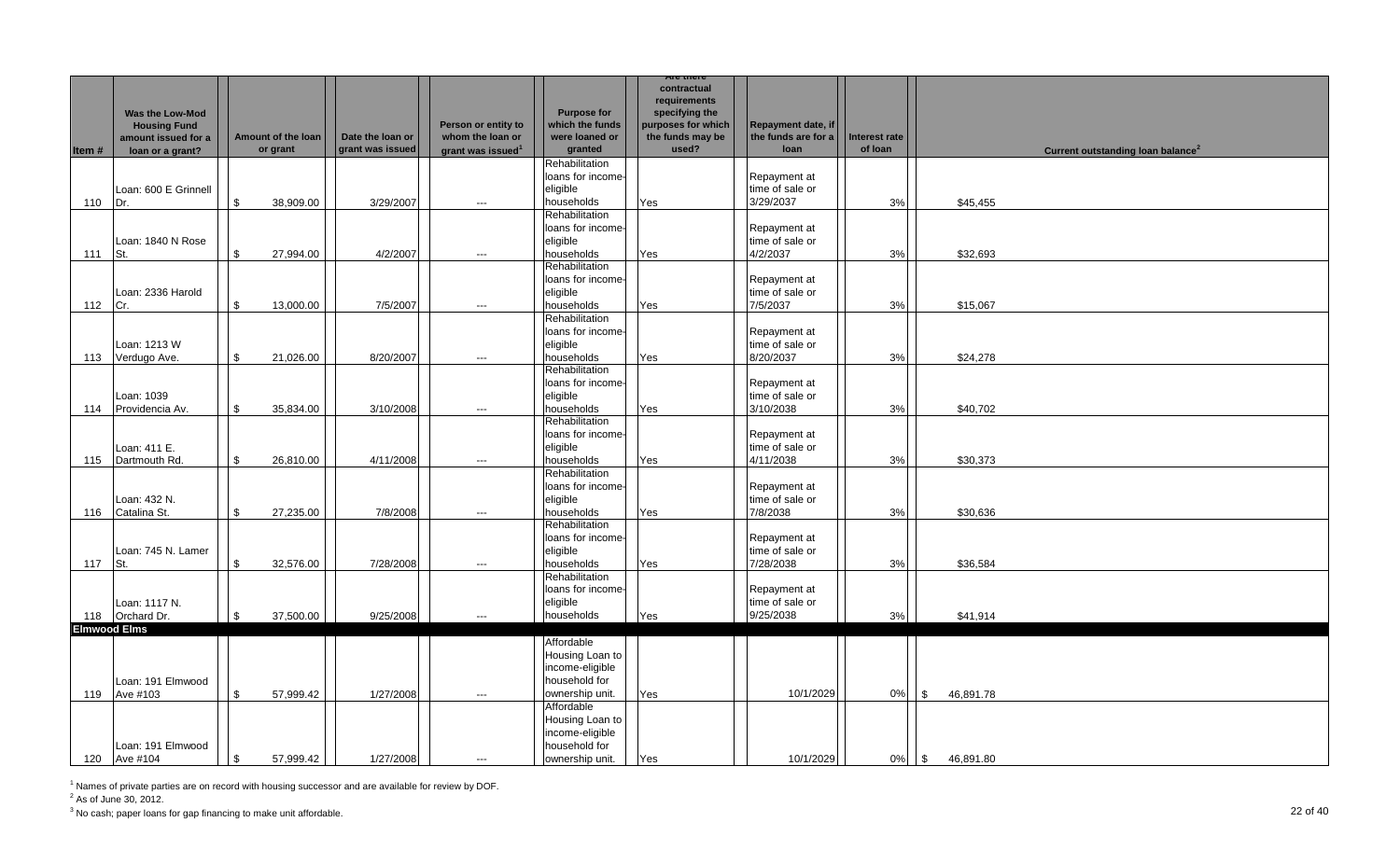|        |                                                                                              |             |                                |                                      |                                                                          |                                                                                                                                                                                            | Are there                                                                                        |                                                                                    |                          |            |           |                                               |
|--------|----------------------------------------------------------------------------------------------|-------------|--------------------------------|--------------------------------------|--------------------------------------------------------------------------|--------------------------------------------------------------------------------------------------------------------------------------------------------------------------------------------|--------------------------------------------------------------------------------------------------|------------------------------------------------------------------------------------|--------------------------|------------|-----------|-----------------------------------------------|
| Item # | <b>Was the Low-Mod</b><br><b>Housing Fund</b><br>amount issued for a<br>loan or a grant?     |             | Amount of the loan<br>or grant | Date the loan or<br>grant was issued | Person or entity to<br>whom the loan or<br>grant was issued <sup>1</sup> | <b>Purpose for</b><br>which the funds<br>were loaned or<br>granted                                                                                                                         | contractual<br>requirements<br>specifying the<br>purposes for which<br>the funds may be<br>used? | Repayment date, if<br>the funds are for a<br>loan                                  | Interest rate<br>of loan |            |           | Current outstanding loan balance <sup>2</sup> |
|        |                                                                                              |             |                                |                                      |                                                                          | Affordable<br>Housing Loan to<br>income-eligible                                                                                                                                           |                                                                                                  |                                                                                    |                          |            |           |                                               |
| 121    | Loan: 195 Elmwood<br>Ave #101                                                                | \$          | 53,656.38                      | 1/27/2008                            | $\hspace{0.05cm} \ldots$                                                 | household for<br>ownership unit.                                                                                                                                                           | Yes                                                                                              | 10/1/2029                                                                          | 0%                       | <b>S</b>   | 43,373.98 |                                               |
| 122    | Loan: 195 Elmwood<br>Ave #103                                                                | \$          | 62,350.29                      | 1/27/2008                            | $\hspace{0.05cm} \ldots$                                                 | Affordable<br>Housing Loan to<br>income-eligible<br>household for<br>ownership unit.                                                                                                       | Yes                                                                                              | 10/1/2029                                                                          | 0%                       | <b>S</b>   | 50,407.80 |                                               |
|        | Loan: 195 Elmwood                                                                            |             |                                |                                      |                                                                          | Affordable<br>Housing Loan to<br>income-eligible<br>household for                                                                                                                          |                                                                                                  |                                                                                    |                          |            |           |                                               |
| 123    | Ave #104                                                                                     | \$          | 62,350.29                      | 1/27/2008                            | $\hspace{0.05cm} \ldots$                                                 | ownership unit.<br>Affordable<br>Housing Loan to                                                                                                                                           | Yes                                                                                              | 10/1/2029                                                                          | 0%                       | $\sqrt{3}$ | 50,646.84 |                                               |
| 124    | Loan: 191 Elmwood<br>Ave #101                                                                | \$          | 57,999.42                      | 1/29/2008                            | $\hspace{0.05cm} \ldots$                                                 | income-eligible<br>household for<br>ownership unit.                                                                                                                                        | Yes                                                                                              | 10/1/2029                                                                          | 0%                       | $\sqrt{3}$ | 41,558.43 |                                               |
| 125    | Loan: 191 Elmwood<br>Ave #102                                                                | $\mathbb S$ | 57,999.42                      | 1/29/2008                            | $\hspace{0.05cm} \ldots$                                                 | Affordable<br>Housing Loan to<br>income-eligible<br>household for<br>ownership unit.                                                                                                       | Yes                                                                                              | 10/1/2029                                                                          | $0\%$                    | $\sqrt{3}$ | 46,685.13 |                                               |
|        | Loan: 195 Elmwood<br>126 Ave #102                                                            | \$          | 53,656.38                      | 6/13/2008                            | $\hspace{0.05cm} \ldots$                                                 | Affordable<br>Housing Loan to<br>income-eligible<br>household for<br>ownership unit.                                                                                                       | Yes                                                                                              | 10/1/2029                                                                          | 0%                       | $\sqrt{3}$ | 44,368.54 |                                               |
|        | Silent Second Loans <sup>3</sup>                                                             |             |                                |                                      |                                                                          |                                                                                                                                                                                            |                                                                                                  |                                                                                    |                          |            |           |                                               |
|        | Riverside Drive Condominiums - Silent Second Loans<br>Loan: 3003 Riverside<br>127 Drive #104 | \$          | 85,000.00                      | 12/26/2002                           | $---$                                                                    | Affordable<br>Housing Loan to<br>income-eligible<br>household for<br>ownership unit;<br>covers the<br>affordability gap<br>- difference<br>between market<br>price and<br>affordable price | Yes                                                                                              | None if occupied<br>by income eligible<br>household;<br>forgiven after 30<br>vears | $0\%$                    | $\sqrt{3}$ | 85.000.00 |                                               |
|        |                                                                                              |             |                                |                                      |                                                                          |                                                                                                                                                                                            |                                                                                                  |                                                                                    |                          |            |           |                                               |

<sup>&</sup>lt;sup>1</sup> Names of private parties are on record with housing successor and are available for review by DOF.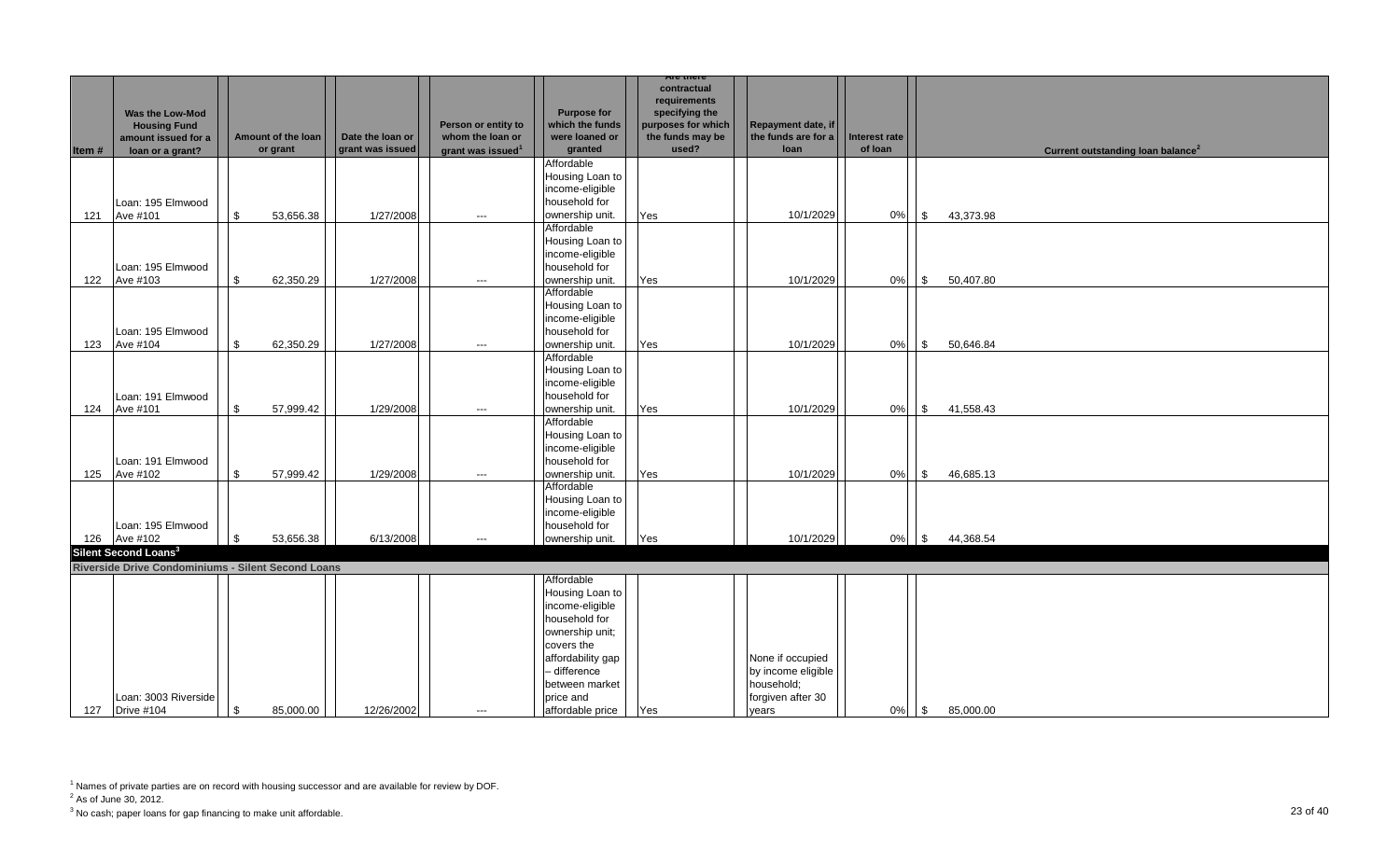|       |                                                 |                    |                  |                               |                    | Are there          |                     |               |                                               |
|-------|-------------------------------------------------|--------------------|------------------|-------------------------------|--------------------|--------------------|---------------------|---------------|-----------------------------------------------|
|       |                                                 |                    |                  |                               |                    | contractual        |                     |               |                                               |
|       |                                                 |                    |                  |                               |                    | requirements       |                     |               |                                               |
|       | <b>Was the Low-Mod</b>                          |                    |                  |                               | <b>Purpose for</b> | specifying the     |                     |               |                                               |
|       | <b>Housing Fund</b>                             |                    |                  | Person or entity to           | which the funds    | purposes for which | Repayment date, if  |               |                                               |
|       | amount issued for a                             | Amount of the loan | Date the loan or | whom the loan or              | were loaned or     | the funds may be   | the funds are for a | Interest rate |                                               |
| Item# | loan or a grant?                                | or grant           | grant was issued | grant was issued <sup>1</sup> | granted            | used?              | loan                | of loan       | Current outstanding loan balance <sup>2</sup> |
|       |                                                 |                    |                  |                               | Affordable         |                    |                     |               |                                               |
|       |                                                 |                    |                  |                               | Housing Loan to    |                    |                     |               |                                               |
|       |                                                 |                    |                  |                               | income-eligible    |                    |                     |               |                                               |
|       |                                                 |                    |                  |                               | household for      |                    |                     |               |                                               |
|       |                                                 |                    |                  |                               |                    |                    |                     |               |                                               |
|       |                                                 |                    |                  |                               | ownership unit;    |                    |                     |               |                                               |
|       |                                                 |                    |                  |                               | covers the         |                    |                     |               |                                               |
|       |                                                 |                    |                  |                               | affordability gap  |                    | None if occupied    |               |                                               |
|       |                                                 |                    |                  |                               | - difference       |                    | by income eligible  |               |                                               |
|       |                                                 |                    |                  |                               | between market     |                    | household;          |               |                                               |
|       | Loan: 3003 Riverside                            |                    |                  |                               | price and          |                    | forgiven after 30   |               |                                               |
| 128   | Drive #204                                      | \$<br>71,000.00    | 1/31/2003        | $\hspace{0.05cm} \ldots$      | affordable price   | Yes                | years               | 0%            | 71,000.00<br>$\sqrt{3}$                       |
|       |                                                 |                    |                  |                               | Affordable         |                    |                     |               |                                               |
|       |                                                 |                    |                  |                               | Housing Loan to    |                    |                     |               |                                               |
|       |                                                 |                    |                  |                               | income-eligible    |                    |                     |               |                                               |
|       |                                                 |                    |                  |                               |                    |                    |                     |               |                                               |
|       |                                                 |                    |                  |                               | household for      |                    |                     |               |                                               |
|       |                                                 |                    |                  |                               | ownership unit;    |                    |                     |               |                                               |
|       |                                                 |                    |                  |                               | covers the         |                    |                     |               |                                               |
|       |                                                 |                    |                  |                               | affordability gap  |                    | None if occupied    |               |                                               |
|       |                                                 |                    |                  |                               | - difference       |                    | by income eligible  |               |                                               |
|       |                                                 |                    |                  |                               | between market     |                    | household;          |               |                                               |
|       | Loan: 3003 Riverside                            |                    |                  |                               | price and          |                    | forgiven after 30   |               |                                               |
| 129   | <b>Drive #102</b>                               | 73,000.00<br>\$    | 2/14/2003        | $---$                         | affordable price   | Yes                | vears               | 0%            | 73,000.00<br>$\sqrt{3}$                       |
|       | <b>Cottages Townhomes - Silent Second Loans</b> |                    |                  |                               |                    |                    |                     |               |                                               |
|       |                                                 |                    |                  |                               | Affordable         |                    |                     |               |                                               |
|       |                                                 |                    |                  |                               | Housing Loan to    |                    |                     |               |                                               |
|       |                                                 |                    |                  |                               | income-eligible    |                    |                     |               |                                               |
|       |                                                 |                    |                  |                               |                    |                    |                     |               |                                               |
|       |                                                 |                    |                  |                               | household for      |                    |                     |               |                                               |
|       |                                                 |                    |                  |                               | ownership unit;    |                    |                     |               |                                               |
|       |                                                 |                    |                  |                               | covers the         |                    |                     |               |                                               |
|       |                                                 |                    |                  |                               | affordability gap  |                    | None if occupied    |               |                                               |
|       |                                                 |                    |                  |                               | - difference       |                    | by income eligible  |               |                                               |
|       |                                                 |                    |                  |                               | between market     |                    | household;          |               |                                               |
|       | Loan: 2298 N.                                   |                    |                  |                               | price and          |                    | forgiven after 30   |               |                                               |
| 130   | <b>Ontario Street</b>                           | \$<br>126,500.00   | 7/25/2003        | $\hspace{0.05cm} \ldots$      | affordable price   | Yes                | years               | 0%            | $\sqrt{3}$<br>126,500.00                      |
|       |                                                 |                    |                  |                               | Affordable         |                    |                     |               |                                               |
|       |                                                 |                    |                  |                               | Housing Loan to    |                    |                     |               |                                               |
|       |                                                 |                    |                  |                               | income-eligible    |                    |                     |               |                                               |
|       |                                                 |                    |                  |                               |                    |                    |                     |               |                                               |
|       |                                                 |                    |                  |                               | household for      |                    |                     |               |                                               |
|       |                                                 |                    |                  |                               | ownership unit;    |                    |                     |               |                                               |
|       |                                                 |                    |                  |                               | covers the         |                    |                     |               |                                               |
|       |                                                 |                    |                  |                               | affordability gap  |                    | None if occupied    |               |                                               |
|       |                                                 |                    |                  |                               | - difference       |                    | by income eligible  |               |                                               |
|       |                                                 |                    |                  |                               | between market     |                    | household;          |               |                                               |
|       | Loan: 2274 N.                                   |                    |                  |                               | price and          |                    | forgiven after 30   |               |                                               |
|       | 131 Ontario Street                              | \$<br>126,500.00   | 7/25/2003        | $\hspace{0.05cm} \ldots$      | affordable price   | Yes                | years               |               | 0% \$126,500.00                               |
|       |                                                 |                    |                  |                               |                    |                    |                     |               |                                               |

 $2^2$  As of June 30, 2012.

 $^3$  No cash; paper loans for gap financing to make unit affordable.  $\hspace{2cm} 24$  Of  $40$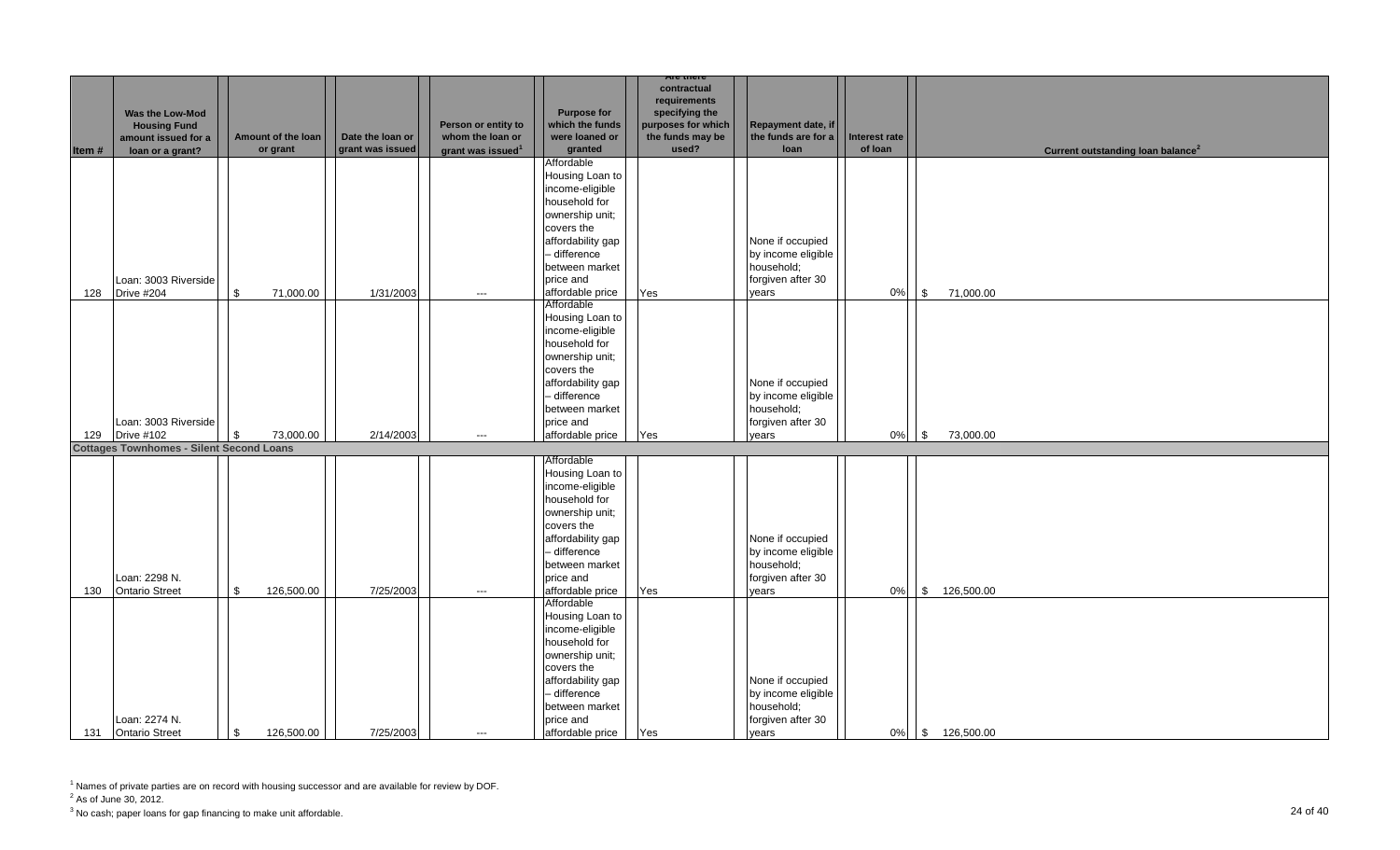|        |                                                   |                            |                  |                         |                               | Are there          |                                        |               |                                               |
|--------|---------------------------------------------------|----------------------------|------------------|-------------------------|-------------------------------|--------------------|----------------------------------------|---------------|-----------------------------------------------|
|        |                                                   |                            |                  |                         |                               | contractual        |                                        |               |                                               |
|        |                                                   |                            |                  |                         |                               | requirements       |                                        |               |                                               |
|        | Was the Low-Mod                                   |                            |                  |                         | <b>Purpose for</b>            | specifying the     |                                        |               |                                               |
|        | <b>Housing Fund</b>                               |                            |                  | Person or entity to     | which the funds               | purposes for which | Repayment date, if                     |               |                                               |
|        | amount issued for a                               | Amount of the loan         | Date the loan or | whom the loan or        | were loaned or                | the funds may be   | the funds are for a                    | Interest rate |                                               |
| Item # | loan or a grant?                                  | or grant                   | grant was issued | grant was issued $1$    | granted                       | used?              | loan                                   | of loan       | Current outstanding loan balance <sup>2</sup> |
|        |                                                   |                            |                  |                         | Affordable<br>Housing Loan to |                    |                                        |               |                                               |
|        |                                                   |                            |                  |                         | income-eligible               |                    |                                        |               |                                               |
|        |                                                   |                            |                  |                         | household for                 |                    |                                        |               |                                               |
|        |                                                   |                            |                  |                         | ownership unit;               |                    |                                        |               |                                               |
|        |                                                   |                            |                  |                         | covers the                    |                    |                                        |               |                                               |
|        |                                                   |                            |                  |                         | affordability gap             |                    |                                        |               |                                               |
|        |                                                   |                            |                  |                         | - difference                  |                    | None if occupied<br>by income eligible |               |                                               |
|        |                                                   |                            |                  |                         | between market                |                    | household;                             |               |                                               |
|        | Loan: 2260 N.                                     |                            |                  |                         | price and                     |                    | forgiven after 30                      |               |                                               |
| 132    | <b>Ontario Street</b>                             | 126,500.00<br>\$           | 7/25/2003        |                         | affordable price              |                    |                                        | 0%            | \$ 126,500.00                                 |
|        |                                                   |                            |                  | $\hspace{0.05cm}\ldots$ | Affordable                    | Yes                | years                                  |               |                                               |
|        |                                                   |                            |                  |                         | Housing Loan to               |                    |                                        |               |                                               |
|        |                                                   |                            |                  |                         | income-eligible               |                    |                                        |               |                                               |
|        |                                                   |                            |                  |                         | household for                 |                    |                                        |               |                                               |
|        |                                                   |                            |                  |                         | ownership unit;               |                    |                                        |               |                                               |
|        |                                                   |                            |                  |                         | covers the                    |                    |                                        |               |                                               |
|        |                                                   |                            |                  |                         | affordability gap             |                    | None if occupied                       |               |                                               |
|        |                                                   |                            |                  |                         | - difference                  |                    | by income eligible                     |               |                                               |
|        |                                                   |                            |                  |                         | between market                |                    | household;                             |               |                                               |
|        | Loan: 2247 N.                                     |                            |                  |                         | price and                     |                    | forgiven after 30                      |               |                                               |
| 133    | <b>Fairview Street</b>                            | 126,500.00<br>\$           | 7/25/2003        | $\hspace{0.05cm}\ldots$ | affordable price              | Yes                | years                                  | 0%            | \$ 126,500.00                                 |
|        |                                                   |                            |                  |                         | Affordable                    |                    |                                        |               |                                               |
|        |                                                   |                            |                  |                         | Housing Loan to               |                    |                                        |               |                                               |
|        |                                                   |                            |                  |                         | income-eligible               |                    |                                        |               |                                               |
|        |                                                   |                            |                  |                         | household for                 |                    |                                        |               |                                               |
|        |                                                   |                            |                  |                         | ownership unit;               |                    |                                        |               |                                               |
|        |                                                   |                            |                  |                         | covers the                    |                    |                                        |               |                                               |
|        |                                                   |                            |                  |                         | affordability gap             |                    | None if occupied                       |               |                                               |
|        |                                                   |                            |                  |                         | - difference                  |                    | by income eligible                     |               |                                               |
|        |                                                   |                            |                  |                         | between market                |                    | household;                             |               |                                               |
|        | Loan: 2255 N.                                     |                            |                  |                         | price and                     |                    | forgiven after 30                      |               |                                               |
| 134    | <b>Fairview Street</b>                            | 126,500.00<br>-\$          | 7/25/2003        | $---$                   | affordable price              | Yes                | vears                                  | 0%            | 126,500.00<br>$\sqrt{S}$                      |
|        | <b>Burbank Village Walk - Silent Second Loans</b> |                            |                  |                         |                               |                    |                                        |               |                                               |
|        |                                                   |                            |                  |                         | Affordable                    |                    |                                        |               |                                               |
|        |                                                   |                            |                  |                         | Housing Loan to               |                    |                                        |               |                                               |
|        |                                                   |                            |                  |                         | income-eligible               |                    |                                        |               |                                               |
|        |                                                   |                            |                  |                         | household for                 |                    |                                        |               |                                               |
|        |                                                   |                            |                  |                         | ownership unit;               |                    |                                        |               |                                               |
|        |                                                   |                            |                  |                         | covers the                    |                    |                                        |               |                                               |
|        |                                                   |                            |                  |                         | affordability gap             |                    | None if occupied                       |               |                                               |
|        |                                                   |                            |                  |                         | - difference                  |                    | by income eligible<br>household;       |               |                                               |
|        | Loan: 150 S. San                                  |                            |                  |                         | between market<br>price and   |                    | forgiven after 45                      |               |                                               |
| 135    | Fernando Blvd #101                                | $\mathbb{S}$<br>148,600.00 | 8/23/2005        | $---$                   | affordable price              | Yes                | vears                                  | 0%            | \$ 148,600.00                                 |
|        |                                                   |                            |                  |                         |                               |                    |                                        |               |                                               |

 $2^2$  As of June 30, 2012.

 $^3$  No cash; paper loans for gap financing to make unit affordable.  $\hspace{25mm}$   $\hspace{25mm}$   $\hspace{25mm}$  25 of 40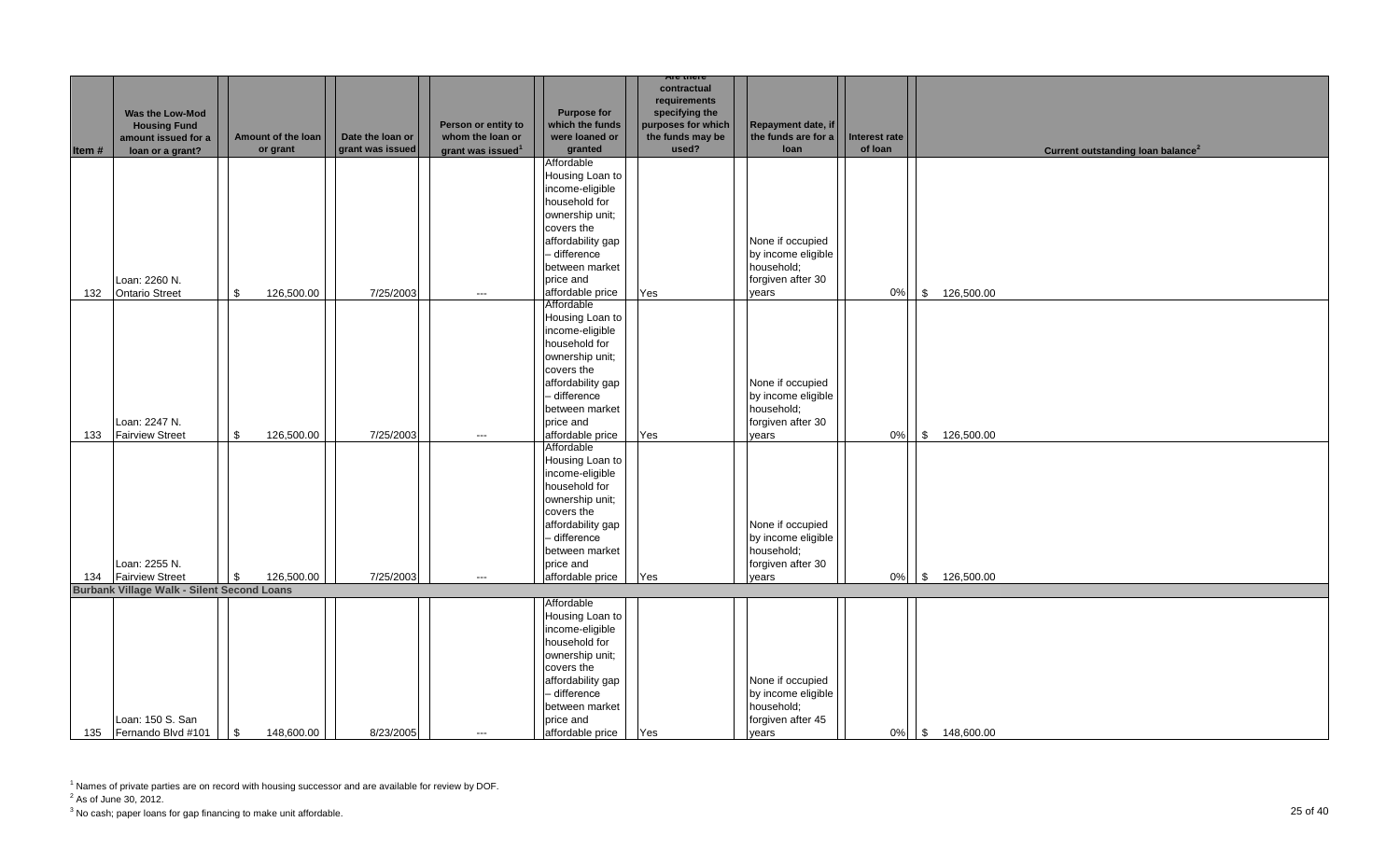|       |                                                                                   |                                |                                      |                                                                          |                                                                    | Are there                                                                                        |                                                   |                          |                                               |
|-------|-----------------------------------------------------------------------------------|--------------------------------|--------------------------------------|--------------------------------------------------------------------------|--------------------------------------------------------------------|--------------------------------------------------------------------------------------------------|---------------------------------------------------|--------------------------|-----------------------------------------------|
| Item# | Was the Low-Mod<br><b>Housing Fund</b><br>amount issued for a<br>loan or a grant? | Amount of the loan<br>or grant | Date the loan or<br>grant was issued | Person or entity to<br>whom the loan or<br>grant was issued <sup>1</sup> | <b>Purpose for</b><br>which the funds<br>were loaned or<br>granted | contractual<br>requirements<br>specifying the<br>purposes for which<br>the funds may be<br>used? | Repayment date, if<br>the funds are for a<br>loan | Interest rate<br>of loan | Current outstanding loan balance <sup>2</sup> |
|       |                                                                                   |                                |                                      |                                                                          | Affordable                                                         |                                                                                                  |                                                   |                          |                                               |
|       |                                                                                   |                                |                                      |                                                                          | Housing Loan to                                                    |                                                                                                  |                                                   |                          |                                               |
|       |                                                                                   |                                |                                      |                                                                          | income-eligible                                                    |                                                                                                  |                                                   |                          |                                               |
|       |                                                                                   |                                |                                      |                                                                          | household for                                                      |                                                                                                  |                                                   |                          |                                               |
|       |                                                                                   |                                |                                      |                                                                          | ownership unit;                                                    |                                                                                                  |                                                   |                          |                                               |
|       |                                                                                   |                                |                                      |                                                                          | covers the                                                         |                                                                                                  |                                                   |                          |                                               |
|       |                                                                                   |                                |                                      |                                                                          | affordability gap                                                  |                                                                                                  | None if occupied                                  |                          |                                               |
|       |                                                                                   |                                |                                      |                                                                          | - difference                                                       |                                                                                                  | by income eligible                                |                          |                                               |
|       |                                                                                   |                                |                                      |                                                                          | between market                                                     |                                                                                                  | household;                                        |                          |                                               |
|       | Loan: 150 S. San                                                                  |                                |                                      |                                                                          | price and                                                          |                                                                                                  | forgiven after 45                                 |                          |                                               |
| 136   | Fernando Blvd #201                                                                | 148,600.00<br>\$               | 8/23/2005                            | $\hspace{0.05cm}\ldots$                                                  | affordable price<br>Affordable                                     | Yes                                                                                              | years                                             | $0\%$                    | \$ 148,600.00                                 |
|       |                                                                                   |                                |                                      |                                                                          | Housing Loan to                                                    |                                                                                                  |                                                   |                          |                                               |
|       |                                                                                   |                                |                                      |                                                                          | income-eligible                                                    |                                                                                                  |                                                   |                          |                                               |
|       |                                                                                   |                                |                                      |                                                                          | household for                                                      |                                                                                                  |                                                   |                          |                                               |
|       |                                                                                   |                                |                                      |                                                                          | ownership unit;                                                    |                                                                                                  |                                                   |                          |                                               |
|       |                                                                                   |                                |                                      |                                                                          | covers the                                                         |                                                                                                  |                                                   |                          |                                               |
|       |                                                                                   |                                |                                      |                                                                          | affordability gap                                                  |                                                                                                  | None if occupied                                  |                          |                                               |
|       |                                                                                   |                                |                                      |                                                                          | - difference                                                       |                                                                                                  | by income eligible                                |                          |                                               |
|       |                                                                                   |                                |                                      |                                                                          | between market                                                     |                                                                                                  | household;                                        |                          |                                               |
|       | Loan: 150 S. San                                                                  |                                |                                      |                                                                          | price and                                                          |                                                                                                  | forgiven after 45                                 |                          |                                               |
| 137   | Fernando Blvd #301                                                                | $\mathbb{S}$<br>148,600.00     | 8/23/2005                            | $\hspace{0.05cm} \ldots$                                                 | affordable price                                                   | Yes                                                                                              | vears                                             | 0%                       | \$148,600.00                                  |
|       |                                                                                   |                                |                                      |                                                                          | Affordable<br>Housing Loan to                                      |                                                                                                  |                                                   |                          |                                               |
|       |                                                                                   |                                |                                      |                                                                          | income-eligible                                                    |                                                                                                  |                                                   |                          |                                               |
|       |                                                                                   |                                |                                      |                                                                          | household for                                                      |                                                                                                  |                                                   |                          |                                               |
|       |                                                                                   |                                |                                      |                                                                          | ownership unit;                                                    |                                                                                                  |                                                   |                          |                                               |
|       |                                                                                   |                                |                                      |                                                                          | covers the                                                         |                                                                                                  |                                                   |                          |                                               |
|       |                                                                                   |                                |                                      |                                                                          | affordability gap                                                  |                                                                                                  | None if occupied                                  |                          |                                               |
|       |                                                                                   |                                |                                      |                                                                          | - difference                                                       |                                                                                                  | by income eligible                                |                          |                                               |
|       |                                                                                   |                                |                                      |                                                                          | between market                                                     |                                                                                                  | household;                                        |                          |                                               |
|       | Loan: 153 S. San                                                                  |                                |                                      |                                                                          | price and                                                          |                                                                                                  | forgiven after 45                                 |                          |                                               |
| 138   | Fernando Blvd #401                                                                | \$<br>148,600.00               | 8/23/2005                            | $---$                                                                    | affordable price                                                   | Yes                                                                                              | years                                             | 0%                       | \$ 148,600.00                                 |
|       |                                                                                   |                                |                                      |                                                                          | Affordable                                                         |                                                                                                  |                                                   |                          |                                               |
|       |                                                                                   |                                |                                      |                                                                          | Housing Loan to                                                    |                                                                                                  |                                                   |                          |                                               |
|       |                                                                                   |                                |                                      |                                                                          | income-eligible<br>household for                                   |                                                                                                  |                                                   |                          |                                               |
|       |                                                                                   |                                |                                      |                                                                          | ownership unit;                                                    |                                                                                                  |                                                   |                          |                                               |
|       |                                                                                   |                                |                                      |                                                                          | covers the                                                         |                                                                                                  |                                                   |                          |                                               |
|       |                                                                                   |                                |                                      |                                                                          | affordability gap                                                  |                                                                                                  | None if occupied                                  |                          |                                               |
|       |                                                                                   |                                |                                      |                                                                          | - difference                                                       |                                                                                                  | by income eligible                                |                          |                                               |
|       |                                                                                   |                                |                                      |                                                                          | between market                                                     |                                                                                                  | household;                                        |                          |                                               |
|       | Loan: 201 E.                                                                      |                                |                                      |                                                                          | price and                                                          |                                                                                                  | forgiven after 45                                 |                          |                                               |
|       | 139 Angeleno Ave #301                                                             | \$<br>148,600.00               | 11/10/2005                           | $---$                                                                    | affordable price                                                   | Yes                                                                                              | vears                                             | $0\%$                    | \$ 148,600.00                                 |

 $2^2$  As of June 30, 2012.

 $^3$  No cash; paper loans for gap financing to make unit affordable.  $\hspace{2cm}$  26 of 40  $\hspace{1cm}$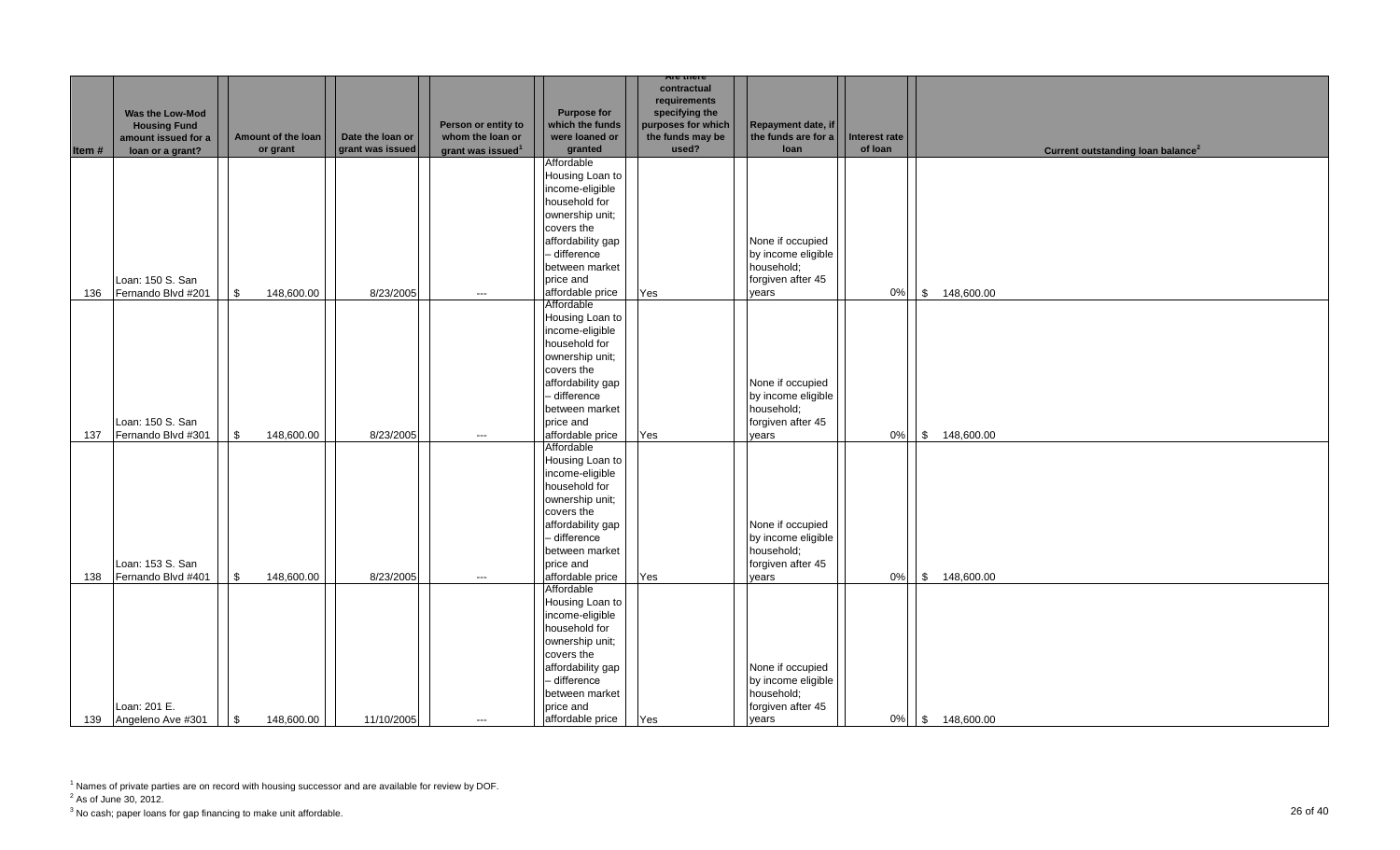|        |                       |                    |                  |                               |                                 | <b>Are there</b>               |                                        |                      |                                               |
|--------|-----------------------|--------------------|------------------|-------------------------------|---------------------------------|--------------------------------|----------------------------------------|----------------------|-----------------------------------------------|
|        |                       |                    |                  |                               |                                 | contractual                    |                                        |                      |                                               |
|        | Was the Low-Mod       |                    |                  |                               | <b>Purpose for</b>              | requirements<br>specifying the |                                        |                      |                                               |
|        | <b>Housing Fund</b>   |                    |                  | Person or entity to           | which the funds                 | purposes for which             | Repayment date, if                     |                      |                                               |
|        | amount issued for a   | Amount of the loan | Date the loan or | whom the loan or              | were loaned or                  | the funds may be               | the funds are for a                    | <b>Interest rate</b> |                                               |
| Item # | loan or a grant?      | or grant           | grant was issued | grant was issued <sup>1</sup> | granted                         | used?                          | loan                                   | of loan              | Current outstanding loan balance <sup>2</sup> |
|        |                       |                    |                  |                               | Affordable                      |                                |                                        |                      |                                               |
|        |                       |                    |                  |                               | Housing Loan to                 |                                |                                        |                      |                                               |
|        |                       |                    |                  |                               | income-eligible                 |                                |                                        |                      |                                               |
|        |                       |                    |                  |                               | household for                   |                                |                                        |                      |                                               |
|        |                       |                    |                  |                               | ownership unit;                 |                                |                                        |                      |                                               |
|        |                       |                    |                  |                               | covers the                      |                                |                                        |                      |                                               |
|        |                       |                    |                  |                               | affordability gap               |                                | None if occupied                       |                      |                                               |
|        |                       |                    |                  |                               | - difference                    |                                | by income eligible                     |                      |                                               |
|        |                       |                    |                  |                               | between market                  |                                | household;                             |                      |                                               |
|        | Loan: 201 E.          |                    |                  |                               | price and                       |                                | forgiven after 45                      |                      |                                               |
| 140    | Angeleno Ave #325     | \$<br>148,600.00   | 12/13/2005       | $\hspace{0.05cm} \ldots$      | affordable price                | Yes                            | vears                                  | 0%                   | \$ 148,600.00                                 |
|        |                       |                    |                  |                               | Affordable                      |                                |                                        |                      |                                               |
|        |                       |                    |                  |                               | Housing Loan to                 |                                |                                        |                      |                                               |
|        |                       |                    |                  |                               | income-eligible                 |                                |                                        |                      |                                               |
|        |                       |                    |                  |                               | household for                   |                                |                                        |                      |                                               |
|        |                       |                    |                  |                               | ownership unit;                 |                                |                                        |                      |                                               |
|        |                       |                    |                  |                               | covers the<br>affordability gap |                                |                                        |                      |                                               |
|        |                       |                    |                  |                               | - difference                    |                                | None if occupied<br>by income eligible |                      |                                               |
|        |                       |                    |                  |                               | between market                  |                                | household;                             |                      |                                               |
|        | Loan: 201 E.          |                    |                  |                               | price and                       |                                | forgiven after 45                      |                      |                                               |
| 141    | Angeleno Ave #319     | 148,600.00<br>\$   | 12/14/2005       | $\hspace{0.05cm}\ldots$       | affordable price                | Yes                            | vears                                  | 0%                   | \$ 148,600.00                                 |
|        |                       |                    |                  |                               | Affordable                      |                                |                                        |                      |                                               |
|        |                       |                    |                  |                               | Housing Loan to                 |                                |                                        |                      |                                               |
|        |                       |                    |                  |                               | income-eligible                 |                                |                                        |                      |                                               |
|        |                       |                    |                  |                               | household for                   |                                |                                        |                      |                                               |
|        |                       |                    |                  |                               | ownership unit;                 |                                |                                        |                      |                                               |
|        |                       |                    |                  |                               | covers the                      |                                |                                        |                      |                                               |
|        |                       |                    |                  |                               | affordability gap               |                                | None if occupied                       |                      |                                               |
|        |                       |                    |                  |                               | - difference                    |                                | by income eligible                     |                      |                                               |
|        |                       |                    |                  |                               | between market                  |                                | household;                             |                      |                                               |
|        | Loan: 201 E.          |                    |                  |                               | price and                       |                                | forgiven after 45                      |                      |                                               |
| 142    | Angeleno Ave #323     | \$<br>148,600.00   | 12/14/2005       | $\hspace{0.05cm}\ldots$       | affordable price                | Yes                            | years                                  | $0\%$                | \$ 148,600.00                                 |
|        |                       |                    |                  |                               | Affordable                      |                                |                                        |                      |                                               |
|        |                       |                    |                  |                               | Housing Loan to                 |                                |                                        |                      |                                               |
|        |                       |                    |                  |                               | income-eligible                 |                                |                                        |                      |                                               |
|        |                       |                    |                  |                               | household for                   |                                |                                        |                      |                                               |
|        |                       |                    |                  |                               | ownership unit;<br>covers the   |                                |                                        |                      |                                               |
|        |                       |                    |                  |                               | affordability gap               |                                | None if occupied                       |                      |                                               |
|        |                       |                    |                  |                               | - difference                    |                                | by income eligible                     |                      |                                               |
|        |                       |                    |                  |                               | between market                  |                                | household;                             |                      |                                               |
|        | Loan: 201 E.          |                    |                  |                               | price and                       |                                | forgiven after 45                      |                      |                                               |
|        | 143 Angeleno Ave #322 | \$<br>148,600.00   | 12/19/2005       | $---$                         | affordable price                | Yes                            | vears                                  | $0\%$                | \$ 148,600.00                                 |

 $2^2$  As of June 30, 2012.

 $^3$  No cash; paper loans for gap financing to make unit affordable.  $27$  of  $40$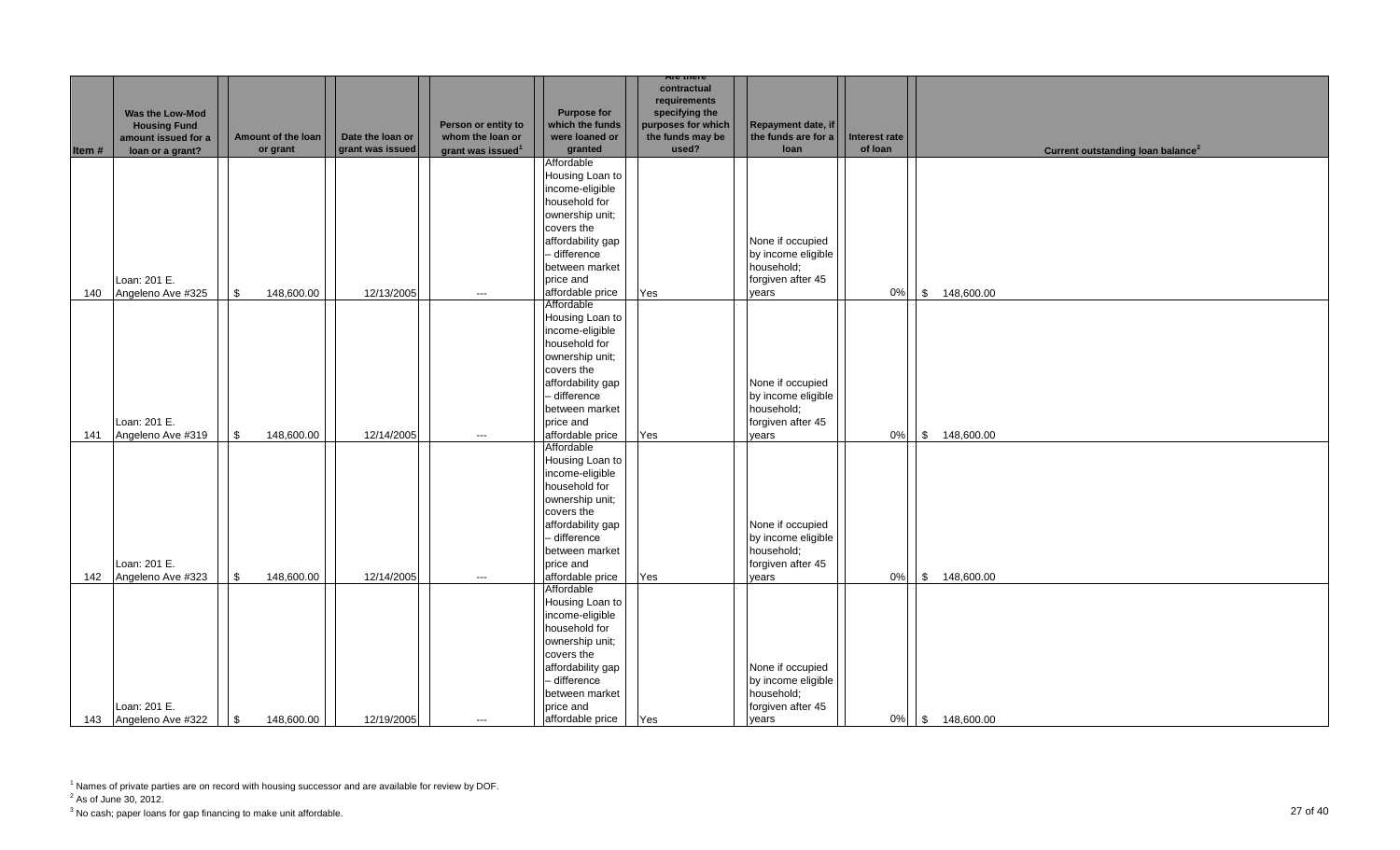|       |                                                                                   |                                |                                      |                                                                          |                                                                    | Are there                                                                                        |                                                   |                          |                                               |
|-------|-----------------------------------------------------------------------------------|--------------------------------|--------------------------------------|--------------------------------------------------------------------------|--------------------------------------------------------------------|--------------------------------------------------------------------------------------------------|---------------------------------------------------|--------------------------|-----------------------------------------------|
| Item# | Was the Low-Mod<br><b>Housing Fund</b><br>amount issued for a<br>loan or a grant? | Amount of the loan<br>or grant | Date the loan or<br>grant was issued | Person or entity to<br>whom the loan or<br>grant was issued <sup>1</sup> | <b>Purpose for</b><br>which the funds<br>were loaned or<br>granted | contractual<br>requirements<br>specifying the<br>purposes for which<br>the funds may be<br>used? | Repayment date, if<br>the funds are for a<br>loan | Interest rate<br>of loan | Current outstanding loan balance <sup>2</sup> |
|       |                                                                                   |                                |                                      |                                                                          | Affordable                                                         |                                                                                                  |                                                   |                          |                                               |
|       |                                                                                   |                                |                                      |                                                                          | Housing Loan to                                                    |                                                                                                  |                                                   |                          |                                               |
|       |                                                                                   |                                |                                      |                                                                          | income-eligible                                                    |                                                                                                  |                                                   |                          |                                               |
|       |                                                                                   |                                |                                      |                                                                          | household for                                                      |                                                                                                  |                                                   |                          |                                               |
|       |                                                                                   |                                |                                      |                                                                          | ownership unit;                                                    |                                                                                                  |                                                   |                          |                                               |
|       |                                                                                   |                                |                                      |                                                                          | covers the                                                         |                                                                                                  |                                                   |                          |                                               |
|       |                                                                                   |                                |                                      |                                                                          | affordability gap                                                  |                                                                                                  | None if occupied                                  |                          |                                               |
|       |                                                                                   |                                |                                      |                                                                          | - difference                                                       |                                                                                                  | by income eligible                                |                          |                                               |
|       |                                                                                   |                                |                                      |                                                                          | between market                                                     |                                                                                                  | household;                                        |                          |                                               |
|       | Loan: 201 E.                                                                      |                                |                                      |                                                                          | price and                                                          |                                                                                                  | forgiven after 45                                 |                          |                                               |
| 144   | Angeleno Ave #324                                                                 | 148,600.00<br>\$               | 12/20/2005                           | $\hspace{0.05cm}\ldots$                                                  | affordable price                                                   | Yes                                                                                              | years                                             | 0%                       | \$ 148,600.00                                 |
|       |                                                                                   |                                |                                      |                                                                          | Affordable<br>Housing Loan to                                      |                                                                                                  |                                                   |                          |                                               |
|       |                                                                                   |                                |                                      |                                                                          | income-eligible                                                    |                                                                                                  |                                                   |                          |                                               |
|       |                                                                                   |                                |                                      |                                                                          | household for                                                      |                                                                                                  |                                                   |                          |                                               |
|       |                                                                                   |                                |                                      |                                                                          | ownership unit;                                                    |                                                                                                  |                                                   |                          |                                               |
|       |                                                                                   |                                |                                      |                                                                          | covers the                                                         |                                                                                                  |                                                   |                          |                                               |
|       |                                                                                   |                                |                                      |                                                                          | affordability gap                                                  |                                                                                                  | None if occupied                                  |                          |                                               |
|       |                                                                                   |                                |                                      |                                                                          | - difference                                                       |                                                                                                  | by income eligible                                |                          |                                               |
|       |                                                                                   |                                |                                      |                                                                          | between market                                                     |                                                                                                  | household;                                        |                          |                                               |
|       | Loan: 201 E.                                                                      |                                |                                      |                                                                          | price and                                                          |                                                                                                  | forgiven after 45                                 |                          |                                               |
| 145   | Angeleno Ave #320                                                                 | $\mathbb{S}$<br>148,600.00     | 12/27/2005                           | $\hspace{0.05cm} \ldots$                                                 | affordable price                                                   | Yes                                                                                              | vears                                             | 0%                       | \$ 148,600.00                                 |
|       |                                                                                   |                                |                                      |                                                                          | Affordable                                                         |                                                                                                  |                                                   |                          |                                               |
|       |                                                                                   |                                |                                      |                                                                          | Housing Loan to                                                    |                                                                                                  |                                                   |                          |                                               |
|       |                                                                                   |                                |                                      |                                                                          | income-eligible<br>household for                                   |                                                                                                  |                                                   |                          |                                               |
|       |                                                                                   |                                |                                      |                                                                          | ownership unit;                                                    |                                                                                                  |                                                   |                          |                                               |
|       |                                                                                   |                                |                                      |                                                                          | covers the                                                         |                                                                                                  |                                                   |                          |                                               |
|       |                                                                                   |                                |                                      |                                                                          | affordability gap                                                  |                                                                                                  | None if occupied                                  |                          |                                               |
|       |                                                                                   |                                |                                      |                                                                          | - difference                                                       |                                                                                                  | by income eligible                                |                          |                                               |
|       |                                                                                   |                                |                                      |                                                                          | between market                                                     |                                                                                                  | household;                                        |                          |                                               |
|       | Loan: 201 E.                                                                      |                                |                                      |                                                                          | price and                                                          |                                                                                                  | forgiven after 45                                 |                          |                                               |
| 146   | Angeleno Ave #326                                                                 | 148,600.00<br>\$               | 12/27/2005                           | $---$                                                                    | affordable price                                                   | Yes                                                                                              | years                                             | 0%                       | \$ 148,600.00                                 |
|       |                                                                                   |                                |                                      |                                                                          | Affordable                                                         |                                                                                                  |                                                   |                          |                                               |
|       |                                                                                   |                                |                                      |                                                                          | Housing Loan to                                                    |                                                                                                  |                                                   |                          |                                               |
|       |                                                                                   |                                |                                      |                                                                          | income-eligible                                                    |                                                                                                  |                                                   |                          |                                               |
|       |                                                                                   |                                |                                      |                                                                          | household for                                                      |                                                                                                  |                                                   |                          |                                               |
|       |                                                                                   |                                |                                      |                                                                          | ownership unit;                                                    |                                                                                                  |                                                   |                          |                                               |
|       |                                                                                   |                                |                                      |                                                                          | covers the<br>affordability gap                                    |                                                                                                  | None if occupied                                  |                          |                                               |
|       |                                                                                   |                                |                                      |                                                                          | - difference                                                       |                                                                                                  | by income eligible                                |                          |                                               |
|       |                                                                                   |                                |                                      |                                                                          | between market                                                     |                                                                                                  | household;                                        |                          |                                               |
|       | Loan: 201 E.                                                                      |                                |                                      |                                                                          | price and                                                          |                                                                                                  | forgiven after 45                                 |                          |                                               |
|       | 147 Angeleno Ave #318                                                             | \$<br>148,600.00               | 12/28/2005                           | $---$                                                                    | affordable price                                                   | Yes                                                                                              | vears                                             | $0\%$                    | \$ 148,600.00                                 |

 $2^2$  As of June 30, 2012.

 $^3$  No cash; paper loans for gap financing to make unit affordable.  $\hspace{3cm}$   $\hspace{3cm}$   $\hspace{3cm}$   $\hspace{3cm}$   $\hspace{3cm}$   $\hspace{3cm}$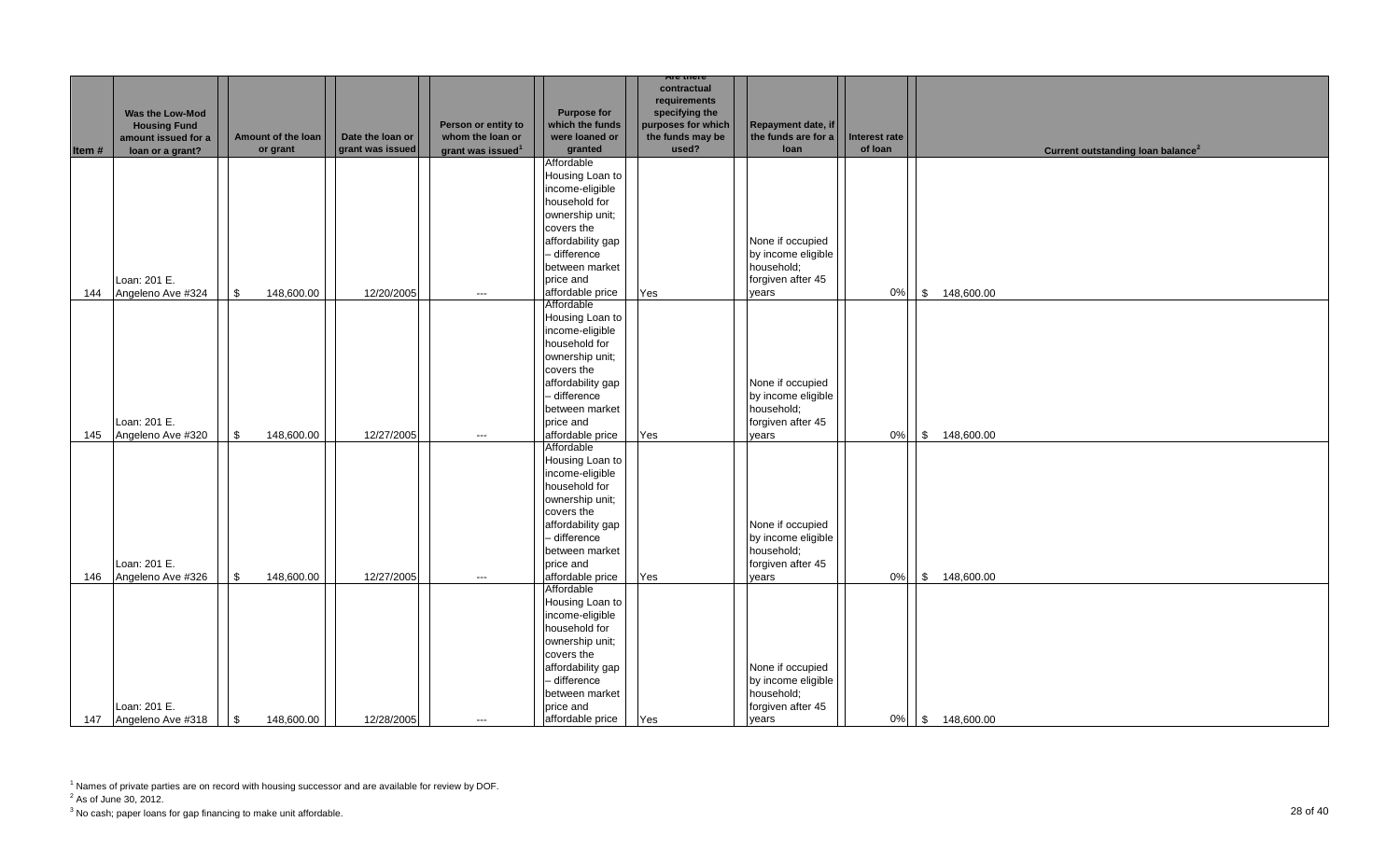|       |                                                               |                          |                  |                                         |                                                                                                                                                                                            | Are there                                                                               |                                                                                    |                      |                                               |
|-------|---------------------------------------------------------------|--------------------------|------------------|-----------------------------------------|--------------------------------------------------------------------------------------------------------------------------------------------------------------------------------------------|-----------------------------------------------------------------------------------------|------------------------------------------------------------------------------------|----------------------|-----------------------------------------------|
|       | Was the Low-Mod<br><b>Housing Fund</b><br>amount issued for a | Amount of the loan       | Date the loan or | Person or entity to<br>whom the loan or | <b>Purpose for</b><br>which the funds<br>were loaned or                                                                                                                                    | contractual<br>requirements<br>specifying the<br>purposes for which<br>the funds may be | Repayment date, if<br>the funds are for a                                          | <b>Interest rate</b> |                                               |
| Item# | loan or a grant?                                              | or grant                 | grant was issued | grant was issued <sup>1</sup>           | granted                                                                                                                                                                                    | used?                                                                                   | loan                                                                               | of loan              | Current outstanding loan balance <sup>2</sup> |
|       |                                                               |                          |                  |                                         | Affordable<br>Housing Loan to<br>income-eligible<br>household for<br>ownership unit;<br>covers the                                                                                         |                                                                                         |                                                                                    |                      |                                               |
| 148   | Loan: 201 E.<br>Angeleno Ave #321                             | 148,600.00<br>l \$       | 2/7/2006         | $\cdots$                                | affordability gap<br>- difference<br>between market<br>price and<br>affordable price                                                                                                       | Yes                                                                                     | None if occupied<br>by income eligible<br>household;<br>forgiven after 45<br>vears | $0\%$                | \$ 148,600.00                                 |
|       | San Fernando Walk - Silent Second Loans                       |                          |                  |                                         |                                                                                                                                                                                            |                                                                                         |                                                                                    |                      |                                               |
| 149   | Loan: 700 S. San<br>Fernando Blvd. #101                       | \$<br>120,000.00         | 6/19/2006        | $\hspace{0.05cm}\ldots$                 | Affordable<br>Housing Loan to<br>income-eligible<br>household for<br>ownership unit;<br>covers the<br>affordability gap<br>- difference<br>between market<br>price and<br>affordable price | Yes                                                                                     | None if occupied<br>by income eligible<br>household;<br>forgiven after 45<br>vears | 0%                   | \$ 120,000.00                                 |
| 150   | Loan: 700 S. San<br>Fernando Blvd. #106                       | \$<br>120,000.00         | 6/19/2006        | $---$                                   | Affordable<br>Housing Loan to<br>income-eligible<br>household for<br>ownership unit;<br>covers the<br>affordability gap<br>- difference<br>between market<br>price and<br>affordable price | Yes                                                                                     | None if occupied<br>by income eligible<br>household;<br>forgiven after 45<br>years | 0%                   | 120,000.00<br>$\sqrt{3}$                      |
|       | Loan: 710 S. San<br>151 Fernando Blvd. #105                   | $\sqrt{3}$<br>120,000.00 | 8/3/2006         | $\cdots$                                | Affordable<br>Housing Loan to<br>income-eligible<br>household for<br>ownership unit;<br>covers the<br>affordability gap<br>- difference<br>between market<br>price and<br>affordable price | Yes                                                                                     | None if occupied<br>by income eligible<br>household;<br>forgiven after 45<br>years | $0\%$                | \$ 120,000.00                                 |

 $2^2$  As of June 30, 2012.

 $^3$  No cash; paper loans for gap financing to make unit affordable.  $\hfill{29}$  Of  $40$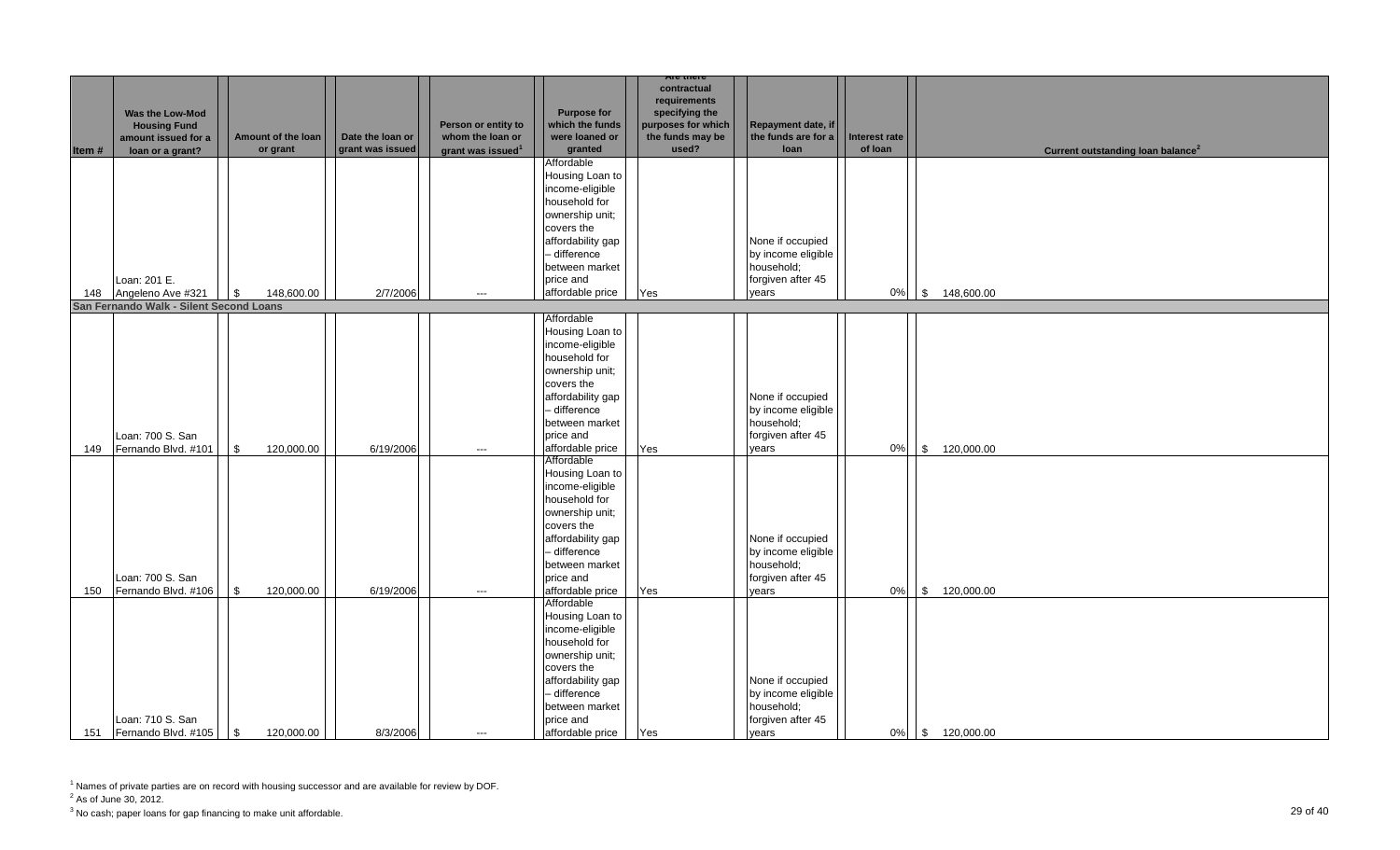|       |                                                                                          |                                |                                      |                                                                          |                                                                    | Are there                                                                                        |                                                   |                          |                                               |
|-------|------------------------------------------------------------------------------------------|--------------------------------|--------------------------------------|--------------------------------------------------------------------------|--------------------------------------------------------------------|--------------------------------------------------------------------------------------------------|---------------------------------------------------|--------------------------|-----------------------------------------------|
| Item# | <b>Was the Low-Mod</b><br><b>Housing Fund</b><br>amount issued for a<br>loan or a grant? | Amount of the loan<br>or grant | Date the loan or<br>grant was issued | Person or entity to<br>whom the loan or<br>grant was issued <sup>1</sup> | <b>Purpose for</b><br>which the funds<br>were loaned or<br>granted | contractual<br>requirements<br>specifying the<br>purposes for which<br>the funds may be<br>used? | Repayment date, if<br>the funds are for a<br>loan | Interest rate<br>of loan | Current outstanding loan balance <sup>2</sup> |
|       |                                                                                          |                                |                                      |                                                                          | Affordable                                                         |                                                                                                  |                                                   |                          |                                               |
|       |                                                                                          |                                |                                      |                                                                          | Housing Loan to                                                    |                                                                                                  |                                                   |                          |                                               |
|       |                                                                                          |                                |                                      |                                                                          | income-eligible                                                    |                                                                                                  |                                                   |                          |                                               |
|       |                                                                                          |                                |                                      |                                                                          | household for                                                      |                                                                                                  |                                                   |                          |                                               |
|       |                                                                                          |                                |                                      |                                                                          | ownership unit;                                                    |                                                                                                  |                                                   |                          |                                               |
|       |                                                                                          |                                |                                      |                                                                          | covers the                                                         |                                                                                                  |                                                   |                          |                                               |
|       |                                                                                          |                                |                                      |                                                                          | affordability gap                                                  |                                                                                                  | None if occupied                                  |                          |                                               |
|       |                                                                                          |                                |                                      |                                                                          | - difference                                                       |                                                                                                  | by income eligible                                |                          |                                               |
|       |                                                                                          |                                |                                      |                                                                          | between market                                                     |                                                                                                  | household;                                        |                          |                                               |
|       | Loan: 720 S. San                                                                         |                                |                                      |                                                                          | price and                                                          |                                                                                                  | forgiven after 45                                 |                          |                                               |
| 152   | Fernando Blvd. #106                                                                      | $\mathbb{S}$<br>120,000.00     | 9/12/2006                            | $---$                                                                    | affordable price                                                   | Yes                                                                                              | vears                                             | $0\%$                    | \$ 120,000.00                                 |
|       |                                                                                          |                                |                                      |                                                                          | Affordable                                                         |                                                                                                  |                                                   |                          |                                               |
|       |                                                                                          |                                |                                      |                                                                          | Housing Loan to                                                    |                                                                                                  |                                                   |                          |                                               |
|       |                                                                                          |                                |                                      |                                                                          | income-eligible                                                    |                                                                                                  |                                                   |                          |                                               |
|       |                                                                                          |                                |                                      |                                                                          | household for<br>ownership unit;                                   |                                                                                                  |                                                   |                          |                                               |
|       |                                                                                          |                                |                                      |                                                                          | covers the                                                         |                                                                                                  |                                                   |                          |                                               |
|       |                                                                                          |                                |                                      |                                                                          | affordability gap                                                  |                                                                                                  | None if occupied                                  |                          |                                               |
|       |                                                                                          |                                |                                      |                                                                          | - difference                                                       |                                                                                                  | by income eligible                                |                          |                                               |
|       |                                                                                          |                                |                                      |                                                                          | between market                                                     |                                                                                                  | household;                                        |                          |                                               |
|       | Loan: 730 S. San                                                                         |                                |                                      |                                                                          | price and                                                          |                                                                                                  | forgiven after 45                                 |                          |                                               |
| 153   | Fernando Blvd #101                                                                       | 120,000.00<br>\$               | 9/21/2006                            | $\hspace{0.05cm}\ldots$                                                  | affordable price                                                   | Yes                                                                                              | years                                             | 0%                       | \$ 120,000.00                                 |
|       |                                                                                          |                                |                                      |                                                                          | Affordable                                                         |                                                                                                  |                                                   |                          |                                               |
|       |                                                                                          |                                |                                      |                                                                          | Housing Loan to                                                    |                                                                                                  |                                                   |                          |                                               |
|       |                                                                                          |                                |                                      |                                                                          | income-eligible                                                    |                                                                                                  |                                                   |                          |                                               |
|       |                                                                                          |                                |                                      |                                                                          | household for                                                      |                                                                                                  |                                                   |                          |                                               |
|       |                                                                                          |                                |                                      |                                                                          | ownership unit;                                                    |                                                                                                  |                                                   |                          |                                               |
|       |                                                                                          |                                |                                      |                                                                          | covers the                                                         |                                                                                                  |                                                   |                          |                                               |
|       |                                                                                          |                                |                                      |                                                                          | affordability gap                                                  |                                                                                                  | None if occupied                                  |                          |                                               |
|       |                                                                                          |                                |                                      |                                                                          | - difference                                                       |                                                                                                  | by income eligible                                |                          |                                               |
|       |                                                                                          |                                |                                      |                                                                          | between market                                                     |                                                                                                  | household;                                        |                          |                                               |
|       | Loan: 730 S. San                                                                         |                                |                                      |                                                                          | price and                                                          |                                                                                                  | forgiven after 45                                 |                          |                                               |
| 154   | Fernando Blvd #105                                                                       | $\sqrt{3}$<br>120,000.00       | 9/25/2006                            | $---$                                                                    | affordable price<br>Affordable                                     | Yes                                                                                              | years                                             | $0\%$                    | \$ 120,000.00                                 |
|       |                                                                                          |                                |                                      |                                                                          | Housing Loan to                                                    |                                                                                                  |                                                   |                          |                                               |
|       |                                                                                          |                                |                                      |                                                                          | income-eligible                                                    |                                                                                                  |                                                   |                          |                                               |
|       |                                                                                          |                                |                                      |                                                                          | household for                                                      |                                                                                                  |                                                   |                          |                                               |
|       |                                                                                          |                                |                                      |                                                                          | ownership unit;                                                    |                                                                                                  |                                                   |                          |                                               |
|       |                                                                                          |                                |                                      |                                                                          | covers the                                                         |                                                                                                  |                                                   |                          |                                               |
|       |                                                                                          |                                |                                      |                                                                          | affordability gap                                                  |                                                                                                  | None if occupied                                  |                          |                                               |
|       |                                                                                          |                                |                                      |                                                                          | - difference                                                       |                                                                                                  | by income eligible                                |                          |                                               |
|       |                                                                                          |                                |                                      |                                                                          | between market                                                     |                                                                                                  | household;                                        |                          |                                               |
|       | Loan: 740 S. San                                                                         |                                |                                      |                                                                          | price and                                                          |                                                                                                  | forgiven after 45                                 |                          |                                               |
|       | 155 Fernando Blvd #105                                                                   | $\sqrt{3}$<br>120,000.00       | 11/14/2006                           | $---$                                                                    | affordable price                                                   | Yes                                                                                              | vears                                             | $0\%$                    | \$ 120,000.00                                 |

 $2^2$  As of June 30, 2012.

 $^3$  No cash; paper loans for gap financing to make unit affordable.  $\hspace{3cm}30$  Of  $40$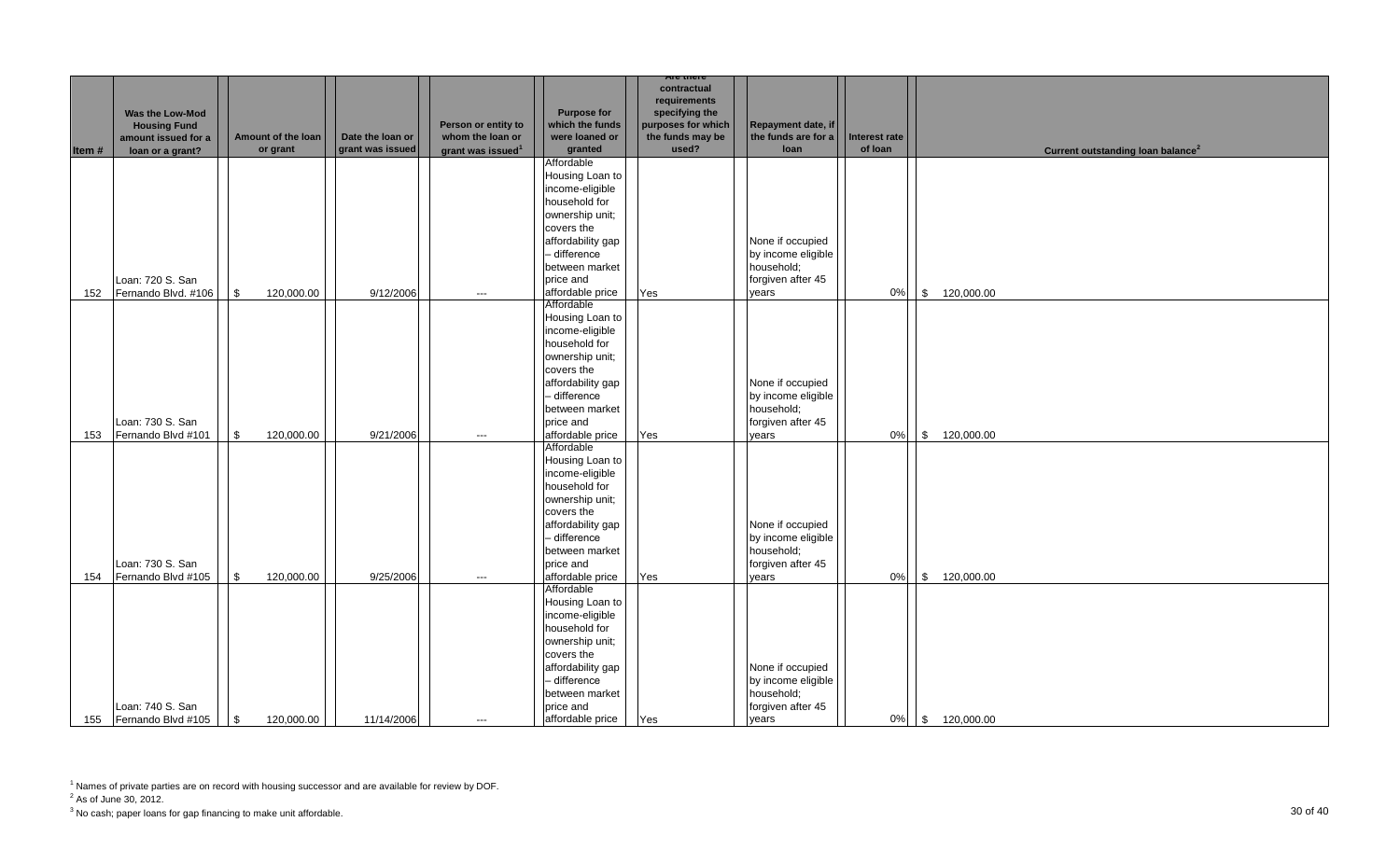|       |                                         |                              |                  |                               |                    | Are there          |                     |                      |                                               |
|-------|-----------------------------------------|------------------------------|------------------|-------------------------------|--------------------|--------------------|---------------------|----------------------|-----------------------------------------------|
|       |                                         |                              |                  |                               |                    | contractual        |                     |                      |                                               |
|       |                                         |                              |                  |                               |                    | requirements       |                     |                      |                                               |
|       | Was the Low-Mod                         |                              |                  |                               | <b>Purpose for</b> | specifying the     |                     |                      |                                               |
|       | <b>Housing Fund</b>                     |                              |                  | Person or entity to           | which the funds    | purposes for which | Repayment date, if  |                      |                                               |
|       | amount issued for a                     | Amount of the loan           | Date the loan or | whom the loan or              | were loaned or     | the funds may be   | the funds are for a | <b>Interest rate</b> |                                               |
| Item# | loan or a grant?                        | or grant                     | grant was issued | grant was issued <sup>1</sup> | granted            | used?              | loan                | of loan              | Current outstanding loan balance <sup>2</sup> |
|       |                                         |                              |                  |                               | Affordable         |                    |                     |                      |                                               |
|       |                                         |                              |                  |                               | Housing Loan to    |                    |                     |                      |                                               |
|       |                                         |                              |                  |                               | income-eligible    |                    |                     |                      |                                               |
|       |                                         |                              |                  |                               | household for      |                    |                     |                      |                                               |
|       |                                         |                              |                  |                               | ownership unit;    |                    |                     |                      |                                               |
|       |                                         |                              |                  |                               |                    |                    |                     |                      |                                               |
|       |                                         |                              |                  |                               | covers the         |                    |                     |                      |                                               |
|       |                                         |                              |                  |                               | affordability gap  |                    | None if occupied    |                      |                                               |
|       |                                         |                              |                  |                               | - difference       |                    | by income eligible  |                      |                                               |
|       |                                         |                              |                  |                               | between market     |                    | household;          |                      |                                               |
|       | Loan: 750 S. San                        |                              |                  |                               | price and          |                    | forgiven after 45   |                      |                                               |
| 156   | Fernando Blvd #106                      | 120,000.00<br>\$             | 11/14/2006       | $\hspace{0.05cm} \ldots$      | affordable price   | Yes                | years               | 0%                   | \$ 120,000.00                                 |
|       |                                         |                              |                  |                               | Affordable         |                    |                     |                      |                                               |
|       |                                         |                              |                  |                               | Housing Loan to    |                    |                     |                      |                                               |
|       |                                         |                              |                  |                               | income-eligible    |                    |                     |                      |                                               |
|       |                                         |                              |                  |                               | household for      |                    |                     |                      |                                               |
|       |                                         |                              |                  |                               | ownership unit;    |                    |                     |                      |                                               |
|       |                                         |                              |                  |                               | covers the         |                    |                     |                      |                                               |
|       |                                         |                              |                  |                               | affordability gap  |                    | None if occupied    |                      |                                               |
|       |                                         |                              |                  |                               | - difference       |                    | by income eligible  |                      |                                               |
|       |                                         |                              |                  |                               |                    |                    | household;          |                      |                                               |
|       |                                         |                              |                  |                               | between market     |                    |                     |                      |                                               |
|       | Loan: 740 S. San                        |                              |                  |                               | price and          |                    | forgiven after 45   |                      |                                               |
| 157   | Fernando Blvd #101                      | 120,000.00<br>$\mathfrak{S}$ | 11/15/2006       | $---$                         | affordable price   | Yes                | vears               | 0%                   | \$ 120,000.00                                 |
|       |                                         |                              |                  |                               | Affordable         |                    |                     |                      |                                               |
|       |                                         |                              |                  |                               | Housing Loan to    |                    |                     |                      |                                               |
|       |                                         |                              |                  |                               | income-eligible    |                    |                     |                      |                                               |
|       |                                         |                              |                  |                               | household for      |                    |                     |                      |                                               |
|       |                                         |                              |                  |                               | ownership unit;    |                    |                     |                      |                                               |
|       |                                         |                              |                  |                               | covers the         |                    |                     |                      |                                               |
|       |                                         |                              |                  |                               | affordability gap  |                    | None if occupied    |                      |                                               |
|       |                                         |                              |                  |                               | - difference       |                    | by income eligible  |                      |                                               |
|       |                                         |                              |                  |                               | between market     |                    | household;          |                      |                                               |
|       | Loan: 750 S. San                        |                              |                  |                               | price and          |                    | forgiven after 45   |                      |                                               |
| 158   | Fernando Blvd #101                      | 120,000.00<br>l \$           | 11/16/2006       | $---$                         | affordable price   | Yes                | years               | 0%                   | 120,000.00<br>$\sqrt{3}$                      |
|       | <b>Collection - Silent Second Loans</b> |                              |                  |                               |                    |                    |                     |                      |                                               |
|       |                                         |                              |                  |                               | Affordable         |                    |                     |                      |                                               |
|       |                                         |                              |                  |                               | Housing Loan to    |                    |                     |                      |                                               |
|       |                                         |                              |                  |                               | income-eligible    |                    |                     |                      |                                               |
|       |                                         |                              |                  |                               | household for      |                    |                     |                      |                                               |
|       |                                         |                              |                  |                               | ownership unit;    |                    |                     |                      |                                               |
|       |                                         |                              |                  |                               | covers the         |                    |                     |                      |                                               |
|       |                                         |                              |                  |                               | affordability gap  |                    | None if occupied    |                      |                                               |
|       |                                         |                              |                  |                               |                    |                    |                     |                      |                                               |
|       |                                         |                              |                  |                               | - difference       |                    | by income eligible  |                      |                                               |
|       |                                         |                              |                  |                               | between market     |                    | household;          |                      |                                               |
|       | Loan: 250 N. First                      |                              |                  |                               | price and          |                    | forgiven after 45   |                      |                                               |
|       | 159 Street #319                         | $\mathfrak s$<br>226,500.00  | 8/6/2008         | $---$                         | affordable price   | Yes                | vears               | $0\%$                | \$226,500.00                                  |

 $2^2$  As of June 30, 2012.

 $^3$  No cash; paper loans for gap financing to make unit affordable.  $\hspace{3cm}31$  of  $40$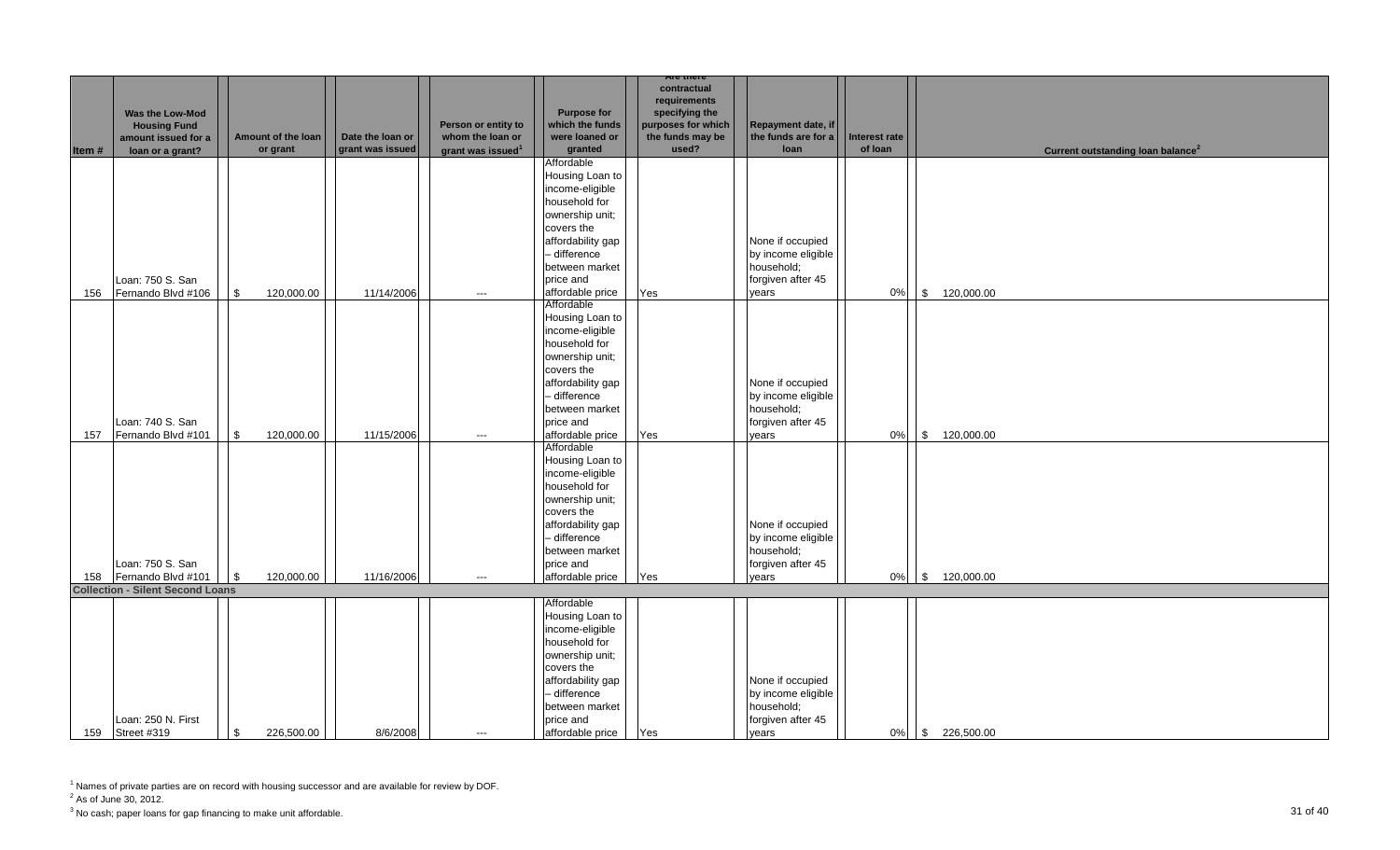|       |                                         |                            |                  |                                         |                                   | <b>Are there</b>                       |                                           |                      |                                               |
|-------|-----------------------------------------|----------------------------|------------------|-----------------------------------------|-----------------------------------|----------------------------------------|-------------------------------------------|----------------------|-----------------------------------------------|
|       |                                         |                            |                  |                                         |                                   | contractual                            |                                           |                      |                                               |
|       |                                         |                            |                  |                                         |                                   | requirements                           |                                           |                      |                                               |
|       | Was the Low-Mod                         |                            |                  |                                         | <b>Purpose for</b>                | specifying the                         |                                           |                      |                                               |
|       | <b>Housing Fund</b>                     | Amount of the loan         | Date the loan or | Person or entity to<br>whom the loan or | which the funds<br>were loaned or | purposes for which<br>the funds may be | Repayment date, if<br>the funds are for a | <b>Interest rate</b> |                                               |
| Item# | amount issued for a<br>loan or a grant? | or grant                   | grant was issued | grant was issued <sup>1</sup>           | granted                           | used?                                  | loan                                      | of loan              | Current outstanding loan balance <sup>2</sup> |
|       |                                         |                            |                  |                                         | Affordable                        |                                        |                                           |                      |                                               |
|       |                                         |                            |                  |                                         | Housing Loan to                   |                                        |                                           |                      |                                               |
|       |                                         |                            |                  |                                         | income-eligible                   |                                        |                                           |                      |                                               |
|       |                                         |                            |                  |                                         | household for                     |                                        |                                           |                      |                                               |
|       |                                         |                            |                  |                                         | ownership unit;                   |                                        |                                           |                      |                                               |
|       |                                         |                            |                  |                                         | covers the                        |                                        |                                           |                      |                                               |
|       |                                         |                            |                  |                                         | affordability gap                 |                                        | None if occupied                          |                      |                                               |
|       |                                         |                            |                  |                                         | - difference                      |                                        | by income eligible                        |                      |                                               |
|       |                                         |                            |                  |                                         | between market                    |                                        |                                           |                      |                                               |
|       |                                         |                            |                  |                                         |                                   |                                        | household;                                |                      |                                               |
| 160   | Loan: 250 N. First<br>Street #425       | \$                         | 8/12/2008        |                                         | price and<br>affordable price     | Yes                                    | forgiven after 45<br>vears                | 0%                   | \$226,500.00                                  |
|       |                                         | 226,500.00                 |                  | $\hspace{0.05cm} \ldots$                | Affordable                        |                                        |                                           |                      |                                               |
|       |                                         |                            |                  |                                         | Housing Loan to                   |                                        |                                           |                      |                                               |
|       |                                         |                            |                  |                                         | income-eligible                   |                                        |                                           |                      |                                               |
|       |                                         |                            |                  |                                         | household for                     |                                        |                                           |                      |                                               |
|       |                                         |                            |                  |                                         | ownership unit;                   |                                        |                                           |                      |                                               |
|       |                                         |                            |                  |                                         | covers the                        |                                        |                                           |                      |                                               |
|       |                                         |                            |                  |                                         | affordability gap                 |                                        | None if occupied                          |                      |                                               |
|       |                                         |                            |                  |                                         | - difference                      |                                        | by income eligible                        |                      |                                               |
|       |                                         |                            |                  |                                         | between market                    |                                        | household;                                |                      |                                               |
|       | Loan: 250 N. First                      |                            |                  |                                         | price and                         |                                        | forgiven after 45                         |                      |                                               |
| 161   | Street #337                             | $\mathbf{s}$<br>226,500.00 | 8/13/2008        | $---$                                   | affordable price                  | Yes                                    | vears                                     | 0%                   | \$226,500.00                                  |
|       |                                         |                            |                  |                                         | Affordable                        |                                        |                                           |                      |                                               |
|       |                                         |                            |                  |                                         | Housing Loan to                   |                                        |                                           |                      |                                               |
|       |                                         |                            |                  |                                         | income-eligible                   |                                        |                                           |                      |                                               |
|       |                                         |                            |                  |                                         | household for                     |                                        |                                           |                      |                                               |
|       |                                         |                            |                  |                                         | ownership unit;                   |                                        |                                           |                      |                                               |
|       |                                         |                            |                  |                                         | covers the                        |                                        |                                           |                      |                                               |
|       |                                         |                            |                  |                                         | affordability gap                 |                                        | None if occupied                          |                      |                                               |
|       |                                         |                            |                  |                                         | - difference                      |                                        | by income eligible                        |                      |                                               |
|       |                                         |                            |                  |                                         | between market                    |                                        | household;                                |                      |                                               |
|       | Loan: 250 N. First                      |                            |                  |                                         | price and                         |                                        | forgiven after 45                         |                      |                                               |
| 162   | Street #414                             | 226,500.00<br>\$           | 8/14/2008        | $\hspace{0.05cm}\ldots$                 | affordable price                  | Yes                                    | years                                     | 0%                   | \$226,500.00                                  |
|       |                                         |                            |                  |                                         | Affordable                        |                                        |                                           |                      |                                               |
|       |                                         |                            |                  |                                         | Housing Loan to                   |                                        |                                           |                      |                                               |
|       |                                         |                            |                  |                                         | income-eligible                   |                                        |                                           |                      |                                               |
|       |                                         |                            |                  |                                         | household for                     |                                        |                                           |                      |                                               |
|       |                                         |                            |                  |                                         | ownership unit;                   |                                        |                                           |                      |                                               |
|       |                                         |                            |                  |                                         | covers the                        |                                        |                                           |                      |                                               |
|       |                                         |                            |                  |                                         | affordability gap                 |                                        | None if occupied                          |                      |                                               |
|       |                                         |                            |                  |                                         | - difference                      |                                        | by income eligible                        |                      |                                               |
|       |                                         |                            |                  |                                         | between market                    |                                        | household;                                |                      |                                               |
|       | Loan: 250 N. First                      |                            |                  |                                         | price and                         |                                        | forgiven after 45                         |                      |                                               |
|       | 163 Street #415                         | \$<br>226,500.00           | 8/14/2008        | $---$                                   | affordable price                  | Yes                                    | vears                                     |                      | 0% \$ 226,500.00                              |

 $2^2$  As of June 30, 2012.

 $^3$  No cash; paper loans for gap financing to make unit affordable.  $\hspace{3cm}32$  Of  $40$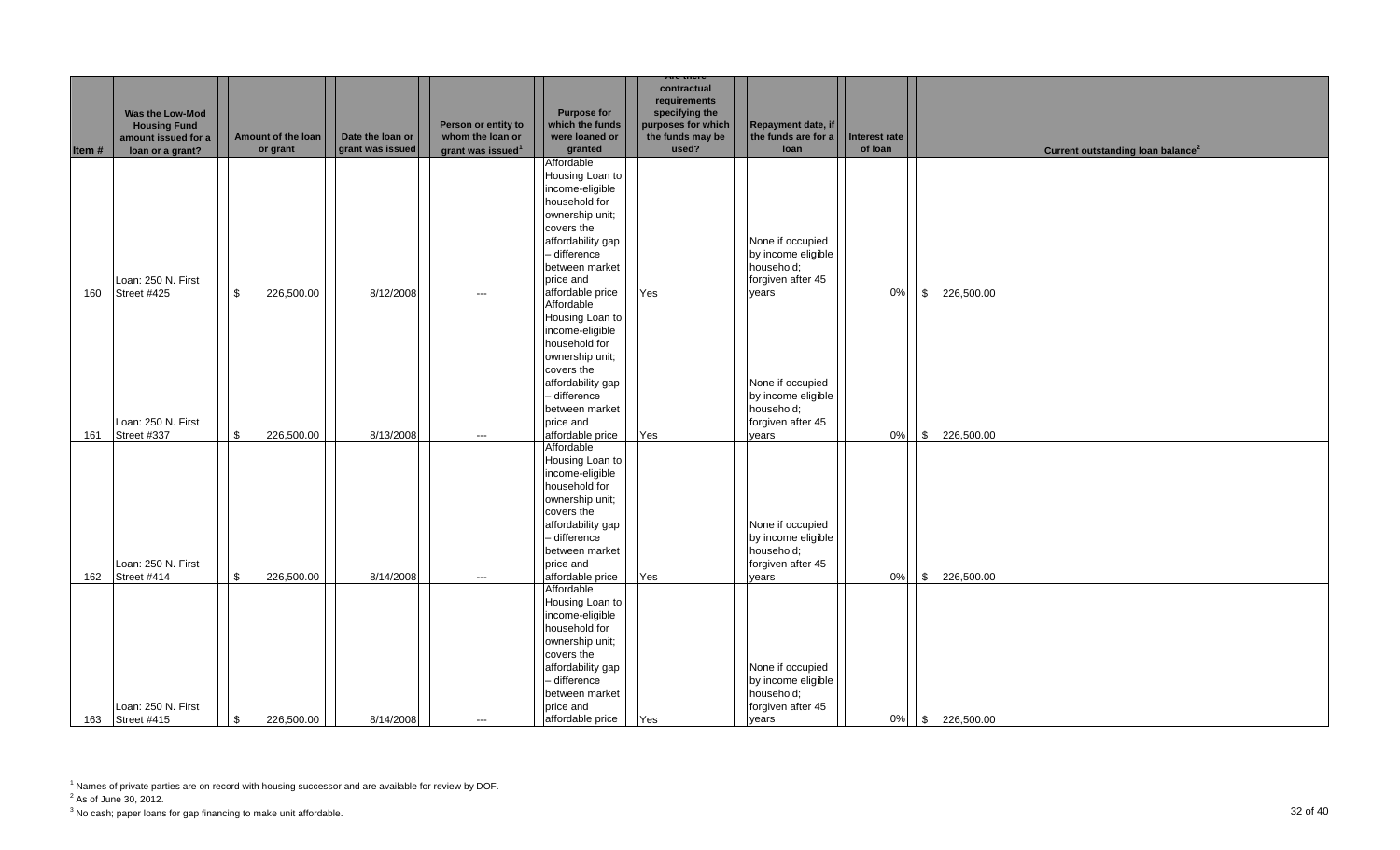|       |                     |                            |                  |                                         |                               | <b>Are there</b>   |                     |                      |                                               |
|-------|---------------------|----------------------------|------------------|-----------------------------------------|-------------------------------|--------------------|---------------------|----------------------|-----------------------------------------------|
|       |                     |                            |                  |                                         |                               | contractual        |                     |                      |                                               |
|       |                     |                            |                  |                                         |                               | requirements       |                     |                      |                                               |
|       | Was the Low-Mod     |                            |                  |                                         | <b>Purpose for</b>            | specifying the     |                     |                      |                                               |
|       | <b>Housing Fund</b> |                            |                  | Person or entity to<br>whom the loan or | which the funds               | purposes for which | Repayment date, if  |                      |                                               |
|       | amount issued for a | Amount of the loan         | Date the loan or |                                         | were loaned or                | the funds may be   | the funds are for a | <b>Interest rate</b> |                                               |
| Item# | loan or a grant?    | or grant                   | grant was issued | grant was issued <sup>1</sup>           | granted                       | used?              | loan                | of loan              | Current outstanding loan balance <sup>2</sup> |
|       |                     |                            |                  |                                         | Affordable<br>Housing Loan to |                    |                     |                      |                                               |
|       |                     |                            |                  |                                         |                               |                    |                     |                      |                                               |
|       |                     |                            |                  |                                         | income-eligible               |                    |                     |                      |                                               |
|       |                     |                            |                  |                                         | household for                 |                    |                     |                      |                                               |
|       |                     |                            |                  |                                         | ownership unit;               |                    |                     |                      |                                               |
|       |                     |                            |                  |                                         | covers the                    |                    |                     |                      |                                               |
|       |                     |                            |                  |                                         | affordability gap             |                    | None if occupied    |                      |                                               |
|       |                     |                            |                  |                                         | - difference                  |                    | by income eligible  |                      |                                               |
|       |                     |                            |                  |                                         | between market                |                    | household;          |                      |                                               |
|       | Loan: 250 N. First  |                            |                  |                                         | price and                     |                    | forgiven after 45   |                      |                                               |
| 164   | Street #318         | \$<br>226,500.00           | 8/19/2008        | $\hspace{0.05cm} \ldots$                | affordable price              | Yes                | vears               | 0%                   | \$226,500.00                                  |
|       |                     |                            |                  |                                         | Affordable                    |                    |                     |                      |                                               |
|       |                     |                            |                  |                                         | Housing Loan to               |                    |                     |                      |                                               |
|       |                     |                            |                  |                                         | income-eligible               |                    |                     |                      |                                               |
|       |                     |                            |                  |                                         | household for                 |                    |                     |                      |                                               |
|       |                     |                            |                  |                                         | ownership unit;               |                    |                     |                      |                                               |
|       |                     |                            |                  |                                         | covers the                    |                    |                     |                      |                                               |
|       |                     |                            |                  |                                         | affordability gap             |                    | None if occupied    |                      |                                               |
|       |                     |                            |                  |                                         | - difference                  |                    | by income eligible  |                      |                                               |
|       |                     |                            |                  |                                         | between market                |                    | household;          |                      |                                               |
|       | Loan: 250 N. First  |                            |                  |                                         | price and                     |                    | forgiven after 45   |                      |                                               |
| 165   | Street #325         | $\mathbf{s}$<br>226,500.00 | 8/20/2008        | $\hspace{0.05cm}\ldots$                 | affordable price              | Yes                | vears               | 0%                   | \$226,500.00                                  |
|       |                     |                            |                  |                                         | Affordable                    |                    |                     |                      |                                               |
|       |                     |                            |                  |                                         | Housing Loan to               |                    |                     |                      |                                               |
|       |                     |                            |                  |                                         | income-eligible               |                    |                     |                      |                                               |
|       |                     |                            |                  |                                         | household for                 |                    |                     |                      |                                               |
|       |                     |                            |                  |                                         | ownership unit;               |                    |                     |                      |                                               |
|       |                     |                            |                  |                                         | covers the                    |                    |                     |                      |                                               |
|       |                     |                            |                  |                                         | affordability gap             |                    | None if occupied    |                      |                                               |
|       |                     |                            |                  |                                         | - difference                  |                    | by income eligible  |                      |                                               |
|       |                     |                            |                  |                                         | between market                |                    | household;          |                      |                                               |
|       | Loan: 250 N. First  |                            |                  |                                         | price and                     |                    | forgiven after 45   |                      |                                               |
| 166   | Street #314         | 226,500.00<br>\$           | 8/21/2008        | $\hspace{0.05cm}\ldots$                 | affordable price              | Yes                | years               | 0%                   | \$226,500.00                                  |
|       |                     |                            |                  |                                         | Affordable                    |                    |                     |                      |                                               |
|       |                     |                            |                  |                                         | Housing Loan to               |                    |                     |                      |                                               |
|       |                     |                            |                  |                                         | income-eligible               |                    |                     |                      |                                               |
|       |                     |                            |                  |                                         | household for                 |                    |                     |                      |                                               |
|       |                     |                            |                  |                                         | ownership unit;               |                    |                     |                      |                                               |
|       |                     |                            |                  |                                         | covers the                    |                    |                     |                      |                                               |
|       |                     |                            |                  |                                         | affordability gap             |                    | None if occupied    |                      |                                               |
|       |                     |                            |                  |                                         | - difference                  |                    | by income eligible  |                      |                                               |
|       |                     |                            |                  |                                         | between market                |                    | household;          |                      |                                               |
|       | Loan: 250 N. First  |                            |                  |                                         | price and                     |                    | forgiven after 45   |                      |                                               |
|       | 167 Street #317     | \$<br>226,500.00           | 8/21/2008        | $---$                                   | affordable price              | Yes                | vears               |                      | 0% \$ 226,500.00                              |

 $2^2$  As of June 30, 2012.

 $^3$  No cash; paper loans for gap financing to make unit affordable.  $\hspace{3cm}33$  of  $40$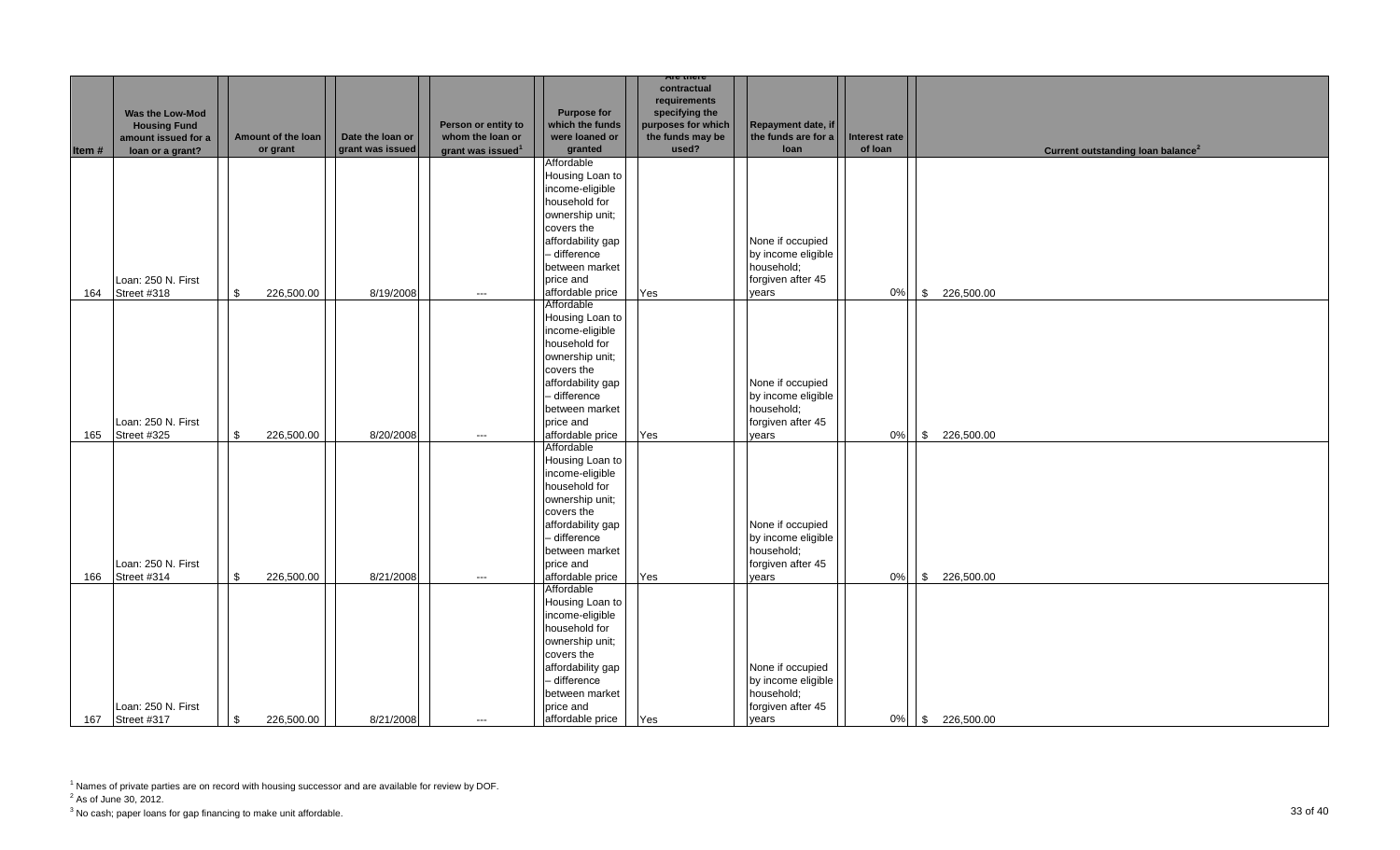|       |                     |                            |                  |                                         |                    | <b>Are there</b>   |                     |                      |                                               |
|-------|---------------------|----------------------------|------------------|-----------------------------------------|--------------------|--------------------|---------------------|----------------------|-----------------------------------------------|
|       |                     |                            |                  |                                         |                    | contractual        |                     |                      |                                               |
|       |                     |                            |                  |                                         |                    | requirements       |                     |                      |                                               |
|       | Was the Low-Mod     |                            |                  |                                         | <b>Purpose for</b> | specifying the     |                     |                      |                                               |
|       | <b>Housing Fund</b> |                            |                  | Person or entity to<br>whom the loan or | which the funds    | purposes for which | Repayment date, if  |                      |                                               |
|       | amount issued for a | Amount of the loan         | Date the loan or |                                         | were loaned or     | the funds may be   | the funds are for a | <b>Interest rate</b> |                                               |
| Item# | loan or a grant?    | or grant                   | grant was issued | grant was issued <sup>1</sup>           | granted            | used?              | loan                | of loan              | Current outstanding loan balance <sup>2</sup> |
|       |                     |                            |                  |                                         | Affordable         |                    |                     |                      |                                               |
|       |                     |                            |                  |                                         | Housing Loan to    |                    |                     |                      |                                               |
|       |                     |                            |                  |                                         | income-eligible    |                    |                     |                      |                                               |
|       |                     |                            |                  |                                         | household for      |                    |                     |                      |                                               |
|       |                     |                            |                  |                                         | ownership unit;    |                    |                     |                      |                                               |
|       |                     |                            |                  |                                         | covers the         |                    |                     |                      |                                               |
|       |                     |                            |                  |                                         | affordability gap  |                    | None if occupied    |                      |                                               |
|       |                     |                            |                  |                                         | - difference       |                    | by income eligible  |                      |                                               |
|       |                     |                            |                  |                                         | between market     |                    | household;          |                      |                                               |
|       | Loan: 250 N. First  |                            |                  |                                         | price and          |                    | forgiven after 45   |                      |                                               |
| 168   | Street #324         | \$<br>226,500.00           | 8/26/2008        | $\hspace{0.05cm} \ldots$                | affordable price   | Yes                | vears               | 0%                   | \$226,500.00                                  |
|       |                     |                            |                  |                                         | Affordable         |                    |                     |                      |                                               |
|       |                     |                            |                  |                                         | Housing Loan to    |                    |                     |                      |                                               |
|       |                     |                            |                  |                                         | income-eligible    |                    |                     |                      |                                               |
|       |                     |                            |                  |                                         | household for      |                    |                     |                      |                                               |
|       |                     |                            |                  |                                         | ownership unit;    |                    |                     |                      |                                               |
|       |                     |                            |                  |                                         | covers the         |                    |                     |                      |                                               |
|       |                     |                            |                  |                                         | affordability gap  |                    | None if occupied    |                      |                                               |
|       |                     |                            |                  |                                         | - difference       |                    | by income eligible  |                      |                                               |
|       |                     |                            |                  |                                         | between market     |                    | household;          |                      |                                               |
|       | Loan: 250 N. First  |                            |                  |                                         | price and          |                    | forgiven after 45   |                      |                                               |
| 169   | Street #340         | $\mathbf{s}$<br>226,500.00 | 8/26/2008        | $\hspace{0.05cm}\ldots$                 | affordable price   | Yes                | vears               | 0%                   | \$226,500.00                                  |
|       |                     |                            |                  |                                         | Affordable         |                    |                     |                      |                                               |
|       |                     |                            |                  |                                         | Housing Loan to    |                    |                     |                      |                                               |
|       |                     |                            |                  |                                         | income-eligible    |                    |                     |                      |                                               |
|       |                     |                            |                  |                                         | household for      |                    |                     |                      |                                               |
|       |                     |                            |                  |                                         | ownership unit;    |                    |                     |                      |                                               |
|       |                     |                            |                  |                                         | covers the         |                    |                     |                      |                                               |
|       |                     |                            |                  |                                         | affordability gap  |                    | None if occupied    |                      |                                               |
|       |                     |                            |                  |                                         | - difference       |                    | by income eligible  |                      |                                               |
|       |                     |                            |                  |                                         | between market     |                    | household;          |                      |                                               |
|       | Loan: 250 N. First  |                            |                  |                                         | price and          |                    | forgiven after 45   |                      |                                               |
| 170   | Street #417         | 226,500.00<br>\$           | 8/26/2008        | $\hspace{0.05cm}\ldots$                 | affordable price   | Yes                | years               | 0%                   | \$226,500.00                                  |
|       |                     |                            |                  |                                         | Affordable         |                    |                     |                      |                                               |
|       |                     |                            |                  |                                         | Housing Loan to    |                    |                     |                      |                                               |
|       |                     |                            |                  |                                         | income-eligible    |                    |                     |                      |                                               |
|       |                     |                            |                  |                                         | household for      |                    |                     |                      |                                               |
|       |                     |                            |                  |                                         | ownership unit;    |                    |                     |                      |                                               |
|       |                     |                            |                  |                                         | covers the         |                    |                     |                      |                                               |
|       |                     |                            |                  |                                         | affordability gap  |                    | None if occupied    |                      |                                               |
|       |                     |                            |                  |                                         | - difference       |                    | by income eligible  |                      |                                               |
|       |                     |                            |                  |                                         | between market     |                    | household;          |                      |                                               |
|       | Loan: 250 N. First  |                            |                  |                                         | price and          |                    | forgiven after 45   |                      |                                               |
|       | 171 Street #327     | \$<br>226,500.00           | 8/27/2008        | $---$                                   | affordable price   | Yes                | vears               |                      | 0% \$ 226,500.00                              |

 $2^2$  As of June 30, 2012.

 $^3$  No cash; paper loans for gap financing to make unit affordable.  $\hspace{3.5cm}34$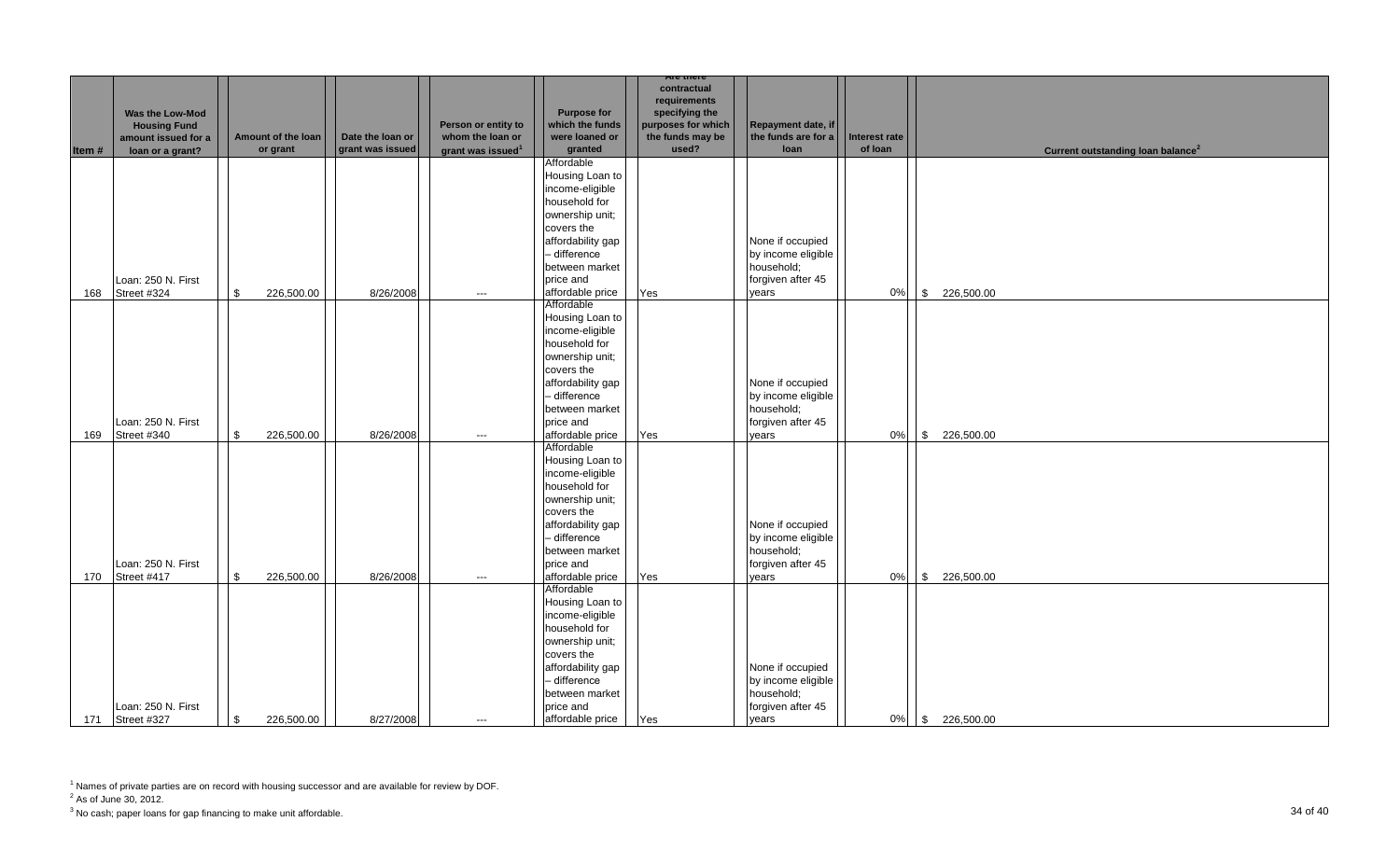|                       |                        |                    |                  |                               |                                  | Are there                   |                     |               |                  |                                                                    |
|-----------------------|------------------------|--------------------|------------------|-------------------------------|----------------------------------|-----------------------------|---------------------|---------------|------------------|--------------------------------------------------------------------|
|                       |                        |                    |                  |                               |                                  | contractual<br>requirements |                     |               |                  |                                                                    |
|                       | <b>Was the Low-Mod</b> |                    |                  |                               | <b>Purpose for</b>               | specifying the              |                     |               |                  |                                                                    |
|                       | <b>Housing Fund</b>    |                    |                  | Person or entity to           | which the funds                  | purposes for which          | Repayment date, if  |               |                  |                                                                    |
|                       | amount issued for a    | Amount of the loan | Date the loan or | whom the loan or              | were loaned or                   | the funds may be            | the funds are for a | Interest rate |                  |                                                                    |
| Item#                 | loan or a grant?       | or grant           | grant was issued | grant was issued <sup>1</sup> | granted                          | used?                       | loan                | of loan       |                  | Current outstanding loan balance <sup>2</sup>                      |
|                       |                        |                    |                  |                               | Affordable                       |                             |                     |               |                  |                                                                    |
|                       |                        |                    |                  |                               | Housing Loan to                  |                             |                     |               |                  |                                                                    |
|                       |                        |                    |                  |                               | income-eligible                  |                             |                     |               |                  |                                                                    |
|                       |                        |                    |                  |                               | household for<br>ownership unit; |                             |                     |               |                  |                                                                    |
|                       |                        |                    |                  |                               | covers the                       |                             |                     |               |                  |                                                                    |
|                       |                        |                    |                  |                               | affordability gap                |                             | None if occupied    |               |                  |                                                                    |
|                       |                        |                    |                  |                               | - difference                     |                             | by income eligible  |               |                  |                                                                    |
|                       |                        |                    |                  |                               | between market                   |                             | household:          |               |                  |                                                                    |
|                       | Loan: 250 N. First     |                    |                  |                               | price and                        |                             | forgiven after 45   |               |                  |                                                                    |
| 172                   | Street #315            | \$<br>226,500.00   | 8/29/2008        | $---$                         | affordable price                 | Yes                         | vears               | 0%            | \$226,500.00     |                                                                    |
|                       |                        |                    |                  |                               | Affordable                       |                             |                     |               |                  |                                                                    |
|                       |                        |                    |                  |                               | Housing Loan to                  |                             |                     |               |                  |                                                                    |
|                       |                        |                    |                  |                               | income-eligible                  |                             |                     |               |                  |                                                                    |
|                       |                        |                    |                  |                               | household for                    |                             |                     |               |                  |                                                                    |
|                       |                        |                    |                  |                               | ownership unit;                  |                             |                     |               |                  |                                                                    |
|                       |                        |                    |                  |                               | covers the                       |                             |                     |               |                  |                                                                    |
|                       |                        |                    |                  |                               | affordability gap                |                             | None if occupied    |               |                  |                                                                    |
|                       |                        |                    |                  |                               | - difference                     |                             | by income eligible  |               |                  |                                                                    |
|                       |                        |                    |                  |                               | between market                   |                             | household;          |               |                  |                                                                    |
|                       | Loan: 250 N. First     |                    |                  |                               | price and                        |                             | forgiven after 45   |               |                  |                                                                    |
| 173                   | Street #338            | 226,500.00<br>\$   | 9/17/2008        | $---$                         | affordable price                 | Yes                         | vears               | 0%            | 226,500.00<br>\$ |                                                                    |
| <b>Keeler Elliott</b> |                        |                    |                  |                               |                                  |                             |                     |               |                  |                                                                    |
|                       |                        |                    |                  |                               | Construction                     |                             |                     |               |                  |                                                                    |
|                       |                        |                    |                  |                               | loan for a                       |                             |                     |               |                  |                                                                    |
|                       |                        |                    |                  |                               | portion of the                   |                             |                     |               |                  |                                                                    |
|                       |                        |                    |                  |                               | costs required to                |                             | To be conveyed      |               |                  |                                                                    |
|                       |                        |                    |                  |                               | construct seven                  |                             | to homeowners in    |               |                  |                                                                    |
|                       | Loan: 1902 Keeler      |                    |                  |                               | townhomes and                    |                             | the form of a 0%    |               |                  |                                                                    |
|                       | St., 1722 Elliott Dr., |                    |                  | <b>Habitat for Humanity</b>   | to rehabilitate an               |                             | interest, 99-year   |               |                  |                                                                    |
|                       | 1726 & 1728 Elliott    |                    |                  | of Greater Los                | existing single                  |                             | silent second       |               |                  | To be conveyed to homeowners in the form of a 0% interest, 99-year |
| 174                   | Dr., 1730 Elliott Dr.  | \$<br>1,075,000.00 | 9/3/2009         | Angeles                       | family home.                     | Yes                         | loan.               | 0%            |                  | \$ 1,075,000.00 silent second loan                                 |
|                       |                        |                    |                  |                               | Supplemental                     |                             |                     |               |                  |                                                                    |
|                       |                        |                    |                  |                               | Loan associated                  |                             | To be conveyed      |               |                  |                                                                    |
|                       |                        |                    |                  |                               | with Item #172                   |                             | to homeowners in    |               |                  |                                                                    |
|                       | Loan: 1902 Keeler      |                    |                  |                               | for construction                 |                             | the form of a 0%    |               |                  |                                                                    |
|                       | St., 1722 Elliott Dr., |                    |                  | <b>Habitat for Humanity</b>   | cost overruns                    |                             | interest, 99-year   |               |                  |                                                                    |
|                       | 1726 & 1728 Elliott    |                    |                  | of Greater Los                | and funding                      |                             | silent second       |               |                  | To be conveyed to homeowners in the form of a 0% interest, 99-year |
| 175                   | Dr., 1730 Elliott Dr.  | \$<br>100,000.00   | 1/19/2012        | Angeles                       | shortfalls.                      | Yes                         | loan.               | 0%            | l \$             | 100,000.00 silent second loan.                                     |

 $2^2$  As of June 30, 2012.

 $^3$  No cash; paper loans for gap financing to make unit affordable.  $\hspace{3cm}35$  of  $40$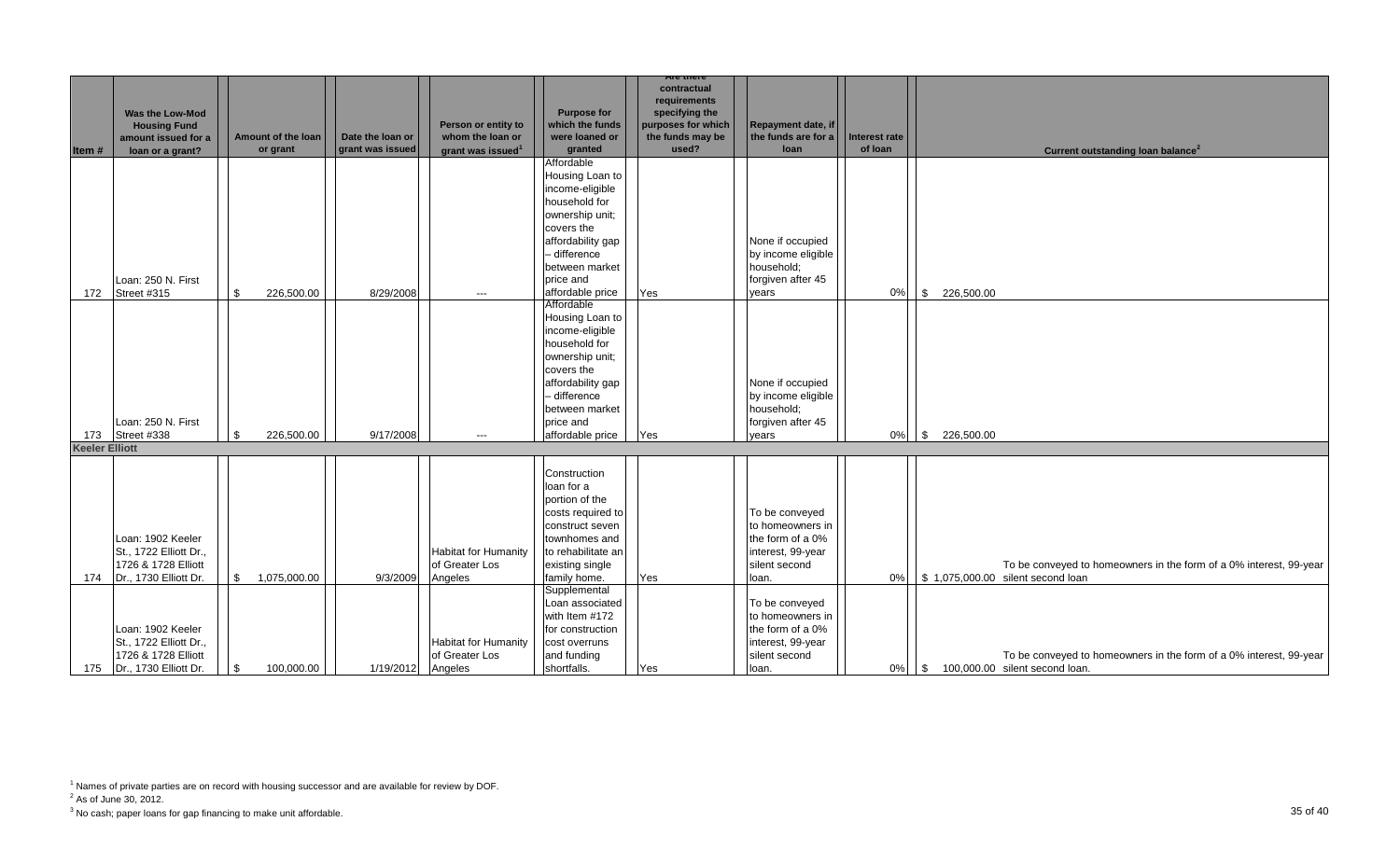|       |                                             |     |                    |                  |                               |                                       | contractual<br>requirements            |                                           |               |                                                             |
|-------|---------------------------------------------|-----|--------------------|------------------|-------------------------------|---------------------------------------|----------------------------------------|-------------------------------------------|---------------|-------------------------------------------------------------|
|       | Was the Low-Mod                             |     |                    |                  | Person or entity to           | <b>Purpose for</b><br>which the funds | specifying the                         |                                           |               |                                                             |
|       | <b>Housing Fund</b><br>amount issued for a  |     | Amount of the loan | Date the loan or | whom the loan or              | were loaned or                        | purposes for which<br>the funds may be | Repayment date, if<br>the funds are for a | Interest rate |                                                             |
| Item# | loan or a grant?                            |     | or grant           | grant was issued | grant was issued <sup>1</sup> | granted                               | used?                                  | loan                                      | of loan       | Current outstanding loan balance <sup>2</sup>               |
|       | Rehab Loans Paid off after February 1, 2012 |     |                    |                  |                               |                                       |                                        |                                           |               |                                                             |
|       |                                             |     |                    |                  |                               | Rehabilitation                        |                                        |                                           |               |                                                             |
|       |                                             |     |                    |                  |                               | loans for income-                     |                                        |                                           |               |                                                             |
|       | Loan: 1120 N.                               |     |                    |                  |                               | eligible                              |                                        |                                           |               |                                                             |
| 176   | Florence St.                                | \$. | 14.724.00          | 11/1/2000        | $\hspace{0.05cm} \ldots$      | households                            | Yes                                    | 3/15/2012                                 | 3%            | \$0.00 Loan paid off 3/15/2012; Payoff amount: \$19,935.27. |
|       |                                             |     |                    |                  |                               | Rehabilitation<br>loans for income-   |                                        |                                           |               |                                                             |
|       | Loan: 336 N. Lincoln                        |     |                    |                  |                               | eligible                              |                                        |                                           |               |                                                             |
| 177   | St.                                         |     | 35.409.00          | 12/10/1996       | $---$                         | households                            | Yes                                    | 3/19/2012                                 | 3%            | \$0.00 Loan paid off 3/19/2012; Payoff amount: \$43,346.15  |
|       |                                             |     |                    |                  |                               | Rehabilitation                        |                                        |                                           |               |                                                             |
|       |                                             |     |                    |                  |                               | loans for income-                     |                                        |                                           |               |                                                             |
|       | Loan: 930                                   |     |                    |                  |                               | eligible                              |                                        |                                           |               |                                                             |
| 178   | Birmingham Rd.                              |     | 35,206.00          | 6/9/2009         | $---$                         | households                            | Yes                                    | 4/30/2012                                 | 3%            | \$0.00 Loan paid off 4/30/2012; Payoff amount: \$38,361.43  |
|       |                                             |     |                    |                  |                               | Rehabilitation                        |                                        |                                           |               |                                                             |
|       |                                             |     |                    |                  |                               | loans for income-                     |                                        |                                           |               |                                                             |
|       | Loan: 3111 W.                               |     |                    |                  |                               | eligible                              |                                        |                                           |               |                                                             |
| 179   | Chandler                                    | \$  | 20,407.00          | 11/14/1995       | $---$                         | households                            | Yes                                    | 5/30/2012                                 | 3%            | \$0.00 Loan paid off 5/30/2012; Payoff amount: \$30,662.85  |
|       |                                             |     |                    |                  |                               | Rehabilitation                        |                                        |                                           |               |                                                             |
|       | Loan: 3121 N.                               |     |                    |                  |                               | loans for income-<br>eligible         |                                        |                                           |               |                                                             |
| 180   | Frederic St.                                | \$. | 16,682.00          | 10/18/1995       | $---$                         | households                            | Yes                                    | 6/25/2012                                 | 3%            | \$0.00 Loan paid off 6/252012; Payoff amount: \$25,160.37   |
|       |                                             |     |                    |                  |                               | Rehabilitation                        |                                        |                                           |               |                                                             |
|       |                                             |     |                    |                  |                               | loans for income-                     |                                        |                                           |               |                                                             |
|       | Loan: 811 E. Orange                         |     |                    |                  |                               | eligible                              |                                        |                                           |               |                                                             |
| 181   | Grove                                       |     | 20,409.00          | 8/7/1997         | $---$                         | households                            | Yes                                    | 7/3/2012                                  | 3%            | \$0.00 Loan paid off 7/3/2012; Payoff amount: \$29,659.37   |
|       |                                             |     |                    |                  |                               | Rehabilitation                        |                                        |                                           |               |                                                             |
|       |                                             |     |                    |                  |                               | loans for income-                     |                                        |                                           |               |                                                             |
|       | Loan: 2228 Dymond                           |     |                    |                  |                               | eligible                              |                                        |                                           |               |                                                             |
| 182   | St.                                         |     | 18,152.00          | 9/21/1995        | $\qquad \qquad \cdots$        | households                            | Yes                                    | 7/9/2012                                  | 3%            | \$0.00 Loan paid off 7/9/2012; Payoff amount: \$27,475.79   |

 $2^2$  As of June 30, 2012.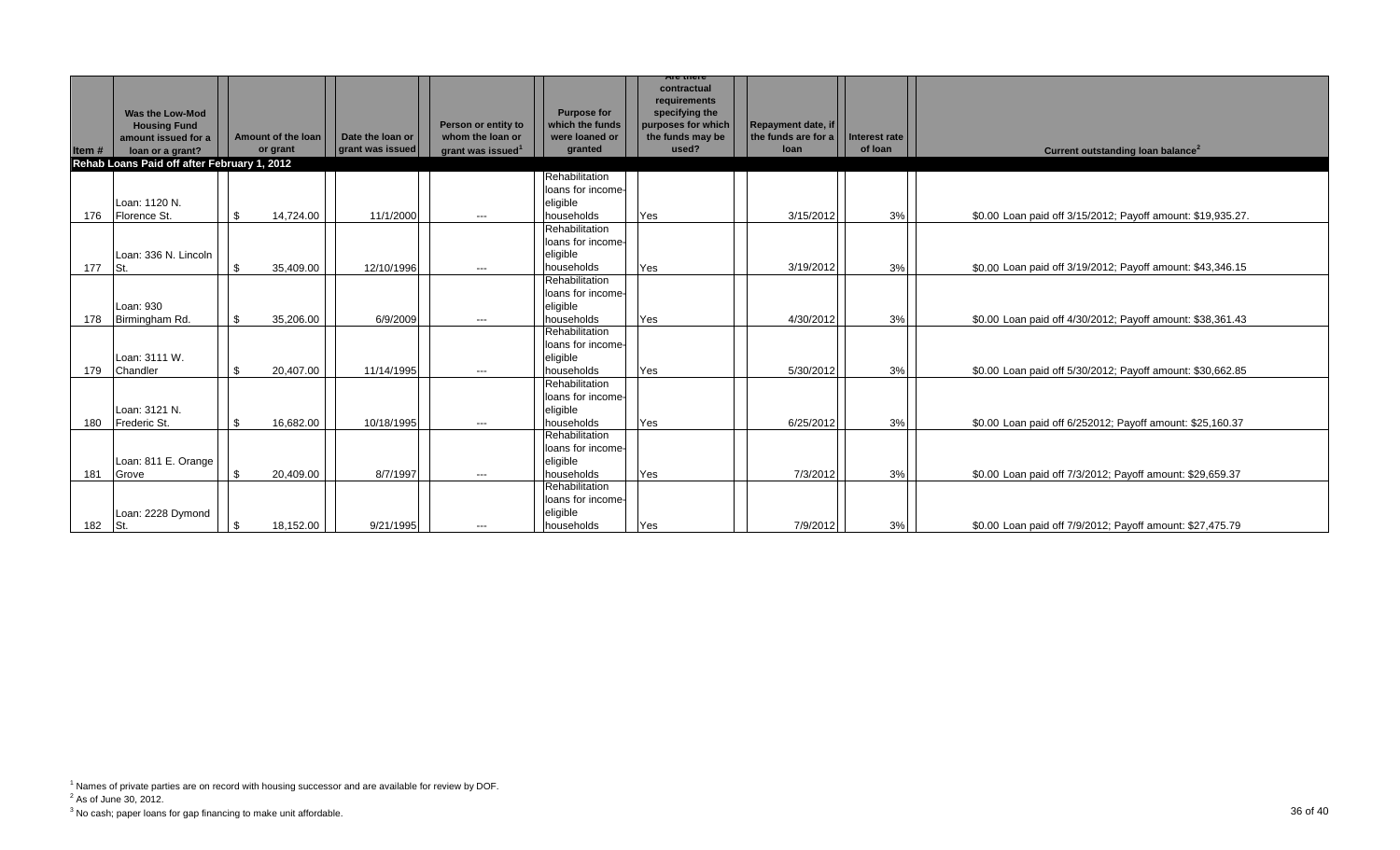# Exhibit E - Rents/Operations

**City of Burbank Inventory of Assets Received Pursuant to Health and Safety Code section 34176 (a) (2)** 

| Item # | Type of payment a/                                                                                                                              | Type of property<br>with which they<br>payments are<br>associated b/ | <b>Property</b><br>owner               | <b>Entity that</b><br>collects the<br>payments | <b>Entity to which</b><br>the collected<br>payments are<br>ultimately<br>remitted | <b>Purpose for</b><br>which the<br>payments are<br>used                         | Is the property<br>encumbered<br>by a low-mod<br>housing<br>covenant? | Source of low-<br>mod housing<br>covenant c/ | Item # from<br><b>Exhibit A the</b><br>rent/operation<br>is associated<br>with (if<br>applicable) |
|--------|-------------------------------------------------------------------------------------------------------------------------------------------------|----------------------------------------------------------------------|----------------------------------------|------------------------------------------------|-----------------------------------------------------------------------------------|---------------------------------------------------------------------------------|-----------------------------------------------------------------------|----------------------------------------------|---------------------------------------------------------------------------------------------------|
|        | 427 W. Valencia<br><b>Rental Payment:</b><br>\$1/year                                                                                           | Long-term lease<br>of low-mod<br>housing<br>property                 | Burbank<br>Housing<br>Authority        | Burbank<br>Housing<br>Authority                | Burbank<br>Housing<br>Authority                                                   | Rental<br>Income for<br>continued<br>use in<br>affordable<br>housing<br>efforts | Yes                                                                   | California<br>Redevelopment<br>Law           | $\overline{2}$                                                                                    |
| 2      | 313 W. Valencia<br><b>Rental Payment:</b><br>\$1/year                                                                                           | Long-term lease<br>of low-mod<br>housing<br>property                 | Burbank<br>Housing<br>Authority        | <b>Burbank</b><br>Housing<br>Authority         | Burbank<br>Housing<br>Authority                                                   | Rental<br>Income for<br>continued<br>use in<br>affordable<br>housing<br>efforts | Yes                                                                   | California<br>Redevelopment<br>Law           | 3                                                                                                 |
| 3      | Peyton Grismer<br>(1902 Keeler St.,<br>1722 Elliott Dr., 1726<br>& 1728 Elliott Dr.,<br>1730 Elliott Dr.)<br><b>Rental Payment:</b><br>\$1/year | Long-term lease<br>of low-mod<br>housing<br>property                 | <b>Burbank</b><br>Housing<br>Authority | Burbank<br>Housing<br>Authority                | Burbank<br>Housing<br>Authority                                                   | Rental<br>Income for<br>continued<br>use in<br>affordable<br>housing<br>efforts | Yes                                                                   | California<br>Redevelopment<br>Law           | 4                                                                                                 |

a/ May include revenues from rents, operation of properties, residual receipt payments from developers, conditional grant repayments, costs savings and proceeds from refinancing, and principal and interest payments from homebuyers subject to enforceable income limits.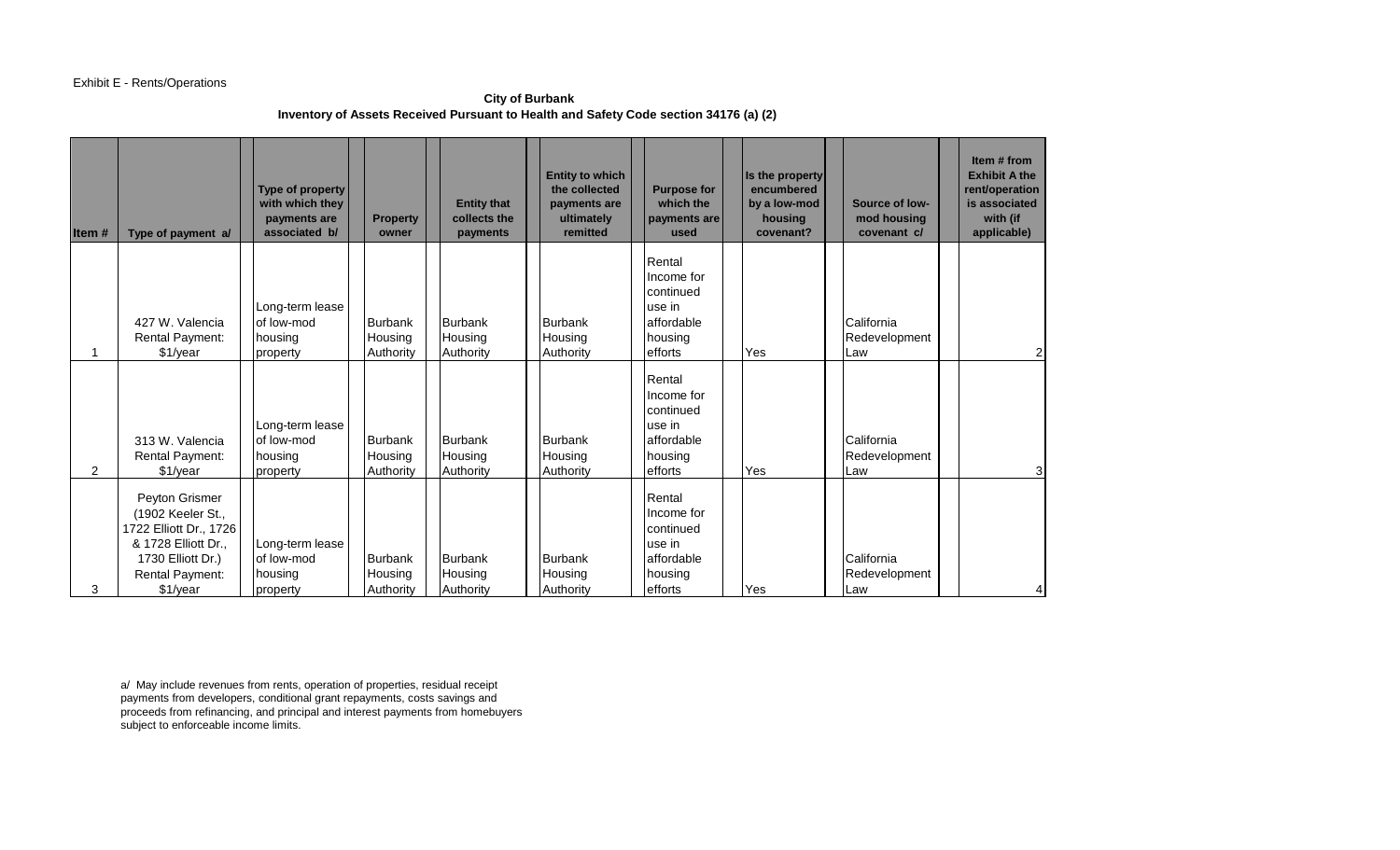b/ May include low-mod housing, mixed-income housing, low-mod housing with commercial space, mixed-income housing with commercial space.

c/ May include California Redevelopment Law, tax credits, state bond indentures, and federal funds requirements.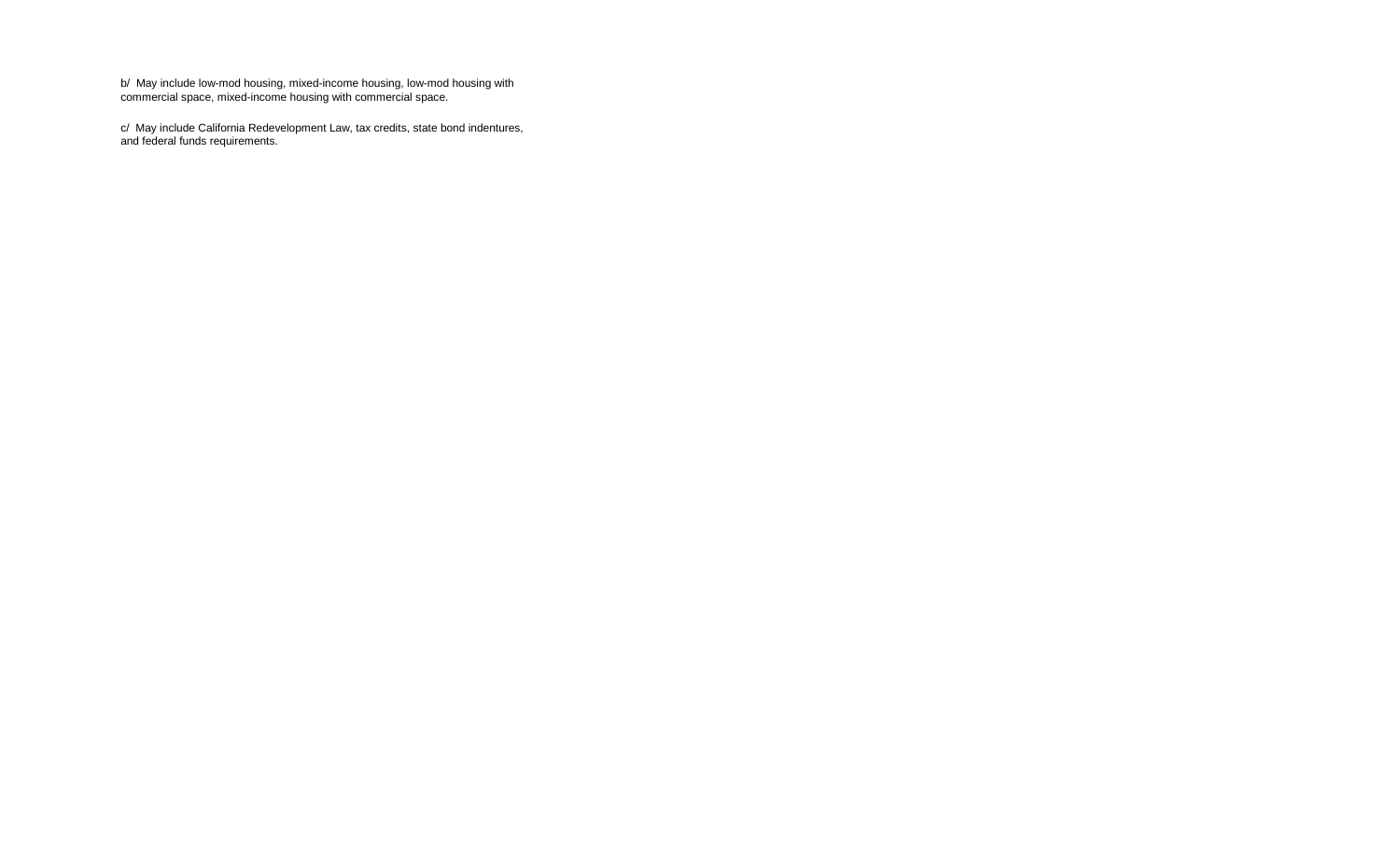### Exhibit F - Rents

**City of Burbank Inventory of Assets Received Pursuant to Health and Safety Code section 34176 (a) (2)** 

| Item#            | Type of payment a/ | Type of property<br>with which the<br>payments are<br>associated b/ | <b>Property</b><br>owner | <b>Entity that</b><br>collects the<br>payments | <b>Entity to which</b><br>the collected<br>payments are<br>ultimately<br>remitted | <b>Purpose for</b><br>which the<br>payments are<br>used | Is the property<br>encumbered<br>by a low-mod<br>housing<br>covenant? | Source of low-<br>mod housing<br>covenant c/ | Item # from<br><b>Exhibit A the rent</b><br>is associated<br>with (if<br>applicable) |
|------------------|--------------------|---------------------------------------------------------------------|--------------------------|------------------------------------------------|-----------------------------------------------------------------------------------|---------------------------------------------------------|-----------------------------------------------------------------------|----------------------------------------------|--------------------------------------------------------------------------------------|
| 1                |                    |                                                                     |                          |                                                |                                                                                   |                                                         |                                                                       |                                              |                                                                                      |
| $\boldsymbol{2}$ |                    |                                                                     |                          |                                                |                                                                                   |                                                         |                                                                       |                                              |                                                                                      |
| $\mathfrak{S}$   |                    |                                                                     |                          |                                                |                                                                                   |                                                         |                                                                       |                                              |                                                                                      |
| 4                |                    |                                                                     |                          |                                                |                                                                                   |                                                         |                                                                       |                                              |                                                                                      |
| $\sqrt{5}$       |                    |                                                                     |                          |                                                |                                                                                   |                                                         |                                                                       |                                              |                                                                                      |
| 6                |                    |                                                                     |                          |                                                |                                                                                   |                                                         |                                                                       |                                              |                                                                                      |
| $\overline{7}$   |                    |                                                                     |                          |                                                |                                                                                   |                                                         |                                                                       |                                              |                                                                                      |
| 8                |                    |                                                                     |                          |                                                |                                                                                   |                                                         |                                                                       |                                              |                                                                                      |
| 9                |                    |                                                                     |                          |                                                |                                                                                   |                                                         |                                                                       |                                              |                                                                                      |
| 10               |                    |                                                                     |                          |                                                |                                                                                   |                                                         |                                                                       |                                              |                                                                                      |
| 11               |                    |                                                                     |                          |                                                |                                                                                   |                                                         |                                                                       |                                              |                                                                                      |
| 12               |                    |                                                                     |                          |                                                |                                                                                   |                                                         |                                                                       |                                              |                                                                                      |
| 13               |                    |                                                                     |                          |                                                |                                                                                   |                                                         |                                                                       |                                              |                                                                                      |
| 14               |                    |                                                                     |                          |                                                |                                                                                   |                                                         |                                                                       |                                              |                                                                                      |
| 15               |                    |                                                                     |                          |                                                |                                                                                   |                                                         |                                                                       |                                              |                                                                                      |
| 16               |                    |                                                                     |                          |                                                |                                                                                   |                                                         |                                                                       |                                              |                                                                                      |
| 17               |                    |                                                                     |                          |                                                |                                                                                   |                                                         |                                                                       |                                              |                                                                                      |
| 18               |                    |                                                                     |                          |                                                |                                                                                   |                                                         |                                                                       |                                              |                                                                                      |
| 19               |                    |                                                                     |                          |                                                |                                                                                   |                                                         |                                                                       |                                              |                                                                                      |
| 20               |                    |                                                                     |                          |                                                |                                                                                   |                                                         |                                                                       |                                              |                                                                                      |

a/ May include rents or home loan payments.

b/ May include low-mod housing, mixed-income housing, low-mod housing with commercial space, mixed-income housing with commercial space.

c/ May include California Redevelopment Law, tax credits, state bond indentures, and federal funds requirements.